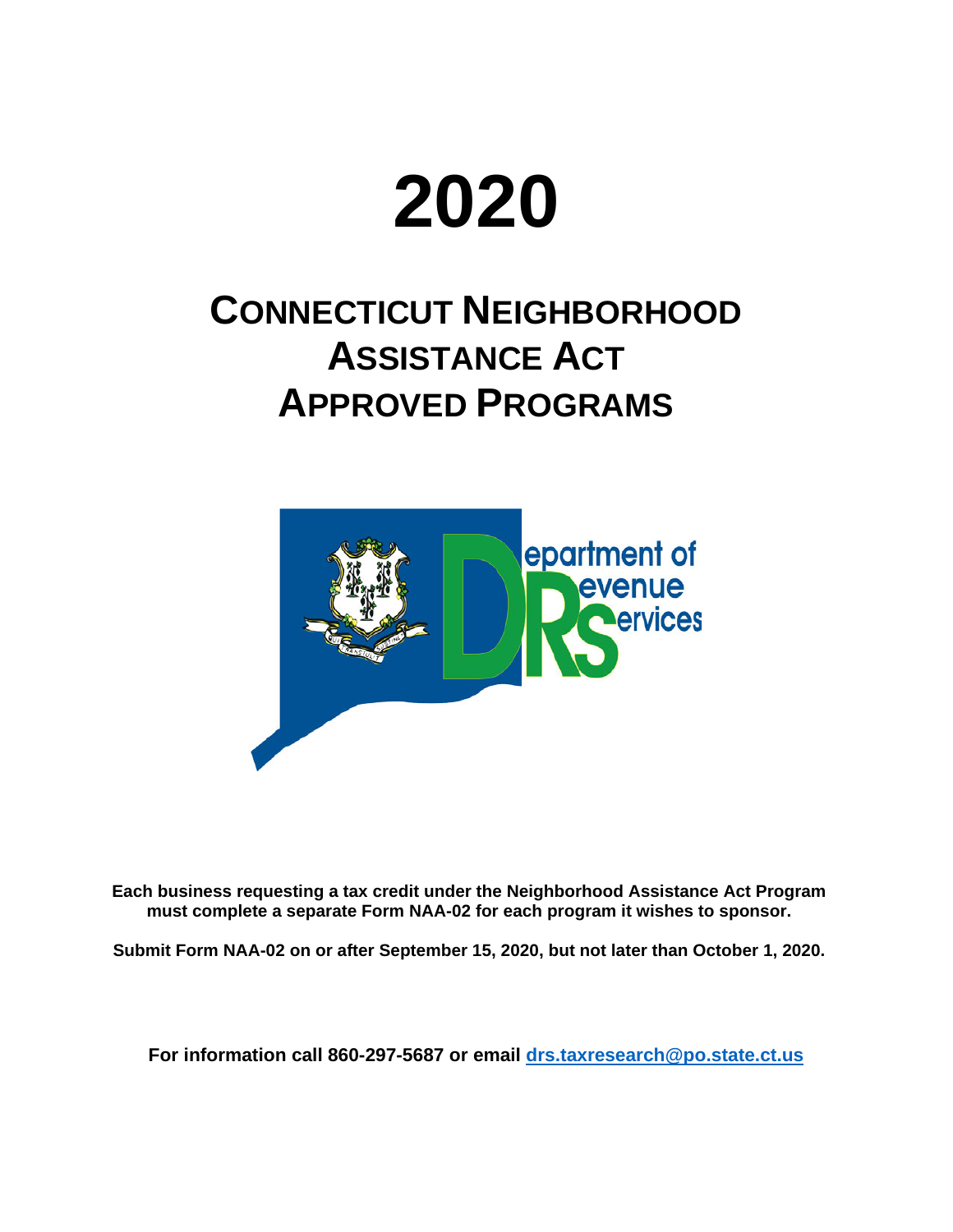#### **Avon**

| <b>Organization</b>                           | <b>Program Title</b>                                                | <b>Credit</b><br>Percentage | <b>Amount</b><br><b>Requested</b> |
|-----------------------------------------------|---------------------------------------------------------------------|-----------------------------|-----------------------------------|
| Avon Historical Society, Inc.                 | Schoolhouse No. 3 Energy<br><b>Efficiency Improvements</b>          | 100%                        | \$58,000                          |
| <b>Avon Police Department</b>                 | Pedestrian / Bike Safety                                            | 60%                         | \$6,900                           |
| <b>Avon Police Department</b>                 | School Zone Safety                                                  | 60%                         | \$10,614                          |
| <b>Avon Volunteer Fire Department</b>         | Energy Efficiency at the Secret<br>Lake Firehouse                   | 100%                        | \$60,000                          |
| Nutmeg Symphony Orchestra                     | <b>Concert Series and Educational</b><br><b>Children's Concerts</b> | 60%                         | \$65,310                          |
| Town of Avon Department of<br>Social Services | Avon Food Bank                                                      | 60%                         | \$10,000                          |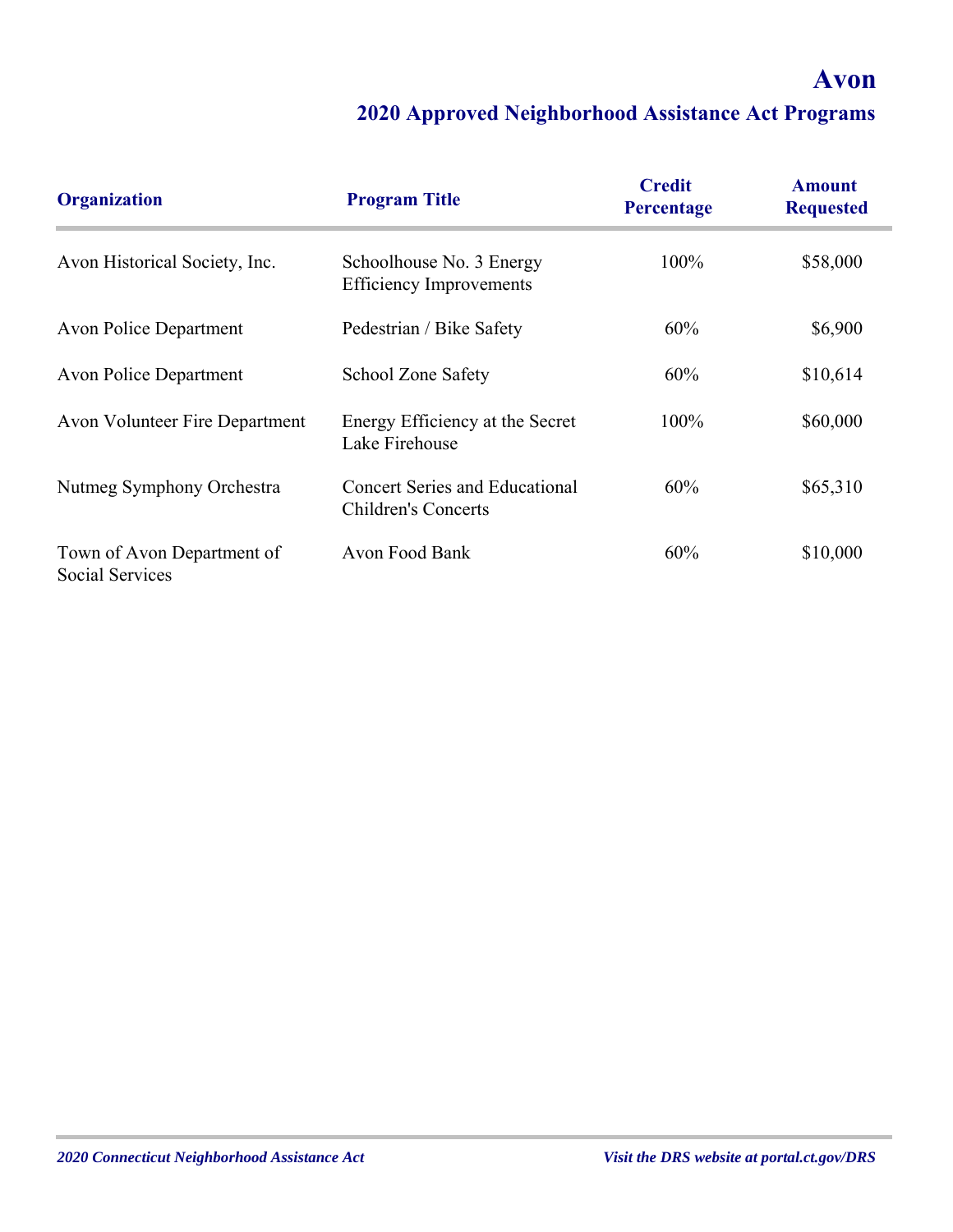## **Berlin 2020 Approved Neighborhood Assistance Act Programs**

| <b>Organization</b>            | <b>Program Title</b>     | <b>Credit</b><br>Percentage | <b>Amount</b><br><b>Requested</b> |
|--------------------------------|--------------------------|-----------------------------|-----------------------------------|
| Prudence Crandall Center, Inc. | Annual Appeal            | 60%                         | \$150,000                         |
| Prudence Crandall Center, Inc. | <b>Energy Efficiency</b> | 100%                        | \$30,931                          |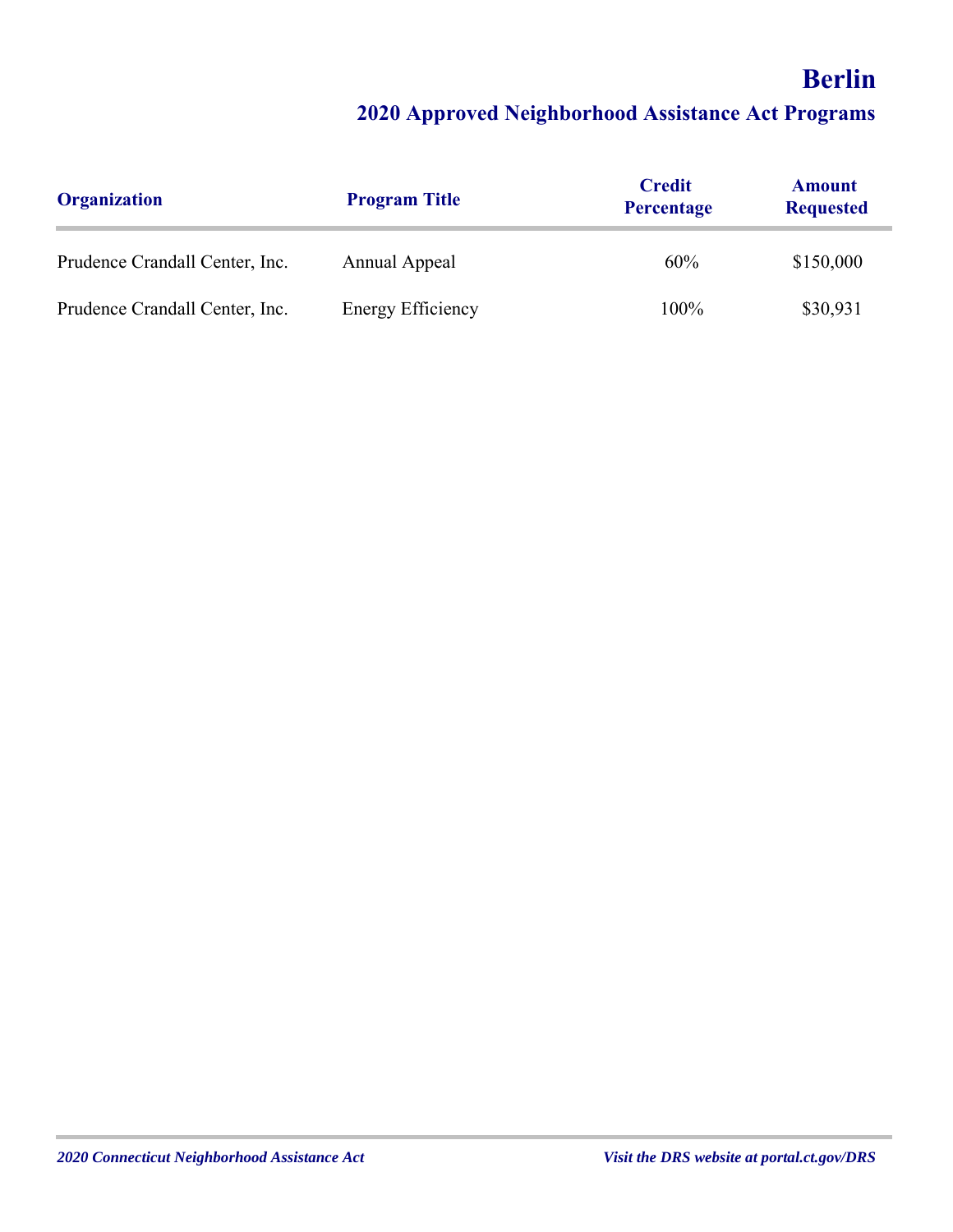## **Bethany**

| <b>Organization</b>                | <b>Program Title</b>       | <b>Credit</b><br><b>Percentage</b> | <b>Amount</b><br><b>Requested</b> |
|------------------------------------|----------------------------|------------------------------------|-----------------------------------|
| <b>Bethany Library Association</b> | Children's Room Renovation | 100%                               | \$24,000                          |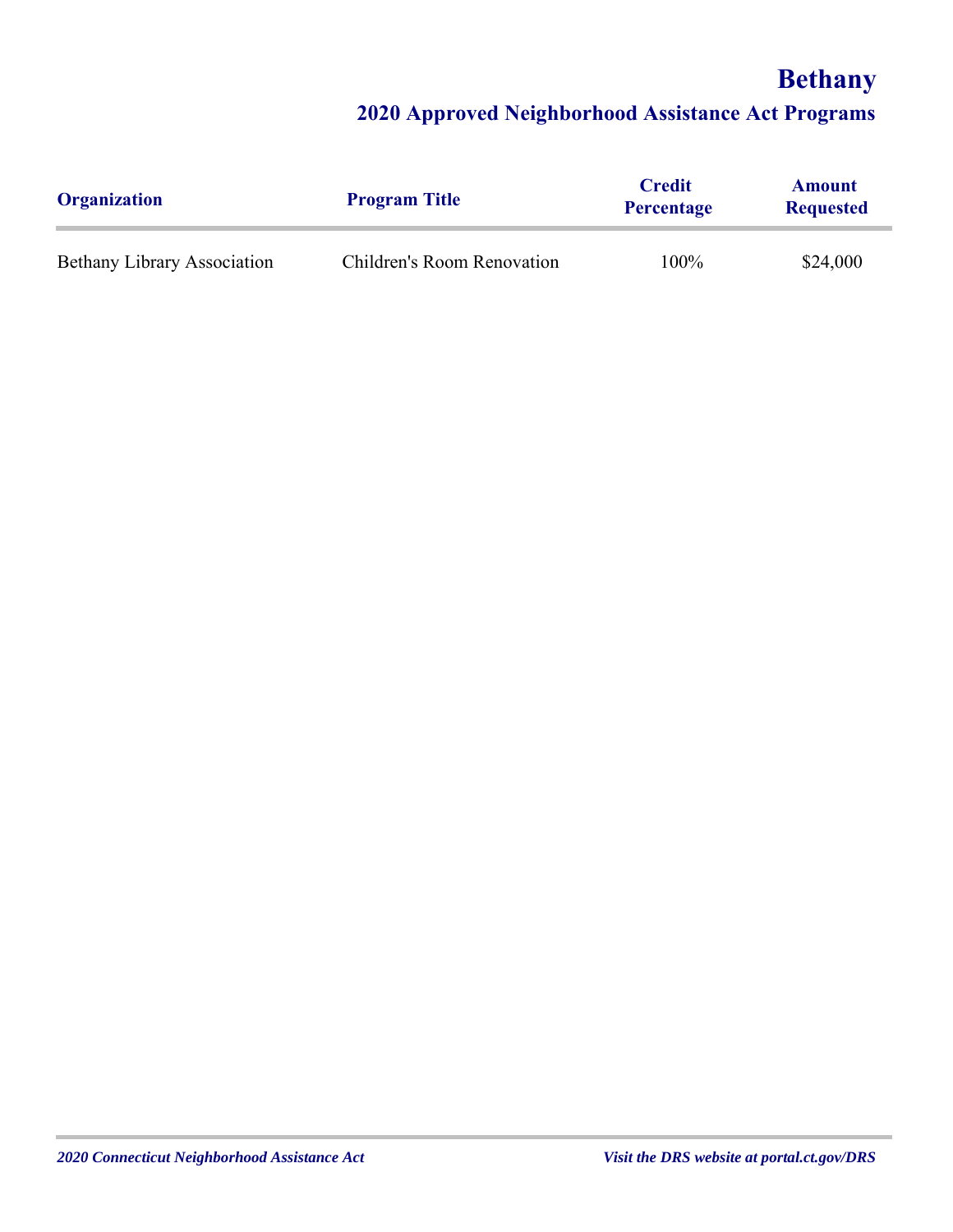## **Bloomfield**

| <b>Organization</b>                     | <b>Program Title</b>                          | <b>Credit</b><br>Percentage | Amount<br><b>Requested</b> |
|-----------------------------------------|-----------------------------------------------|-----------------------------|----------------------------|
| Ben Bronz Foundation, Inc.              | <b>Boiler Replacement</b>                     | 100%                        | \$150,000                  |
| Fidelco Guide Dog Foundation,<br>Inc.   | <b>Energy Efficient Appliance</b><br>Upgrades | 100%                        | \$5,725                    |
| Foodshare, Inc.                         | <b>Food Distribution</b>                      | 60%                         | \$75,000                   |
| Healing Meals Foundation<br>Corporation | Healing Meals Organic Meal                    | 60%                         | \$70,000                   |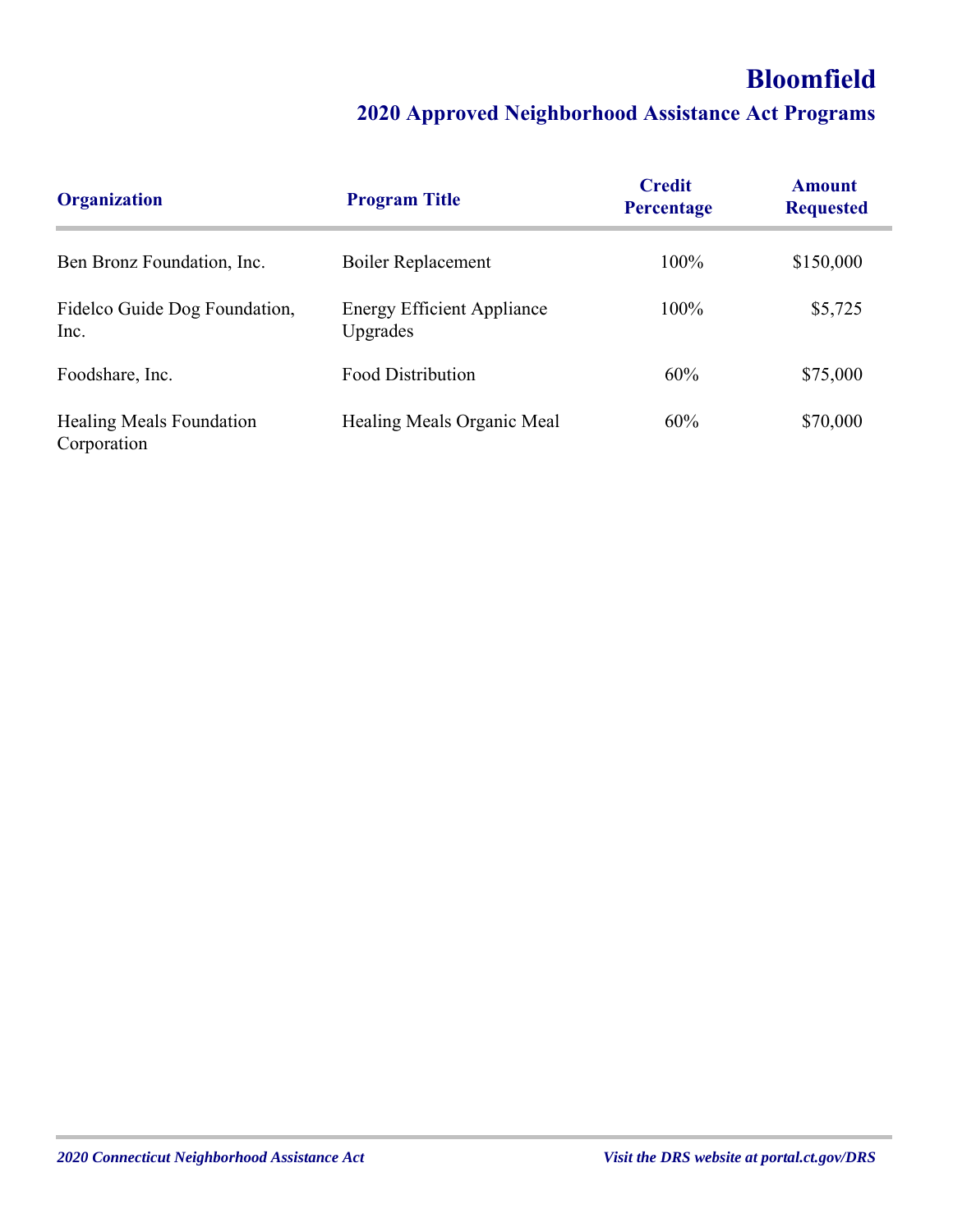## **Branford**

| <b>Organization</b>                             | <b>Program Title</b>             | <b>Credit</b><br>Percentage | <b>Amount</b><br><b>Requested</b> |
|-------------------------------------------------|----------------------------------|-----------------------------|-----------------------------------|
| Friends of James Blackstone<br>Memorial Library | Membership                       | 60%                         | \$2,500                           |
| Stony Creek Fife and Drum<br>Corps, Inc.        | Seaside Hall Energy Conservation | 100%                        | \$15,000                          |
| The Connecticut Hospice, Inc.                   | <b>Energy Conservation</b>       | 100%                        | \$37,000                          |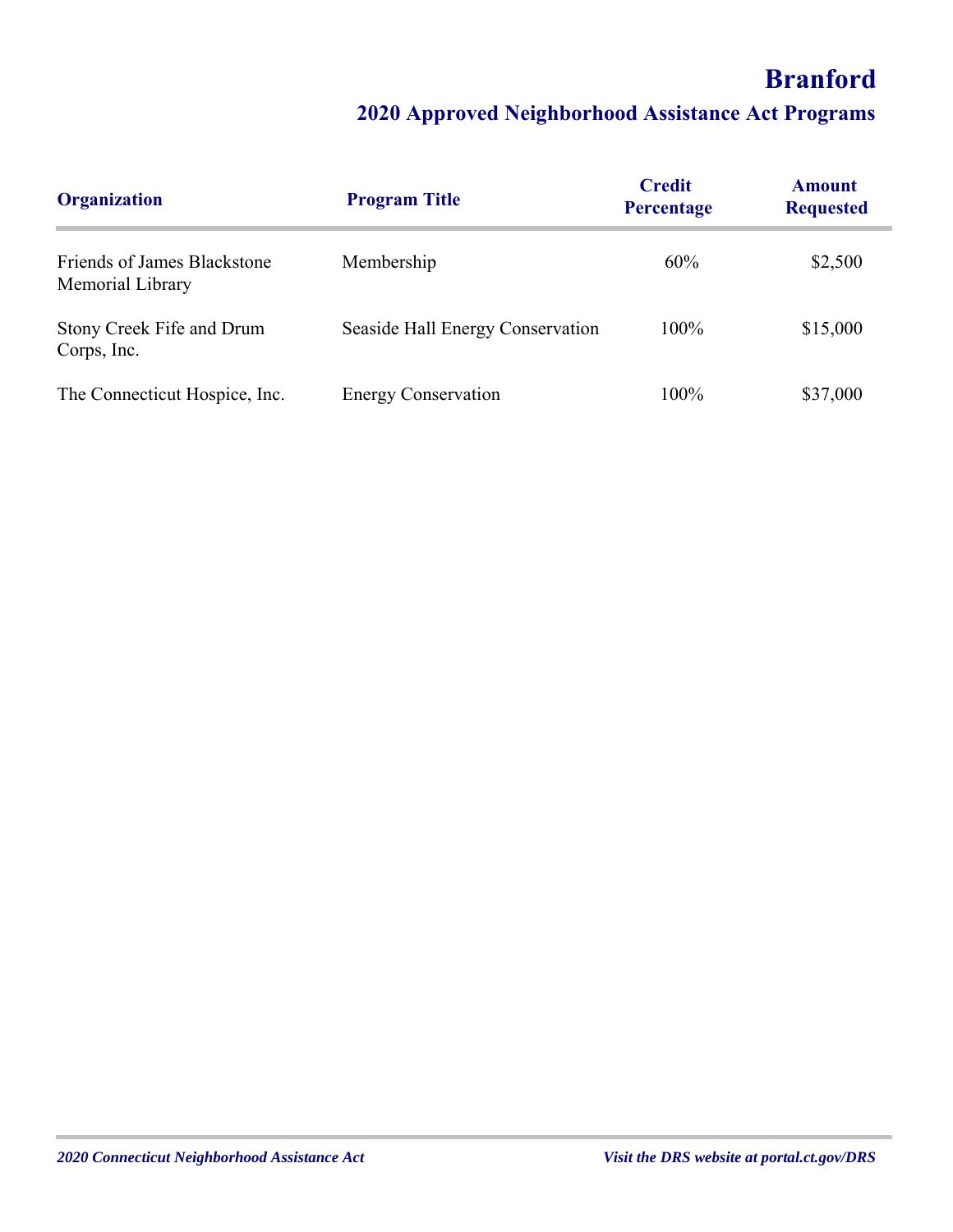## **Bridgeport**

| <b>Organization</b>                                           | <b>Program Title</b>                                             | <b>Credit</b><br>Percentage | <b>Amount</b><br><b>Requested</b> |
|---------------------------------------------------------------|------------------------------------------------------------------|-----------------------------|-----------------------------------|
| Big Brothers Big Sisters of<br>Southwestern Connecticut, Inc. | One to One Mentoring                                             | 60%                         | \$150,000                         |
| Boys Club & Girls Club of<br>Bridgeport, CT                   | <b>Energy Conservation Projects</b>                              | 100%                        | \$150,000                         |
| Boys Club & Girls Club of<br>Bridgeport, CT                   | <b>Orcutt Club Programs</b><br>Administration                    | 60%                         | \$150,000                         |
| <b>Bridgeport Economic</b><br>Development Corporation         | <b>Bridgeport Brownfields</b><br>Reclamation                     | 60%                         | \$50,000                          |
| <b>Bridgeport Neighborhood Trust</b>                          | Park Terrace Homes                                               | 100%                        | \$150,000                         |
| <b>Bridgeport Public Education</b><br>Fund, Inc.              | Mentoring for Academics<br>Achievement                           | 60%                         | \$25,000                          |
| <b>Bridgeport Rescue Mission</b>                              | <b>Care Center Facility Window</b><br><b>Replacement Program</b> | 100%                        | \$150,000                         |
| Cardinal Shehan Center                                        | Swimming & Sailing Program                                       | 60%                         | \$25,000                          |
| <b>Connecticut Zoological Society</b>                         | Greenhouse Energy Conservation                                   | 100%                        | \$150,000                         |
| Habitat for Humanity of Coastal<br>Fairfield County           | Habitat CFC Program                                              | 100%                        | \$150,000                         |
| Hall Neighborhood House, Inc.                                 | Hall Senior Center                                               | 60%                         | \$30,000                          |
| Junior Achievement of Western<br>CT, Inc.                     | Junior Achievement Economic<br><b>Empowerment Programs</b>       | 60%                         | \$34,000                          |
| McGivney Community Center                                     | McGivney Youth Programs                                          | 60%                         | \$83,200                          |
| Mercy Learning Center of<br>Bridgeport                        | Literacy & Life Skills                                           | 60%                         | \$150,000                         |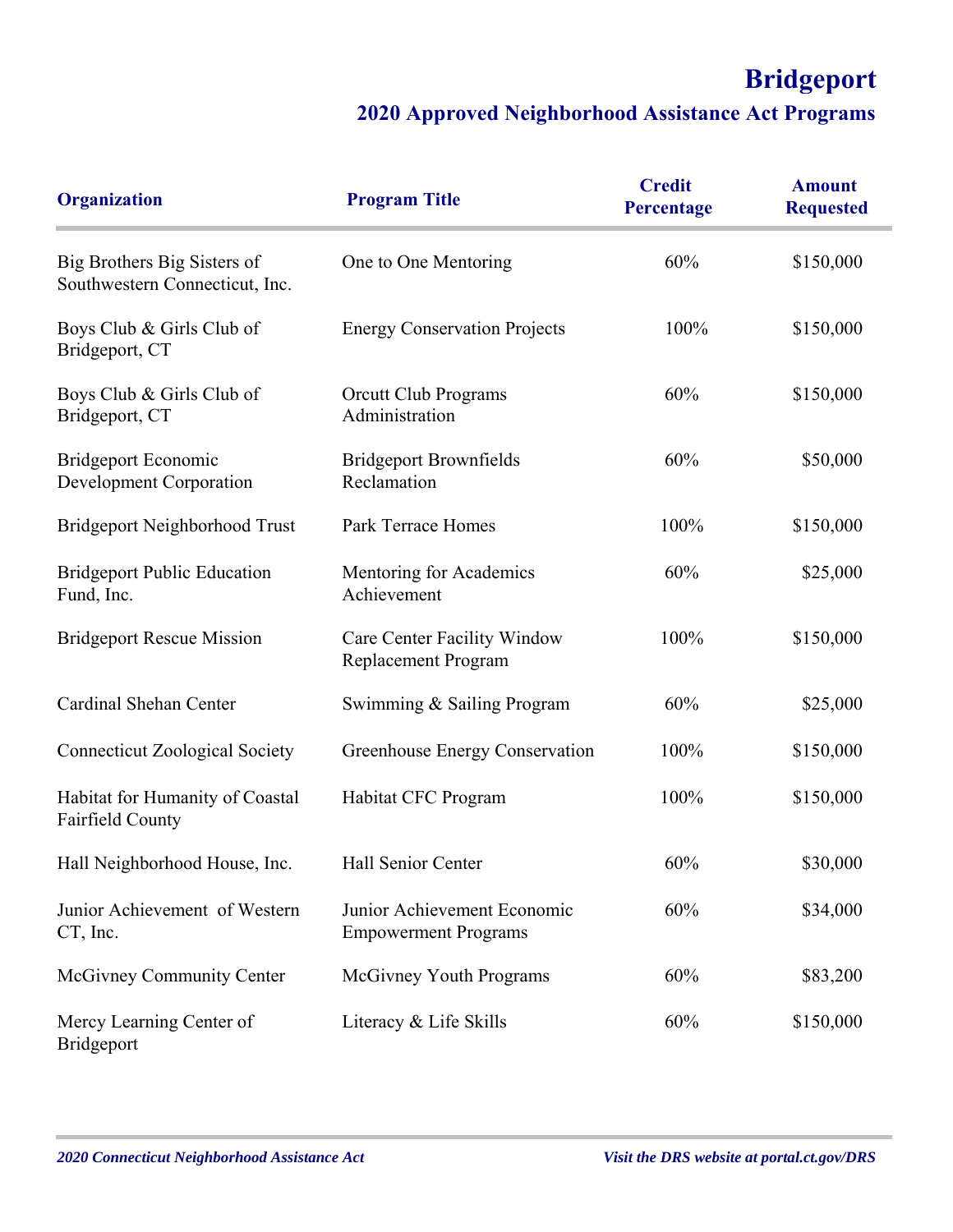## **Bridgeport**

| <b>Organization</b>                                          | <b>Program Title</b>                                | <b>Credit</b><br>Percentage | <b>Amount</b><br><b>Requested</b> |
|--------------------------------------------------------------|-----------------------------------------------------|-----------------------------|-----------------------------------|
| Mutual Housing Association of<br>Southwestern CT             | <b>Community Development</b>                        | 100%                        | \$150,000                         |
| School Volunteer Association of<br>Bridgeport, Inc.          | <b>School Volunteer Programs</b>                    | 60%                         | \$12,000                          |
| The Jewish Home for the<br>Elderly of Fairfield County, Inc. | Day Programs for Adults with<br>Dementia            | 60%                         | \$24,000                          |
| Wakeman Memorial Association                                 | Smilow-Burroughs Energy<br><b>Efficient Updates</b> | 100%                        | \$6,000                           |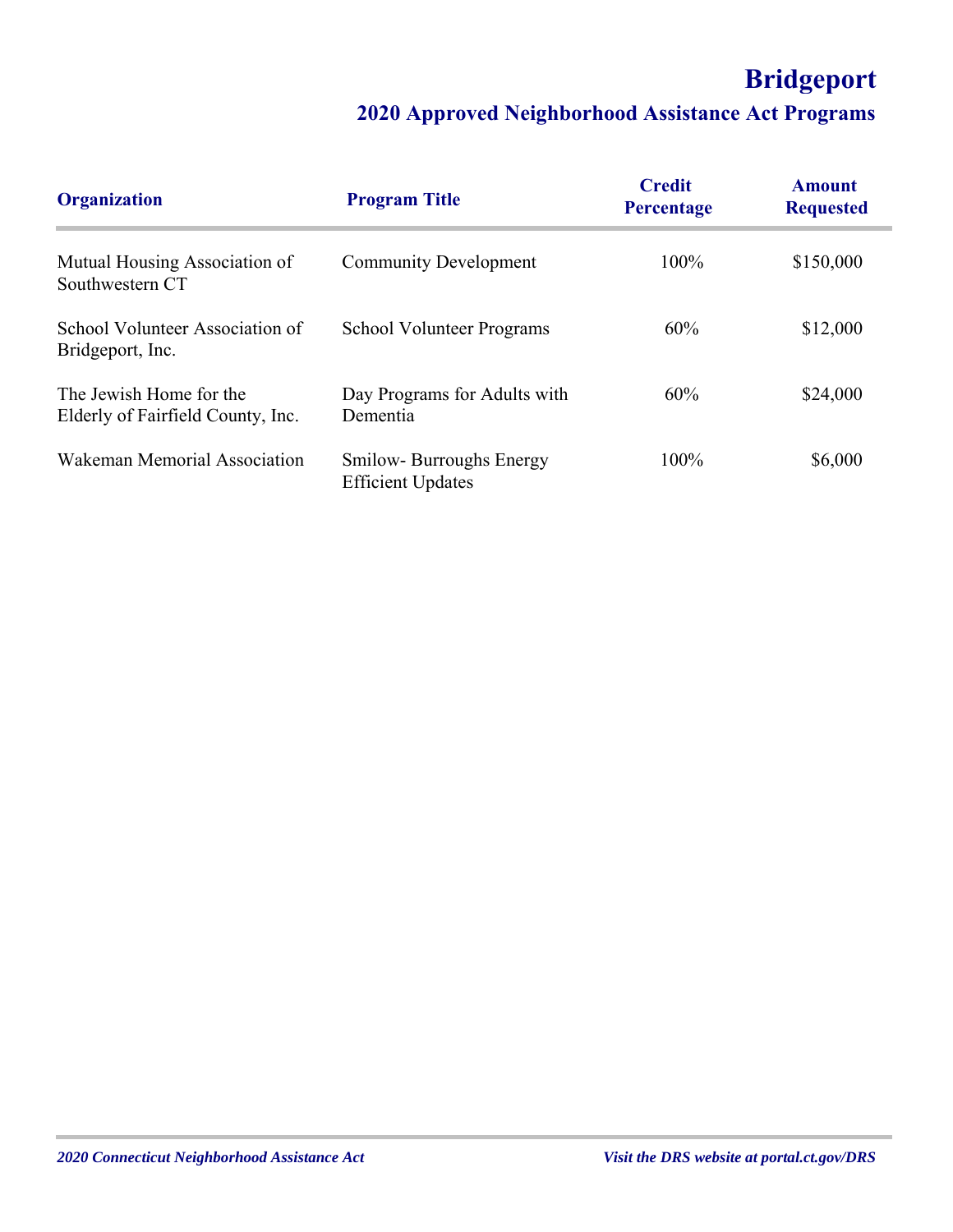## **Bristol**

| <b>Organization</b>                                 | <b>Program Title</b>                                                | <b>Credit</b><br><b>Percentage</b> | <b>Amount</b><br><b>Requested</b> |
|-----------------------------------------------------|---------------------------------------------------------------------|------------------------------------|-----------------------------------|
| Bristol Boys & Girls Club                           | Energy Conservation/ Utility<br>Reductions                          | 100%                               | \$150,000                         |
| <b>Bristol Historical Society</b>                   | <b>Energy Efficiency and Protection</b>                             | 100%                               | \$150,000                         |
| <b>Bristol Symphony Orchestra</b>                   | <b>Concert Series and Educational</b><br><b>Children's Concerts</b> | 60%                                | \$65,310                          |
| <b>Greater Bristol Realty</b><br>Corporation        | Energy Efficiency Upgrades for<br>New Homes                         | 100%                               | \$150,000                         |
| Hartford Area Habitat for<br>Humanity               | 2020 Hartford Habitat Energy<br>Conservation                        | 100%                               | \$50,000                          |
| Prudence Crandall Center, Inc.                      | <b>Energy Efficiency</b>                                            | 100%                               | \$20,131                          |
| Shepard Meadows Therapeutic<br><b>Riding Center</b> | Outdoor Arena Lighting                                              | 100%                               | \$20,000                          |
| The Family Center, Inc.                             | Imagine Nation Museum General<br><b>Operating Costs</b>             | 60%                                | \$150,000                         |
| United Way of West Central<br>Connecticut           | Help for The Needy                                                  | 60%                                | \$90,000                          |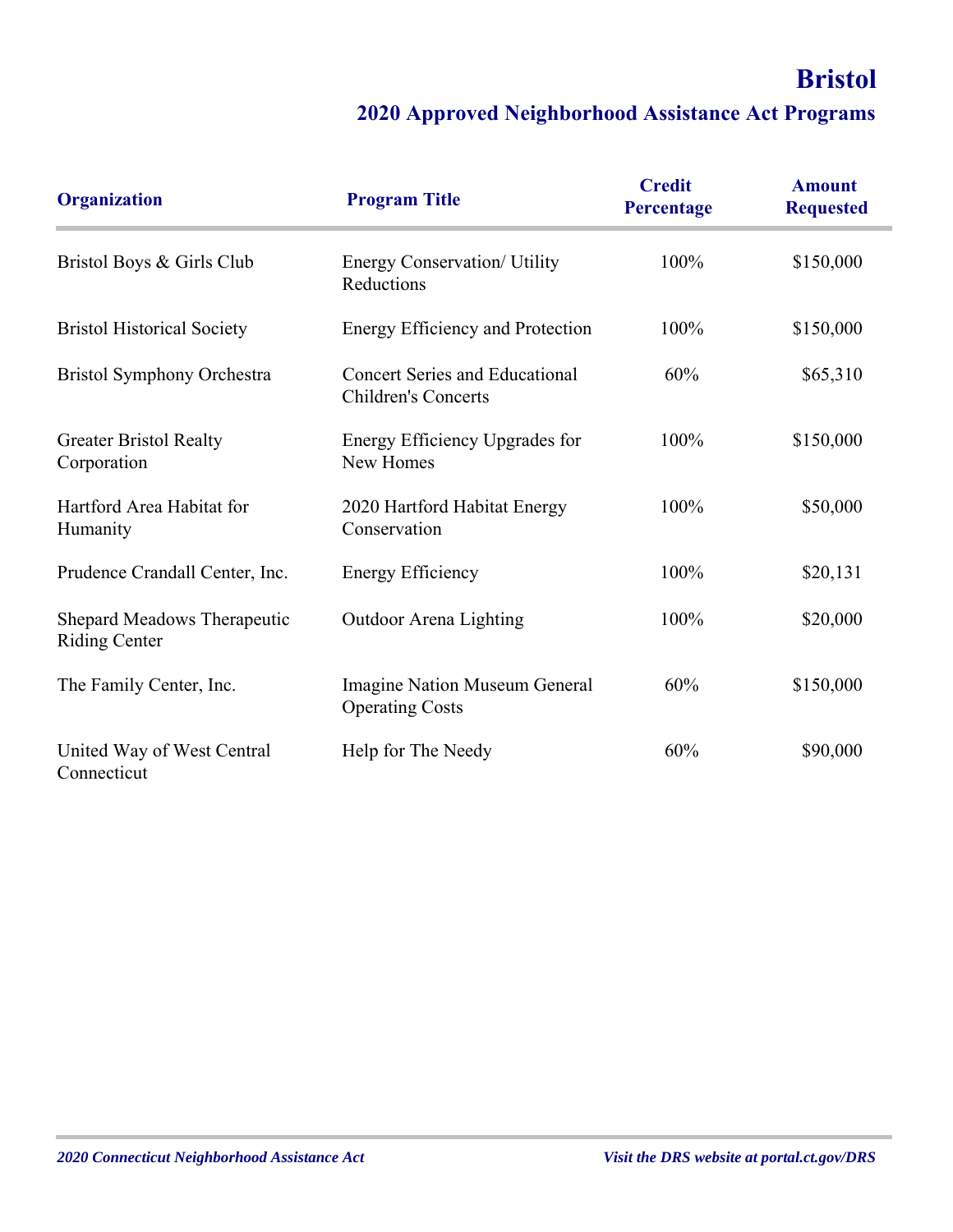## **Brookfield**

| <b>Organization</b>                     | <b>Program Title</b>  | <b>Credit</b><br>Percentage | <b>Amount</b><br><b>Requested</b> |
|-----------------------------------------|-----------------------|-----------------------------|-----------------------------------|
| Regional YMCA of Western<br>Connecticut | <b>Annual Support</b> | 60%                         | \$100,000                         |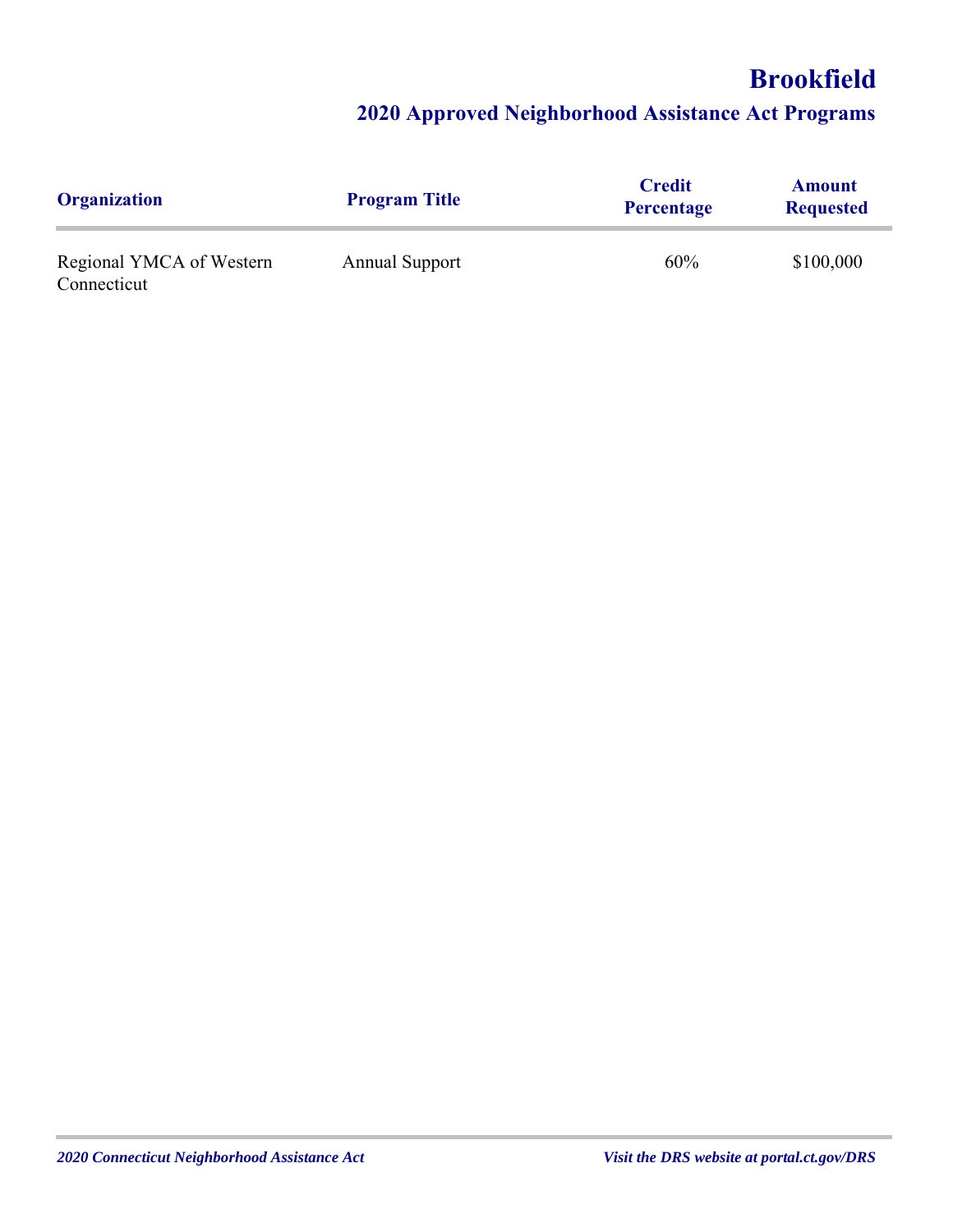#### **Canton**

| <b>Organization</b>                                | <b>Program Title</b>                                            | <b>Credit</b><br>Percentage | <b>Amount</b><br><b>Requested</b> |
|----------------------------------------------------|-----------------------------------------------------------------|-----------------------------|-----------------------------------|
| New Horizons Inc.                                  | Energy Efficient Windows for<br>Cherry Brook Health Care Center | $100\%$                     | \$145,000                         |
| The ARC of the Farmington<br>Valley, Inc. (Favarh) | Energy Efficiency of the Arc                                    | 100%                        | \$150,000                         |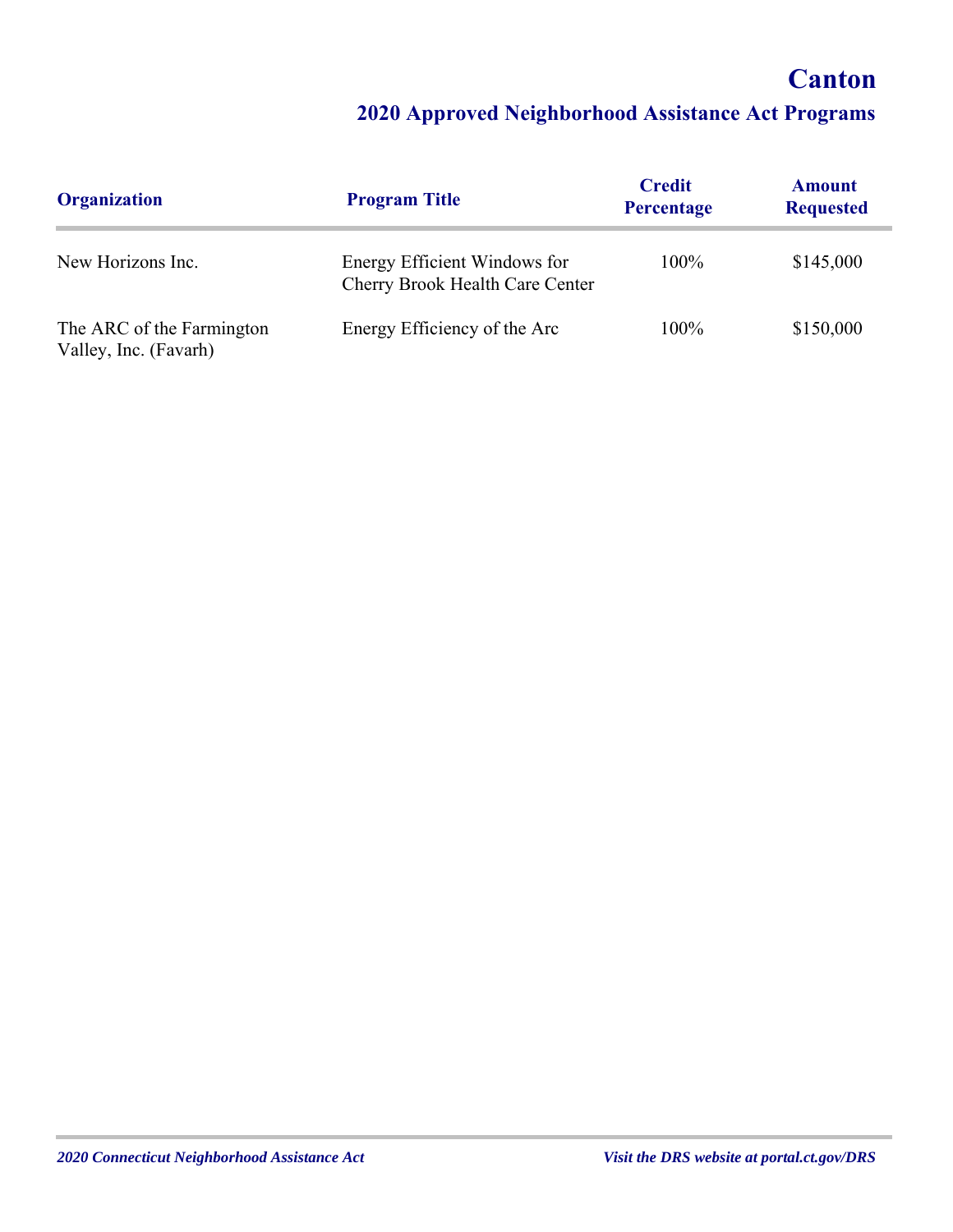## **Cheshire**

| <b>Organization</b>           | <b>Program Title</b>               | <b>Credit</b><br><b>Percentage</b> | <b>Amount</b><br><b>Requested</b> |
|-------------------------------|------------------------------------|------------------------------------|-----------------------------------|
| Cheshire Academy              | High Efficiency Boiler Replacement | 100%                               | \$92,452                          |
| The Hometown Foundation, Inc. | Police K-9 Awareness               | 60%                                | \$150,000                         |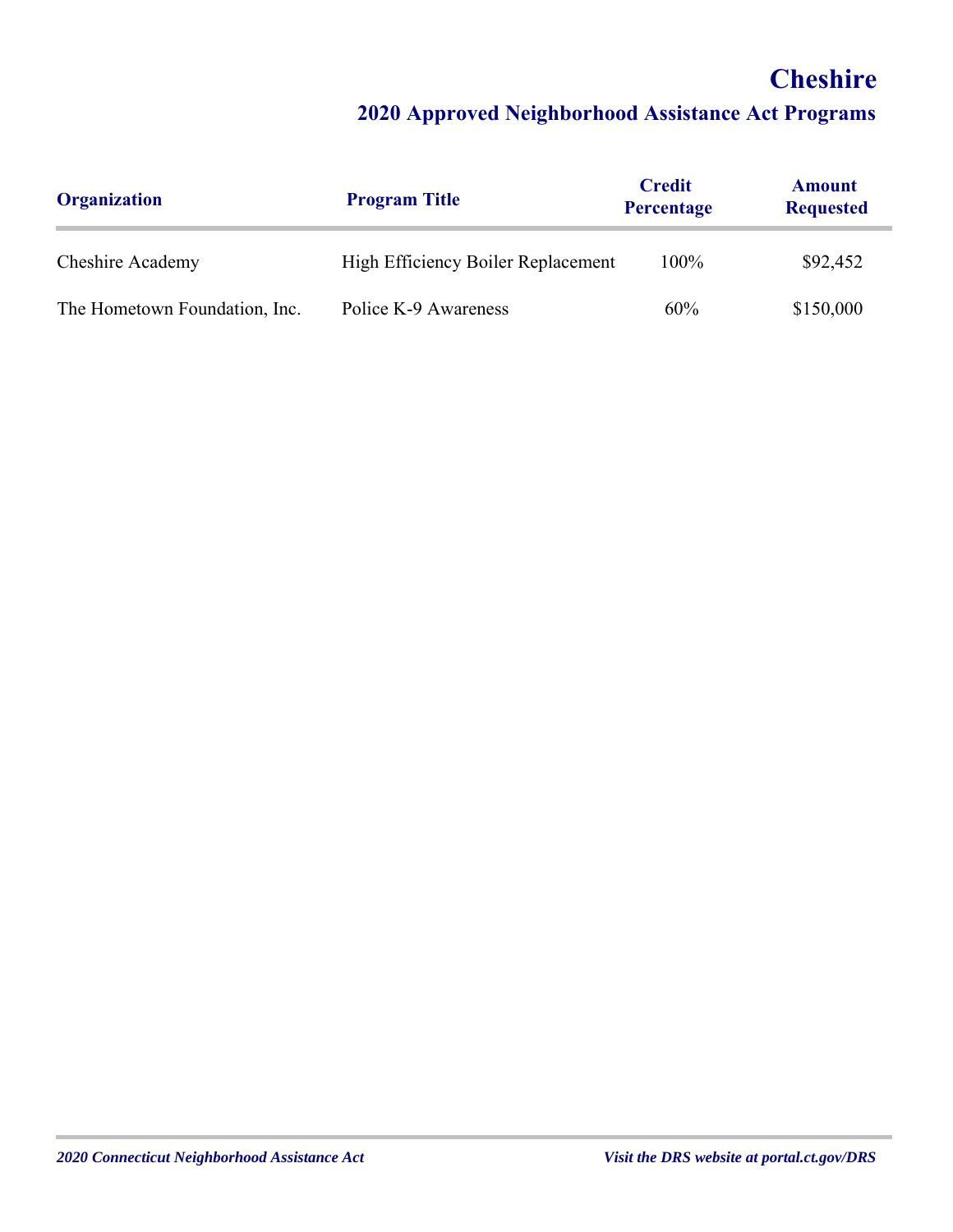## **Coventry**

| <b>Organization</b>                               | <b>Program Title</b>                                             | <b>Credit</b><br><b>Percentage</b> | <b>Amount</b><br><b>Requested</b> |
|---------------------------------------------------|------------------------------------------------------------------|------------------------------------|-----------------------------------|
| Creative Living Community of<br>Connecticut, Inc. | Construction of Energy Efficient<br><b>Vocational Greenhouse</b> | 100%                               | \$132,557                         |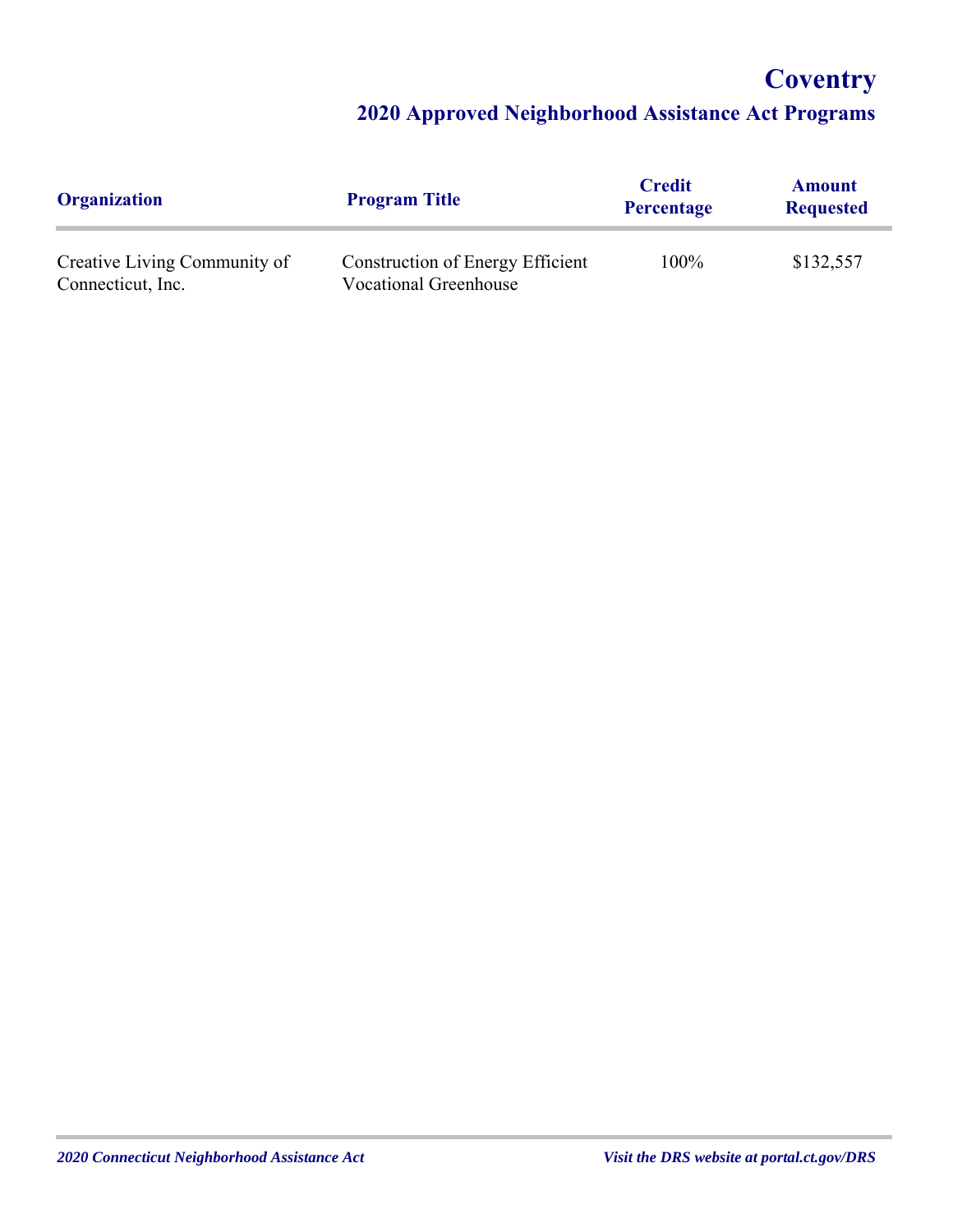## **Danbury**

| <b>Organization</b>                                             | <b>Program Title</b>                                     | <b>Credit</b><br>Percentage | <b>Amount</b><br><b>Requested</b> |
|-----------------------------------------------------------------|----------------------------------------------------------|-----------------------------|-----------------------------------|
| American Legion                                                 | Refurbishment of the Post                                | 100%                        | \$105,000                         |
| Amos House Inc.                                                 | <b>Transitional Living Program at</b><br>Amos House      | 60%                         | \$50,000                          |
| Connecticut Institute for<br>Communites Inc                     | <b>Greater Danbury Community</b><br><b>Health Center</b> | 60%                         | \$40,000                          |
| Danbury Animal Welfare<br>Society Inc (DAWS)                    | <b>Kennel Renovation</b>                                 | 60%                         | \$100,000                         |
| Danbury Fire Department                                         | Training and Equipment                                   | 60%                         | \$50,000                          |
| Danbury Grassroots Academy                                      | Danbury Grassroots Academy                               | 60%                         | \$50,000                          |
| Danbury War Memorial<br>Association, Inc                        | Window/Vestibule Replacement                             | 100%                        | \$40,000                          |
| Families Network of Western<br>CT, Inc                          | Parent Leadership Programs                               | 60%                         | \$25,000                          |
| Families Network of Western<br>CT, Inc                          | <b>Parents As Teachers</b>                               | 60%                         | \$75,000                          |
| Junior Achievement of Western<br>Connecticut, Inc.              | Junior Achievement                                       | 60%                         | \$50,000                          |
| Regional YMCA of Western<br>Connecticut                         | <b>Annual Support Program</b>                            | 60%                         | \$100,000                         |
| Shelter of the Cross DBA<br>Renewal House                       | Renewal House                                            | 60%                         | \$10,000                          |
| TBICO (The Bridge to<br>Independence & Career<br>Opportunities) | Better Skills, Better Jobs, Better<br>Lives              | 60%                         | \$40,000                          |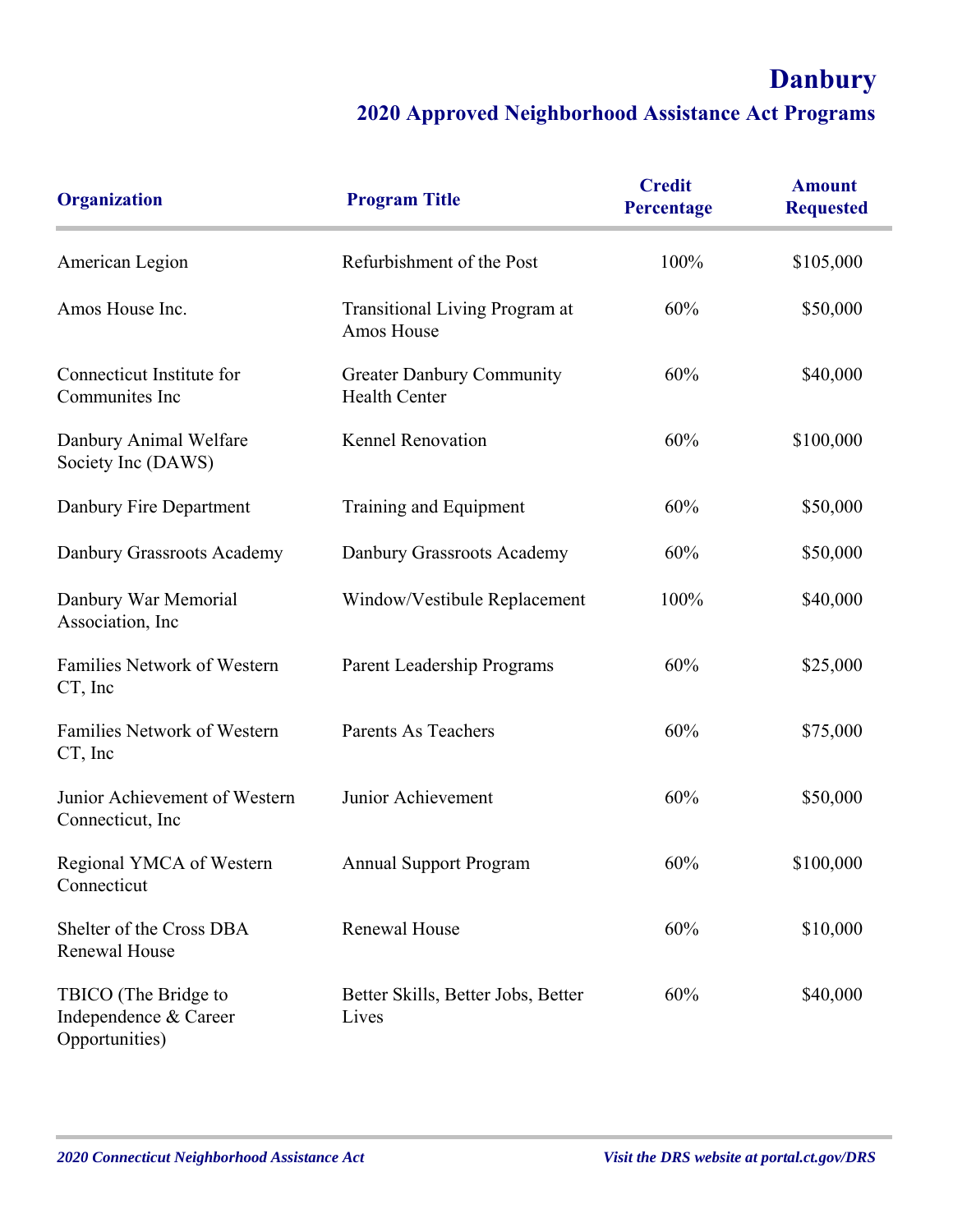## **Danbury**

| <b>Organization</b>                      | <b>Program Title</b>                                    | <b>Credit</b><br>Percentage | <b>Amount</b><br><b>Requested</b> |
|------------------------------------------|---------------------------------------------------------|-----------------------------|-----------------------------------|
| Womens Center Of Greater<br>Danbury, Inc | Domestic Violence and Sexual<br><b>Assault Programs</b> | 60%                         | \$150,000                         |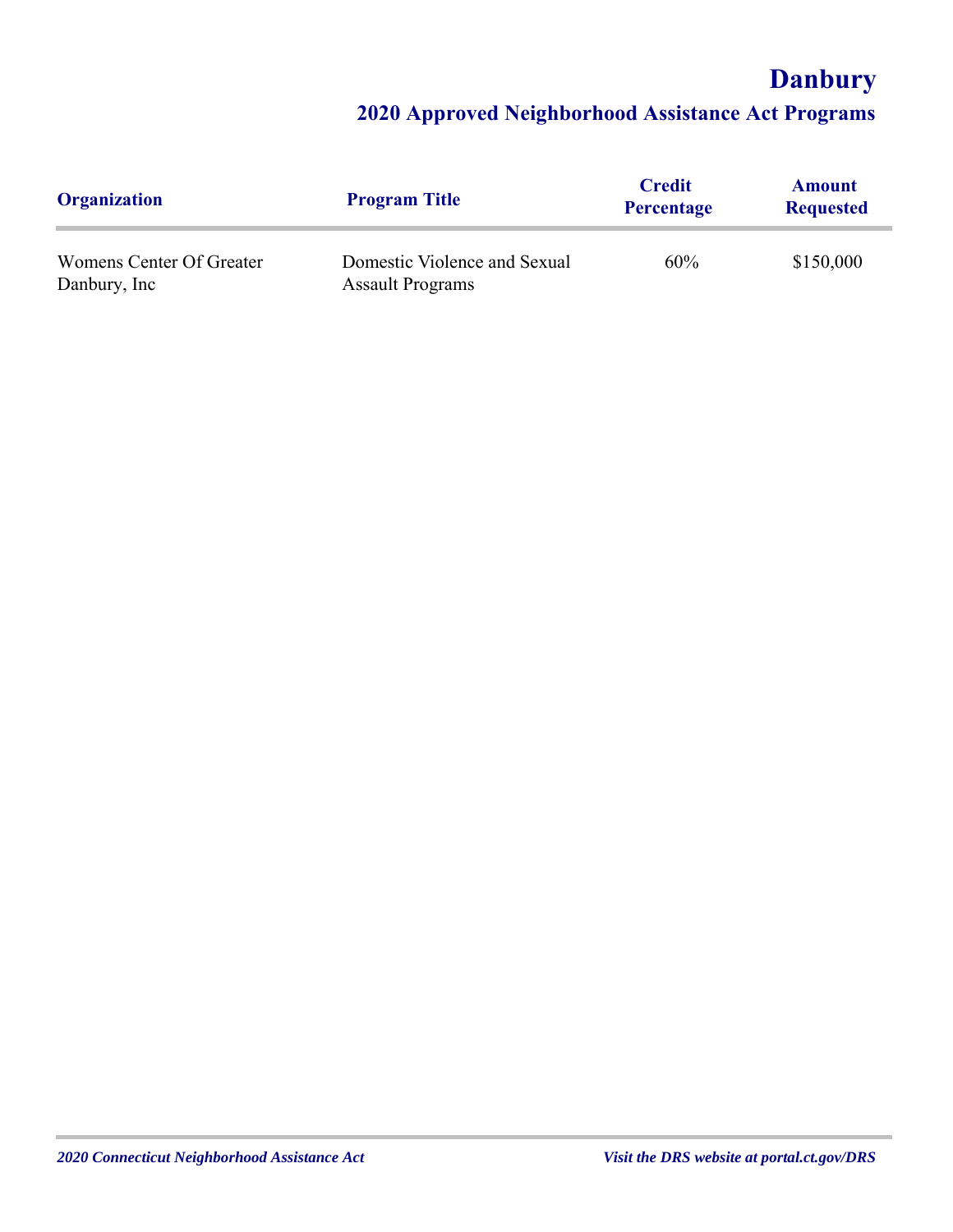## **Deep River**

| <b>Organization</b>                          | <b>Program Title</b>                              | <b>Credit</b><br>Percentage | <b>Amount</b><br><b>Requested</b> |
|----------------------------------------------|---------------------------------------------------|-----------------------------|-----------------------------------|
| Deep River Housing Authority                 | Final Stage Elevator Modernization<br>and Upgrade | 100%                        | \$50,000                          |
| First Congregational Church of<br>Deep River | <b>Energy Conservation Upgrades</b>               | 100%                        | \$30,500                          |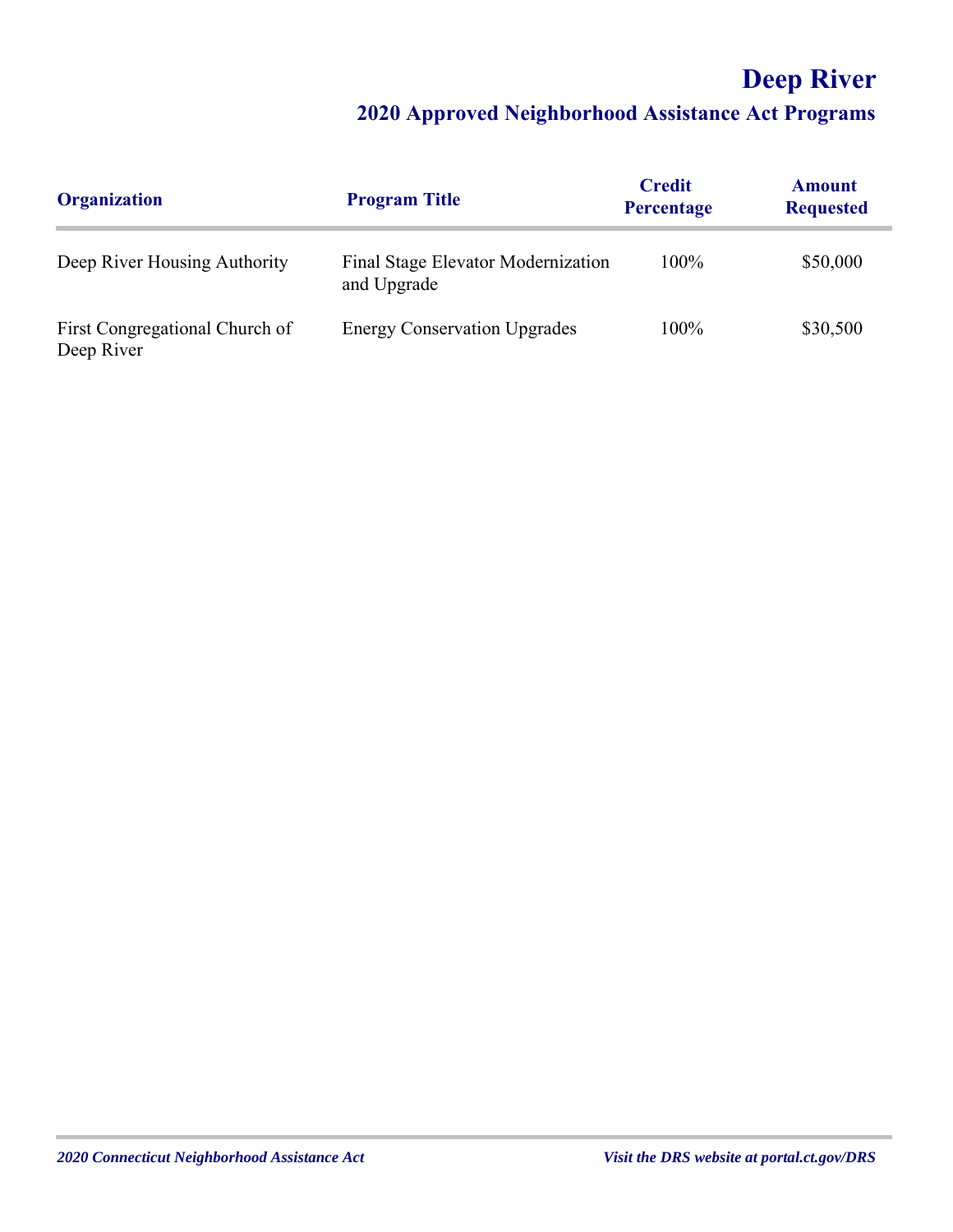## **East Haddam**

| <b>Organization</b>                           | <b>Program Title</b>                                    | <b>Credit</b><br>Percentage | <b>Amount</b><br><b>Requested</b> |
|-----------------------------------------------|---------------------------------------------------------|-----------------------------|-----------------------------------|
| The Goodspeed Opera House<br>Foundation, Inc. | Goodspeed Musicals Energy<br><b>Efficiency Upgrades</b> | $100\%$                     | \$74,352                          |
| Town of East Haddam                           | Open Space Trust Fund                                   | 60%                         | \$20,000                          |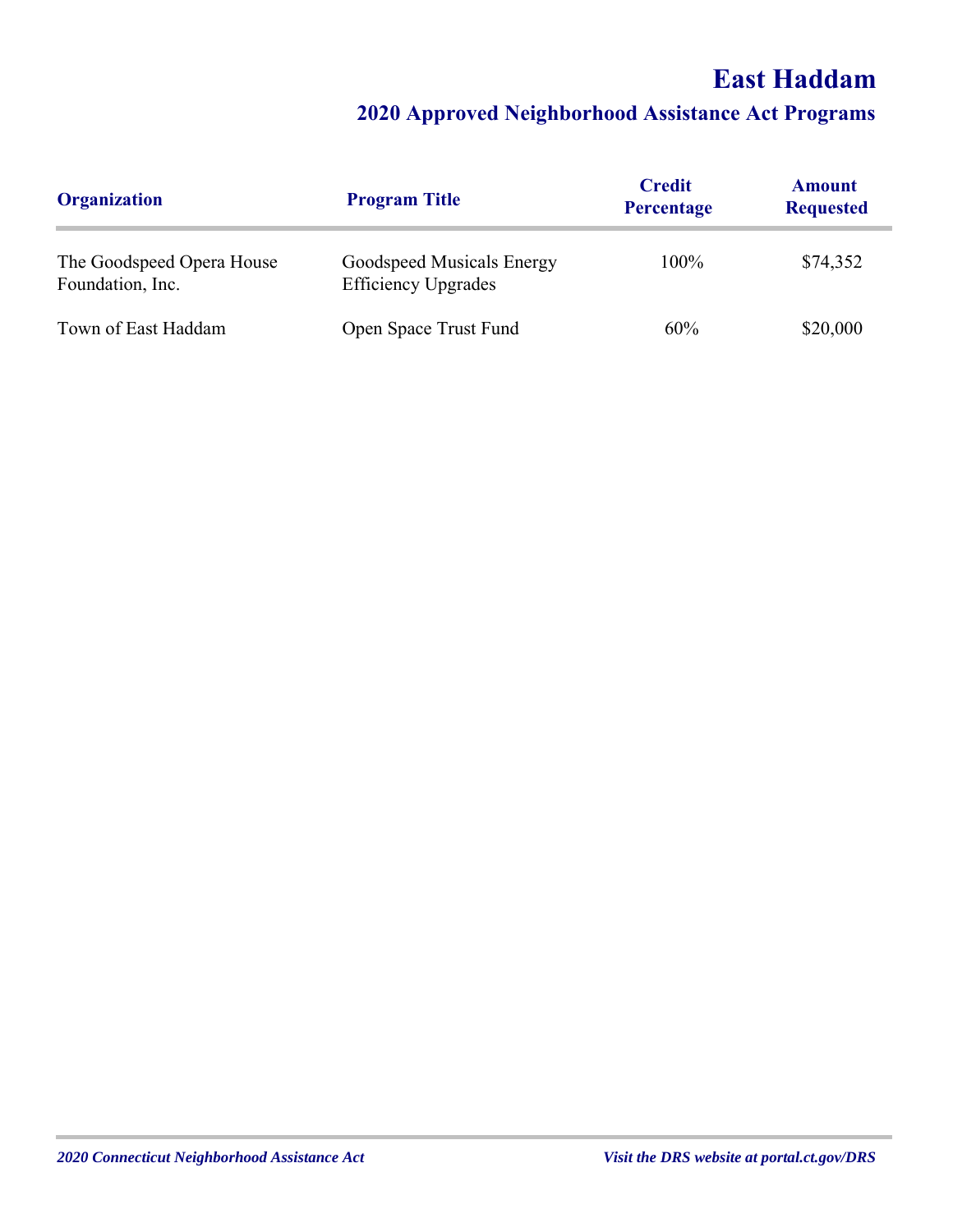## **East Hampton**

| <b>Organization</b> | <b>Program Title</b>                  | <b>Credit</b><br><b>Percentage</b> | <b>Amount</b><br><b>Requested</b> |
|---------------------|---------------------------------------|------------------------------------|-----------------------------------|
| Epoch Arts, Inc.    | <b>Epoch Arts Energy Conservation</b> | 100%                               | \$81,000                          |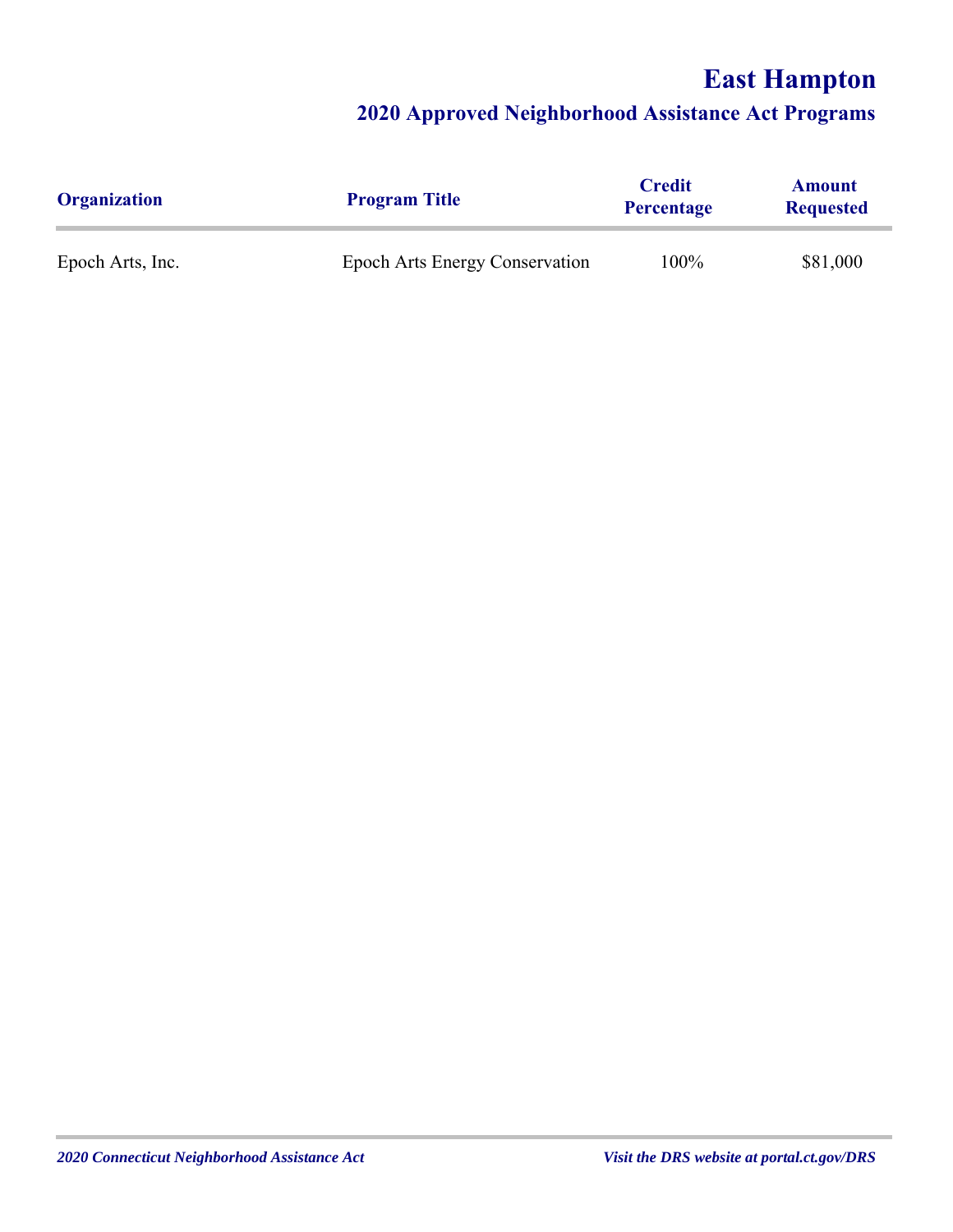## **East Hartford**

| <b>Organization</b>                                        | <b>Program Title</b>                                                                                | <b>Credit</b><br>Percentage | <b>Amount</b><br><b>Requested</b> |
|------------------------------------------------------------|-----------------------------------------------------------------------------------------------------|-----------------------------|-----------------------------------|
| 1864 Fund, Inc.                                            | Providing Academic Support for<br>Low Income East Hartford<br>Residents                             | 60%                         | \$150,000                         |
| Capital Workforce Partners                                 | Energy Efficient Repairs and<br>Upgrades                                                            | 100%                        | \$150,000                         |
| <b>Connecticut Center for</b><br>Advanced Technology, Inc. | Workforce Technology Program                                                                        | 60%                         | \$150,000                         |
| <b>Connecticut Center for</b><br>Advanced Technology, Inc. | <b>Energy Efficient Repairs and</b><br>Upgrades                                                     | 100%                        | \$150,000                         |
| <b>Connecticut Center for</b><br>Advanced Technology, Inc. | <b>Construction of Composite Center</b><br>of Excellence Using Energy<br><b>Efficient Materials</b> | 100%                        | \$150,000                         |
| Goodwin University<br>Foundation, Inc.                     | Support for Low Income Students                                                                     | 60%                         | \$150,000                         |
| Goodwin University<br>Foundation, Inc.                     | <b>Manufacturing Pipeline</b>                                                                       | 60%                         | \$150,000                         |
| Goodwin University<br>Foundation, Inc.                     | <b>Insurance and Financial Services</b><br>Pipeline                                                 | 60%                         | \$150,000                         |
| Goodwin University<br>Foundation, Inc.                     | Construction of an Energy Efficient<br>Mobile Manufacturing Lab                                     | 60%                         | \$150,000                         |
| Goodwin University<br><b>Educational Services</b>          | Support for Early College Students                                                                  | 60%                         | \$150,000                         |
| Goodwin University<br><b>Educational Services</b>          | Renovations of Buildings for<br><b>Energy Savings</b>                                               | 100%                        | \$150,000                         |
| Goodwin University<br><b>Educational Services</b>          | Food/Diaper Support for Low<br><b>Income Students</b>                                               | 60%                         | \$150,000                         |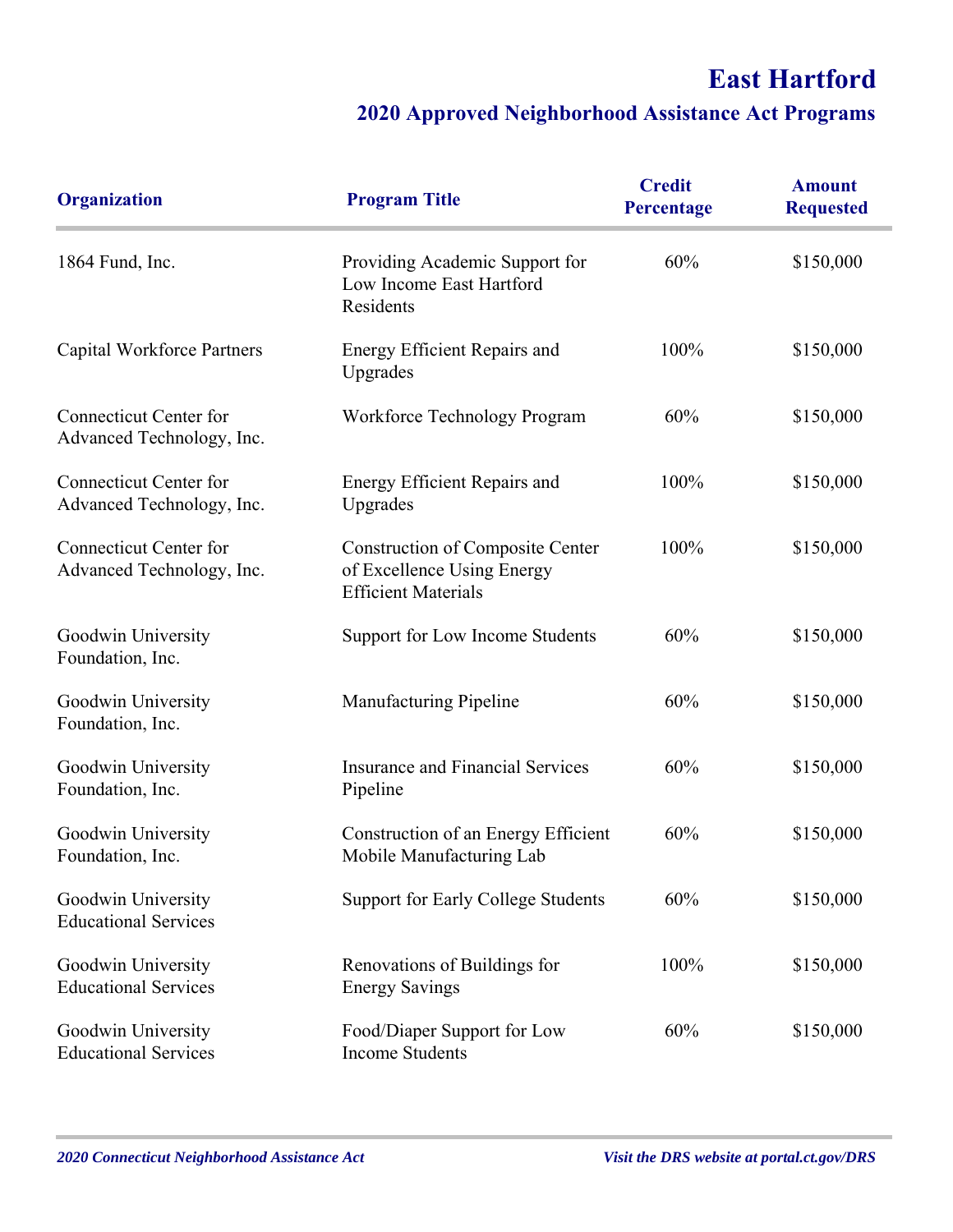## **East Hartford**

| <b>Organization</b>                                   | <b>Program Title</b>                                              | <b>Credit</b><br>Percentage | <b>Amount</b><br><b>Requested</b> |
|-------------------------------------------------------|-------------------------------------------------------------------|-----------------------------|-----------------------------------|
| Goodwin University<br><b>Educational Services</b>     | Veteran's Center Construction                                     | 100%                        | \$150,000                         |
| Goodwin University<br>Foundation, Inc.                | Retrofit for Energy Efficiency                                    | 100%                        | \$150,000                         |
| Goodwin University Magnet<br>Schools, Inc.            | <b>Conservation Project</b>                                       | 100%                        | \$150,000                         |
| Goodwin University Magnet<br>Schools, Inc.            | Support for Magnet School Students                                | 60%                         | \$150,000                         |
| Goodwin University, Inc.                              | <b>Job Connection</b>                                             | 60%                         | \$150,000                         |
| Goodwin University, Inc.                              | <b>Adding Energy Effectiveness</b>                                | 100%                        | \$150,000                         |
| Great River Land Trust, Inc.                          | Energy Upgrades for the Bio Lab<br>and South Meadows Trail System | 100%                        | \$150,000                         |
| Hispanic Coalition of Greater<br>Waterbury            | <b>Energy Conservation Project</b>                                | 100%                        | \$150,000                         |
| <b>Integrated Health Services</b>                     | <b>Client Health Services</b>                                     | 60%                         | \$150,000                         |
| <b>Integrated Health Services</b>                     | <b>Energy Efficiency Project</b>                                  | 100%                        | \$150,000                         |
| <b>LEARN</b>                                          | Magnet Schools Energy and<br><b>Conservation Project</b>          | 100%                        | \$150,000                         |
| Town of East Hartford                                 | Energy Efficiency Improvements to<br>Town Hall                    | 100%                        | \$150,000                         |
| United Way of Central and<br>Northeastern Connecticut | Manufacturing Education Pipeline                                  | 60%                         | \$150,000                         |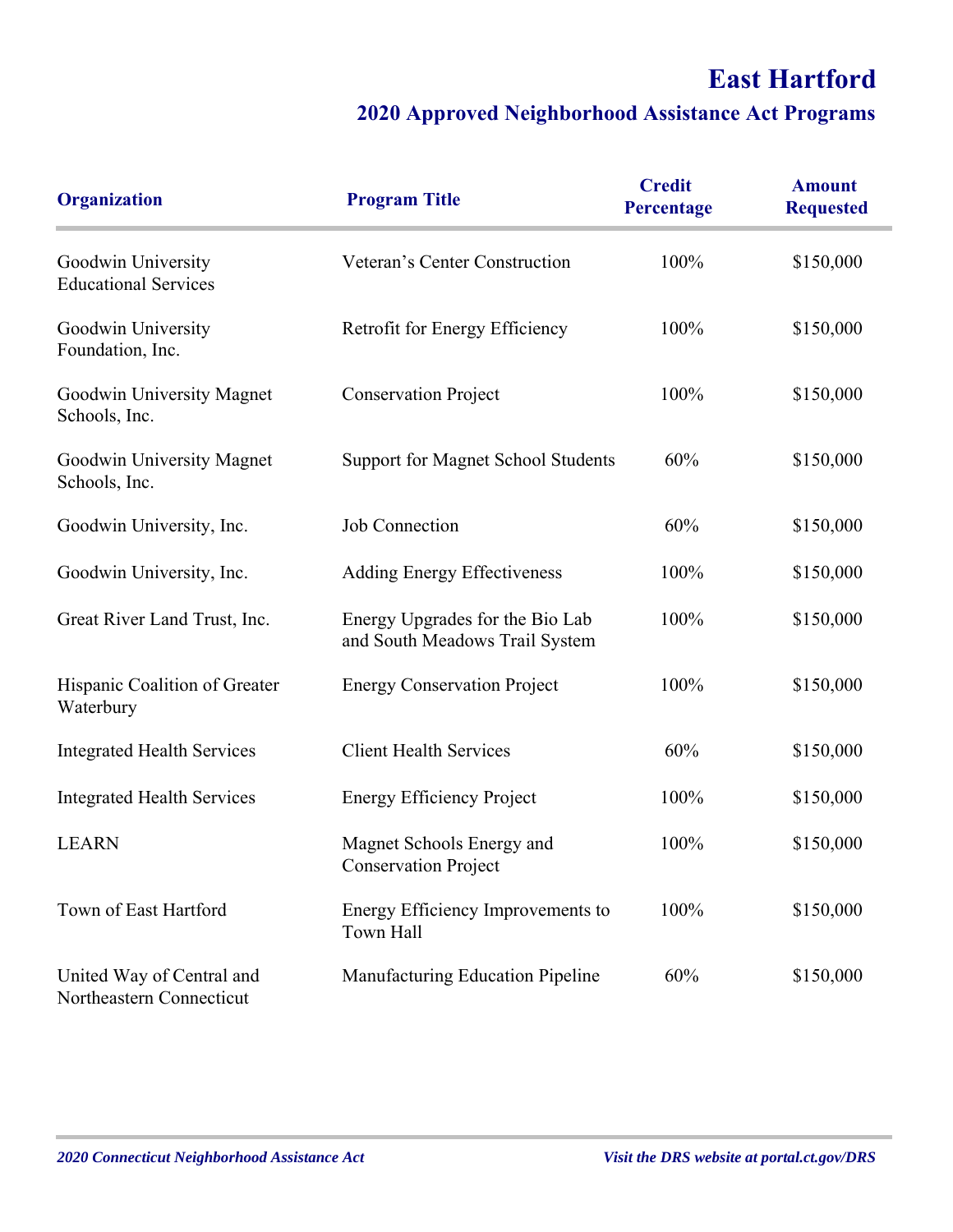## **Ellington**

| <b>Organization</b>                          | <b>Program Title</b>    | <b>Credit</b><br><b>Percentage</b> | <b>Amount</b><br><b>Requested</b> |
|----------------------------------------------|-------------------------|------------------------------------|-----------------------------------|
| Ellington Volunteer Fire<br>Department, Inc. | Station 43 Improvements | 100%                               | \$45,500                          |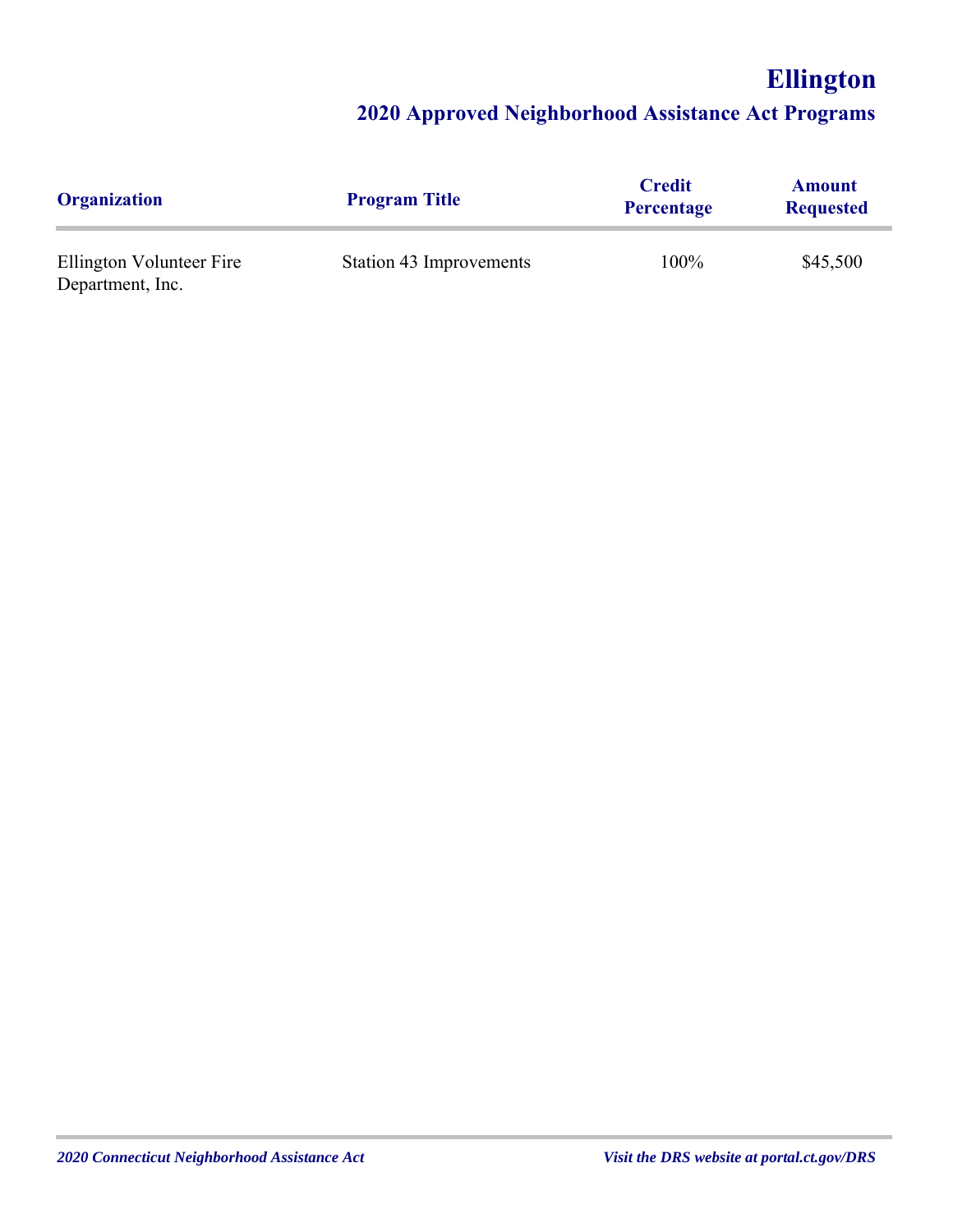## **Enfield**

| <b>Organization</b>                                | <b>Program Title</b>                                   | <b>Credit</b><br>Percentage | <b>Amount</b><br><b>Requested</b> |
|----------------------------------------------------|--------------------------------------------------------|-----------------------------|-----------------------------------|
| Hazardville Institute<br>Conservancy Society, Inc. | <b>Energy Efficient Heating System</b><br>Improvements | 100%                        | \$50,000                          |
| The Opera House Players, Inc.                      | <b>Energy Efficient Lighting</b><br>Replacement        | 100%                        | \$122,000                         |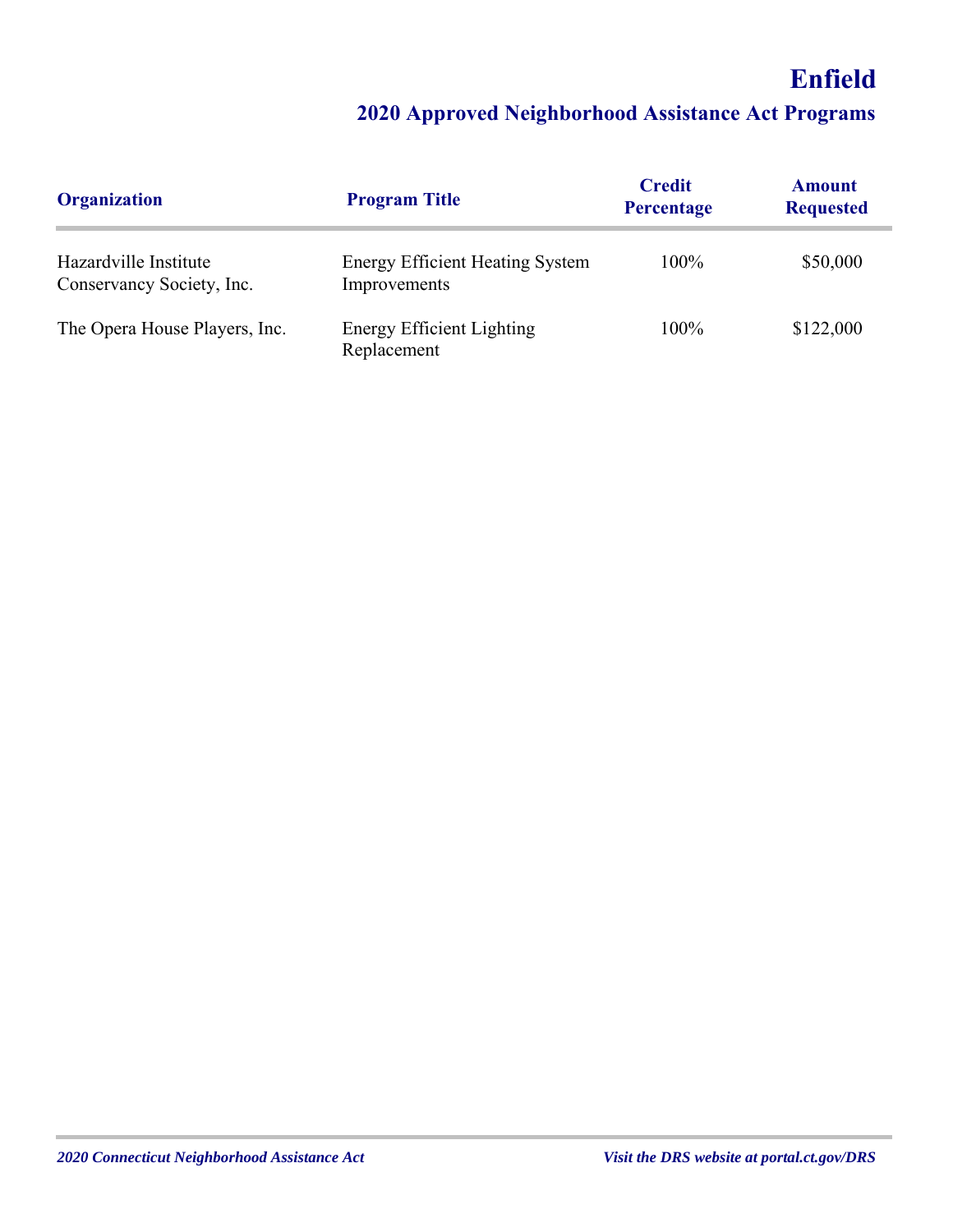## **Essex**

| <b>Organization</b>                    | <b>Program Title</b>                                                             | <b>Credit</b><br>Percentage | <b>Amount</b><br><b>Requested</b> |
|----------------------------------------|----------------------------------------------------------------------------------|-----------------------------|-----------------------------------|
| <b>Ivoryton Library Association</b>    | <b>Ivoryton Library Energy</b><br><b>Improvement and Conservation</b><br>Program | 100%                        | \$18,011                          |
| Ivoryton Playhouse Foundation,<br>Inc. | <b>HVAC</b> Upgrade                                                              | 100%                        | \$9,000                           |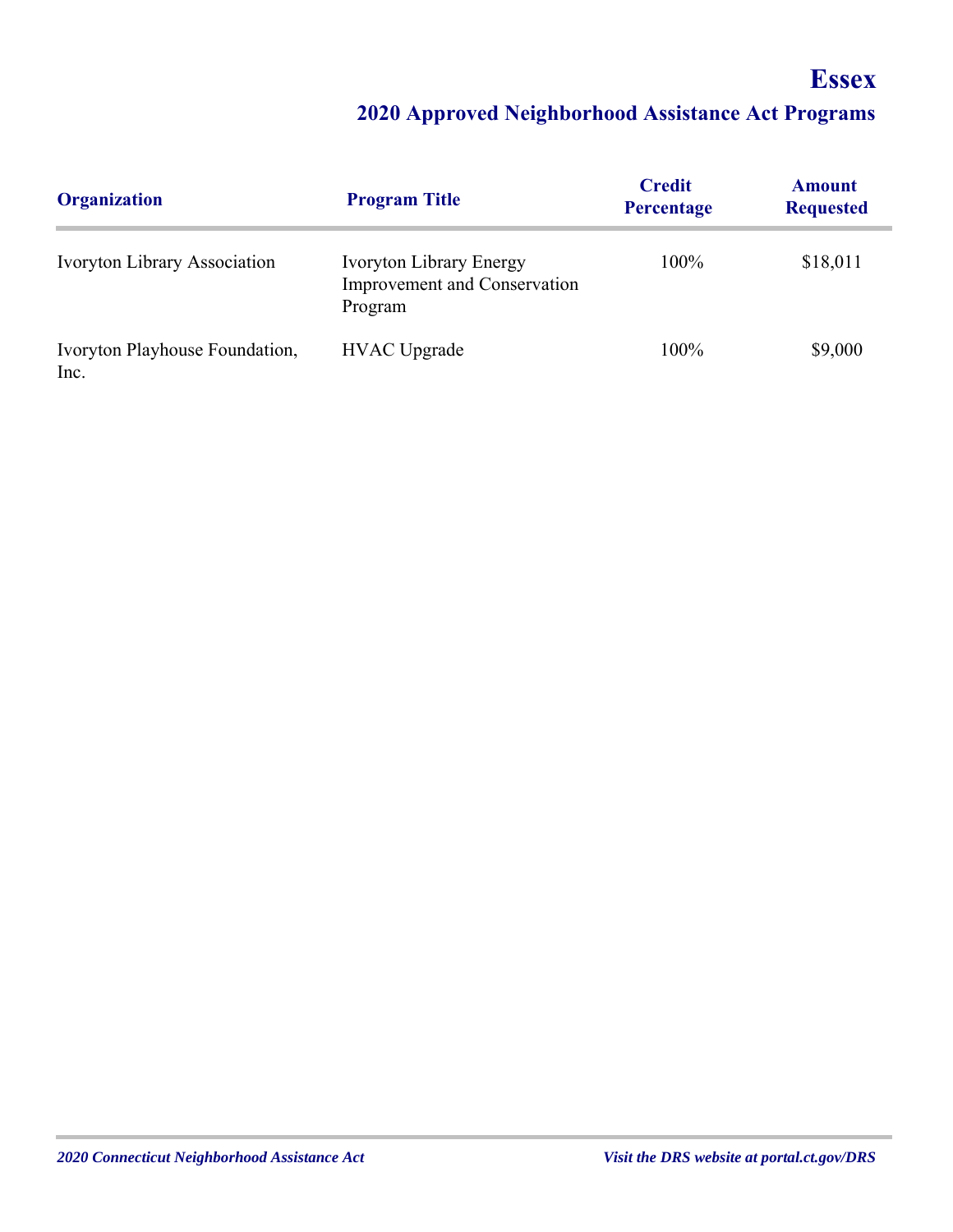## **Fairfield**

| <b>Organization</b>                        | <b>Program Title</b>                                          | <b>Credit</b><br>Percentage | <b>Amount</b><br><b>Requested</b> |
|--------------------------------------------|---------------------------------------------------------------|-----------------------------|-----------------------------------|
| <b>Connecticut Audubon Society</b>         | Energy Conservation Upgrades to<br>Facilities                 | 100%                        | \$4,686                           |
| <b>Fairfield Theatre Company</b>           | Accoustical Improvements for<br><b>Educational Classrooms</b> | 60%                         | \$30,000                          |
| <b>Fairfield Theatre Company</b>           | <b>Energy Efficient Lighting</b>                              | 100%                        | \$60,000                          |
| Junior Achievement of Western<br><b>CT</b> | Economic Empowerment Program<br>for Youth                     | 60%                         | \$5,000                           |
| Operation Hope of Fairfield                | Community Hunger &<br>Homelessness Services                   | 60%                         | \$100,000                         |
| Operation Hope of Fairfield                | Energy Efficient Rehab for<br><b>Affordable Housing Units</b> | 100%                        | \$50,000                          |
| Pequot Library Association                 | Roof Replacement                                              | 100%                        | \$8,050                           |
| Wakeman Memorial Association               | Clubhouse Energy Efficiency<br>Upgrades                       | 100%                        | \$22,371                          |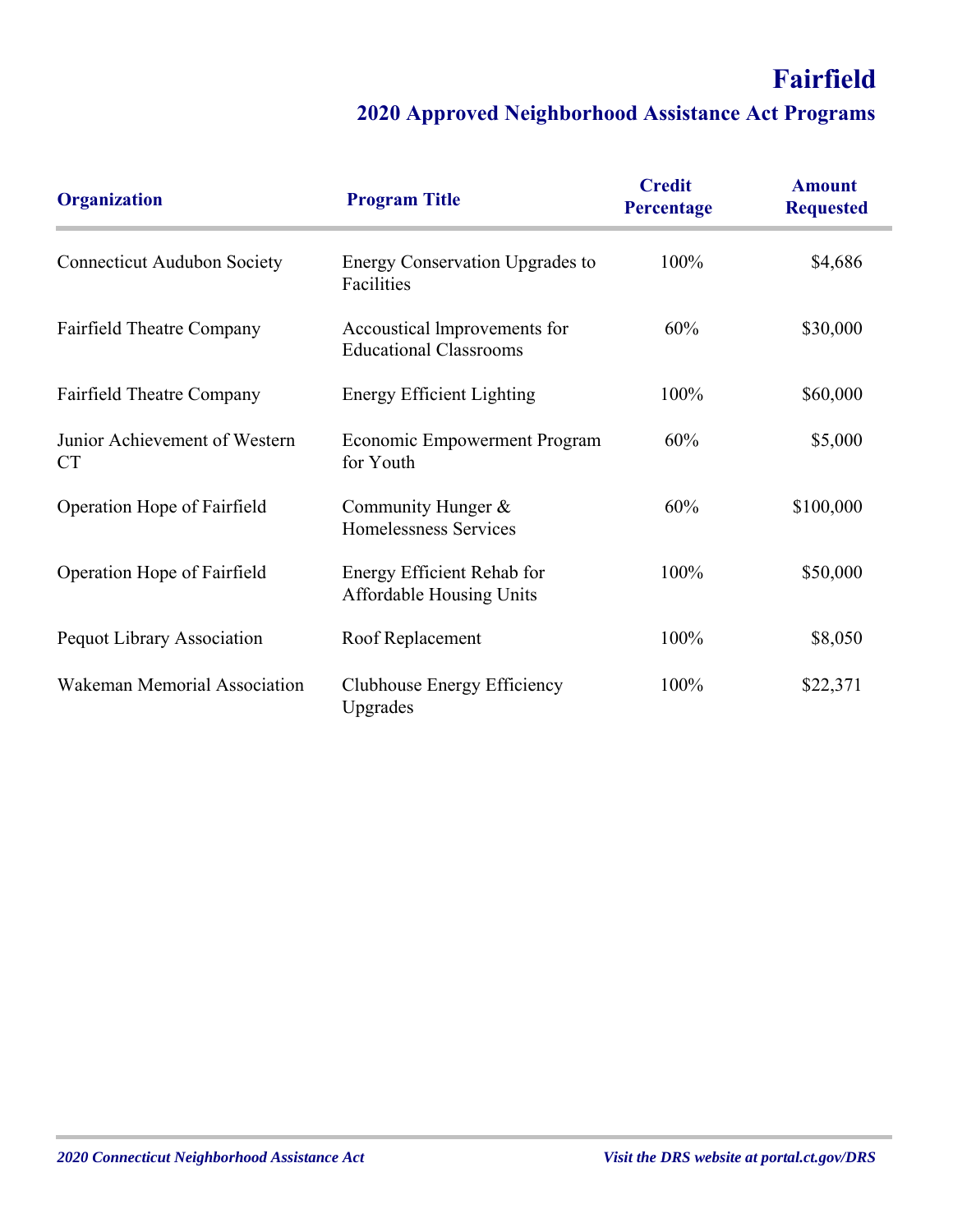## **Glastonbury**

| <b>Organization</b>                                                      | <b>Program Title</b>                                                            | <b>Credit</b><br>Percentage | <b>Amount</b><br><b>Requested</b> |
|--------------------------------------------------------------------------|---------------------------------------------------------------------------------|-----------------------------|-----------------------------------|
| <b>Connecticut River Valley</b><br>Chamber of Commerce                   | Providing Academic Scholarships<br>for Low Income Greater Hartford<br>Residents | $60\%$                      | \$150,000                         |
| Exchange Club Center for the<br>Prevention of Child Abuse of<br>CT, Inc. | Cool and Efficient - Air<br><b>Conditioner Replacement</b>                      | 100%                        | \$4,750                           |
| Maffe Foundation                                                         | Providing Academic Scholarships<br>for Low Income Greater Hartford<br>Residents | $60\%$                      | \$150,000                         |
| Town of Glastonbury                                                      | Reserve for Land Acquisition and<br>Preservation                                | 60%                         | \$150,000                         |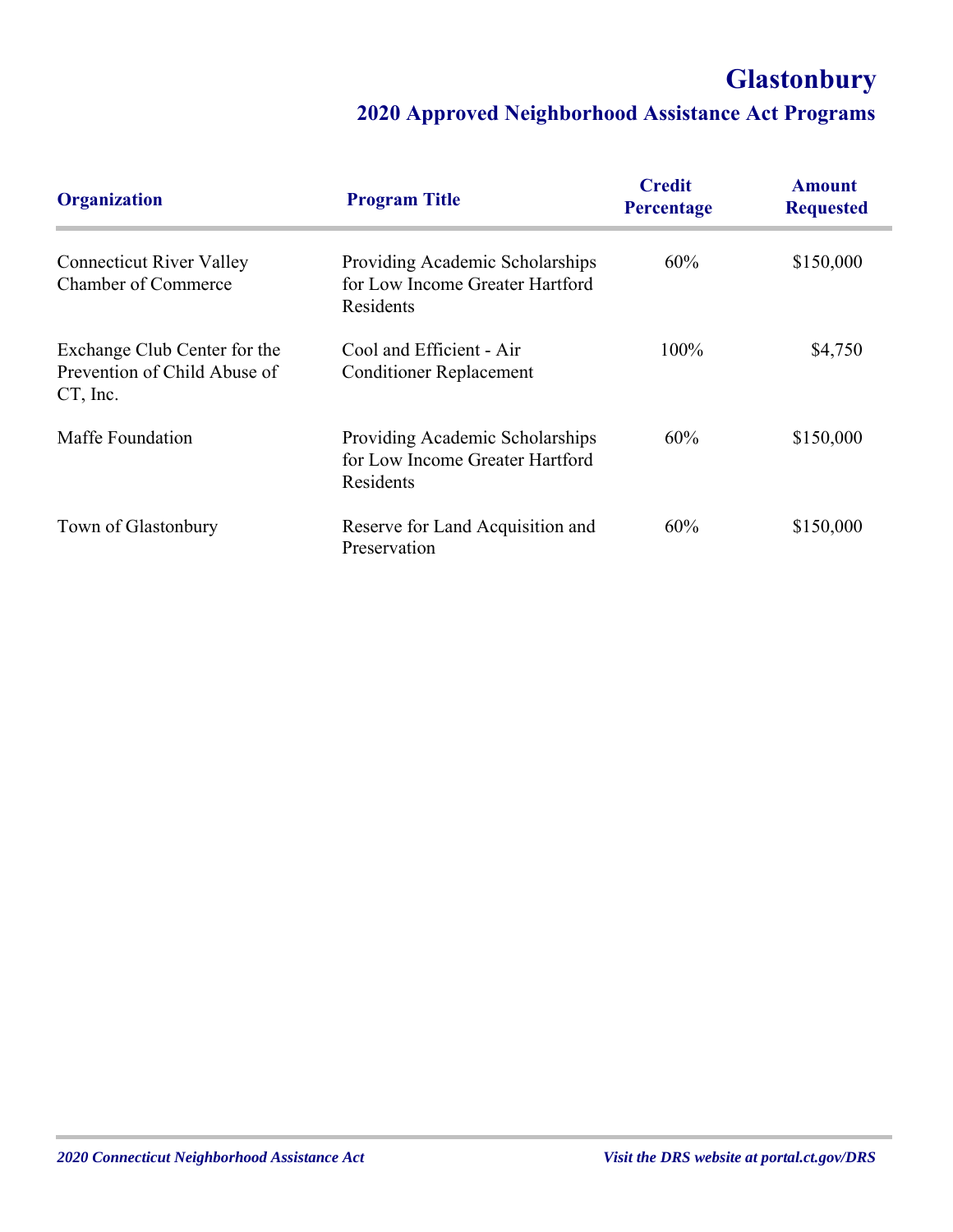**Granby**

| <b>Organization</b>       | <b>Program Title</b>                                                | <b>Credit</b><br><b>Percentage</b> | <b>Amount</b><br><b>Requested</b> |
|---------------------------|---------------------------------------------------------------------|------------------------------------|-----------------------------------|
| Foxfield Farm Corporation | Subsidize Groundwork Equine for<br><b>Veterans/First Responders</b> | 60%                                | \$5,000                           |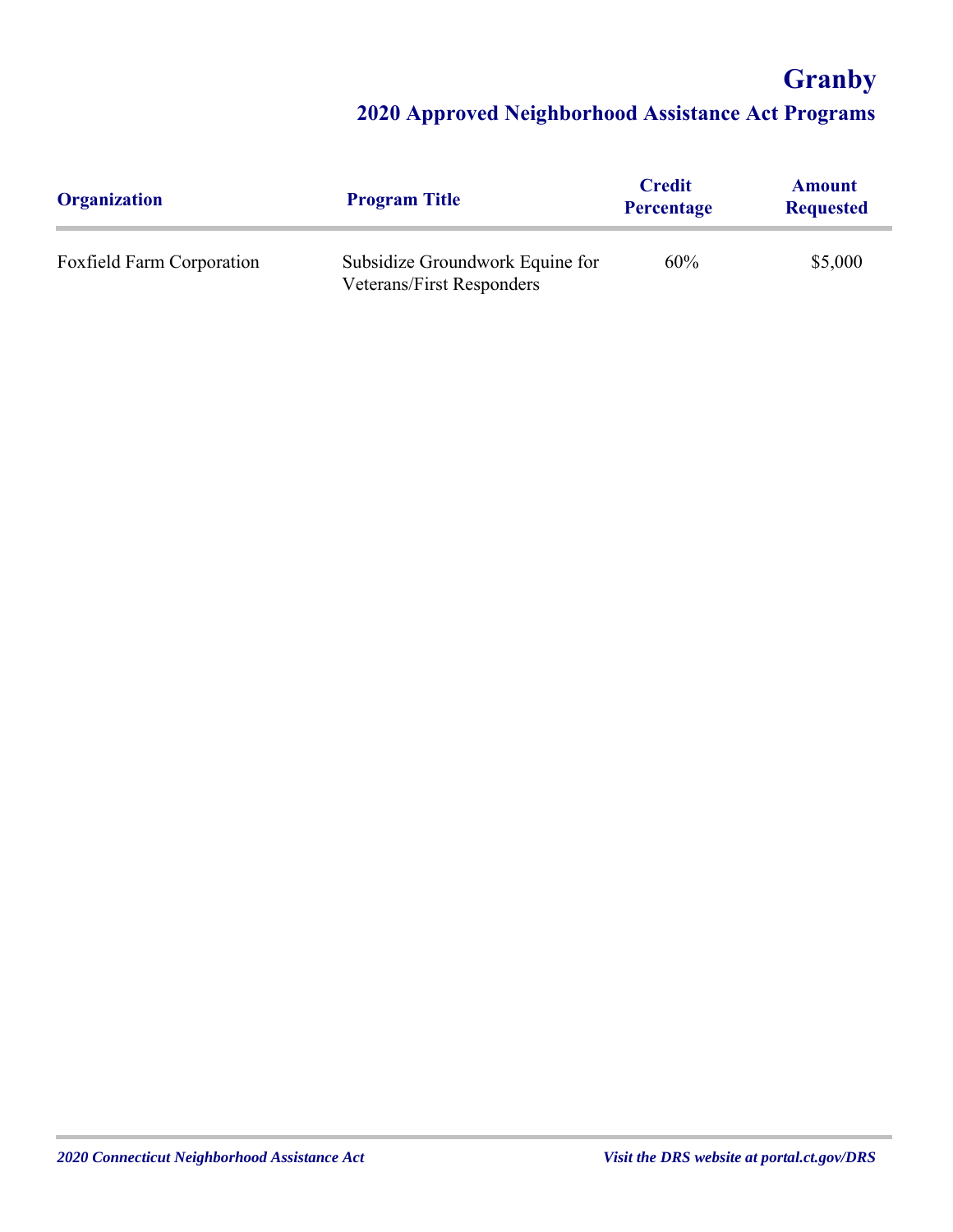## **Greenwich**

| <b>Organization</b>                                     | <b>Program Title</b>                        | <b>Credit</b><br>Percentage | <b>Amount</b><br><b>Requested</b> |
|---------------------------------------------------------|---------------------------------------------|-----------------------------|-----------------------------------|
| Kids in Crisis                                          | <b>Energy Conservation Upgrade</b>          | 100%                        | \$21,087                          |
| Young Men's Christian<br>Association of Greenwich, Inc. | Energy Efficient Windows, LED<br>Lighting   | $100\%$                     | \$150,000                         |
| <b>YWCA Greenwich Connecticut,</b><br>Inc.              | <b>YWCA Greenwich Boiler</b><br>Replacement | 100%                        | \$150,000                         |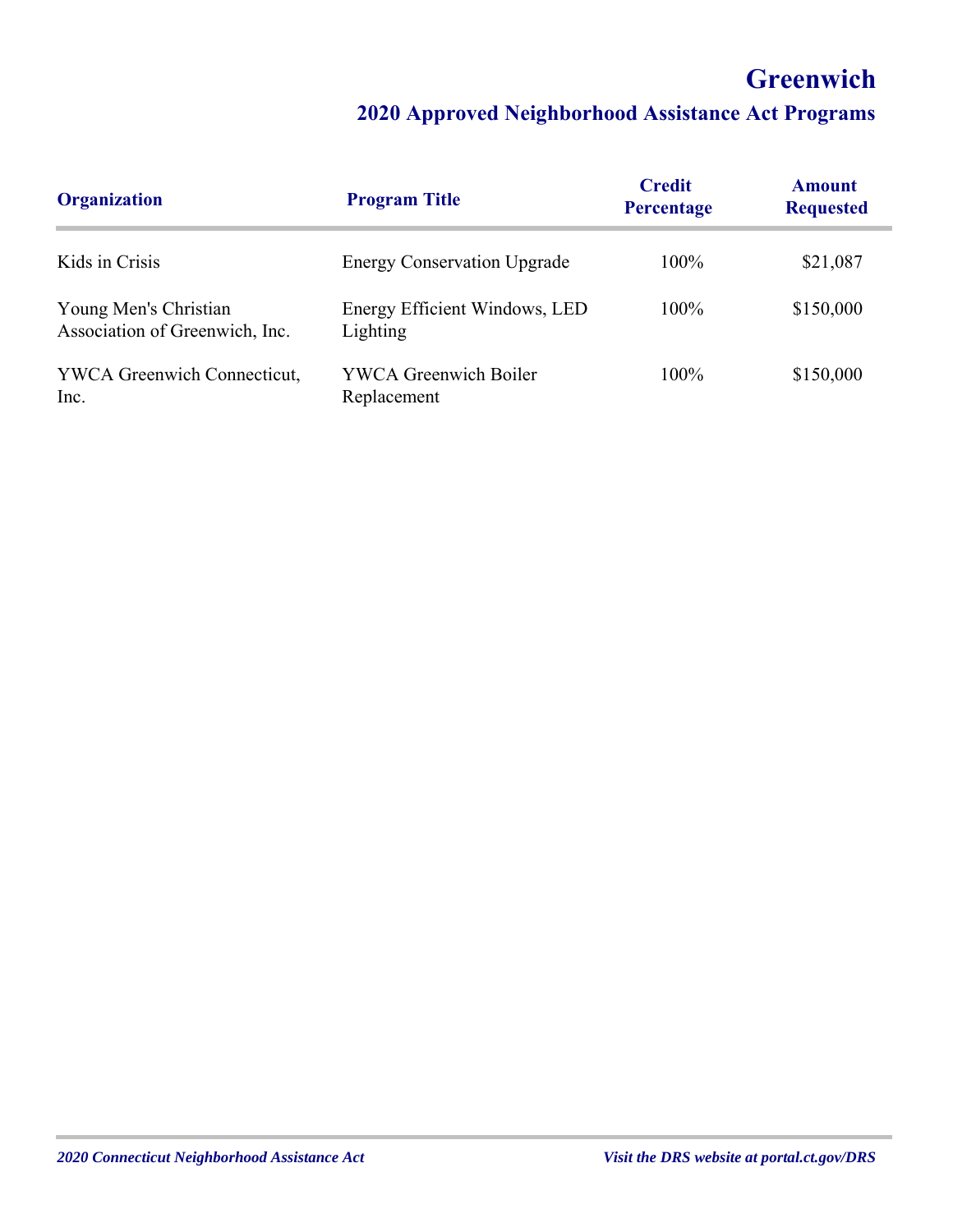## **Groton**

| <b>Organization</b>                          | <b>Program Title</b>                                                   | <b>Credit</b><br>Percentage | <b>Amount</b><br><b>Requested</b> |
|----------------------------------------------|------------------------------------------------------------------------|-----------------------------|-----------------------------------|
| Avery-Copp House Museum,<br>Inc.             | Avery-Copp House Museum<br><b>Energy Efficiency Improvements</b>       | 100%                        | \$62,400                          |
| <b>Bill Memorial Library</b>                 | <b>Energy Conservation</b>                                             | 100%                        | \$19,525                          |
| Housing Authority for the Town<br>of Groton  | Grasso Gardens Energy Upgrade                                          | 100%                        | \$150,000                         |
| Mystic River Homes, Inc.                     | <b>Mystic River Congregate Energy</b><br>Upgrades                      | 100%                        | \$149,500                         |
| Odd Fellows Home of CT, Inc.<br>dba Fairview | <b>Energy Conservation through</b><br><b>Energy Efficient Lighting</b> | 100%                        | \$93,749                          |
| <b>Sacred Heart School</b>                   | Sacred Heart School                                                    | 100%                        | \$130,827                         |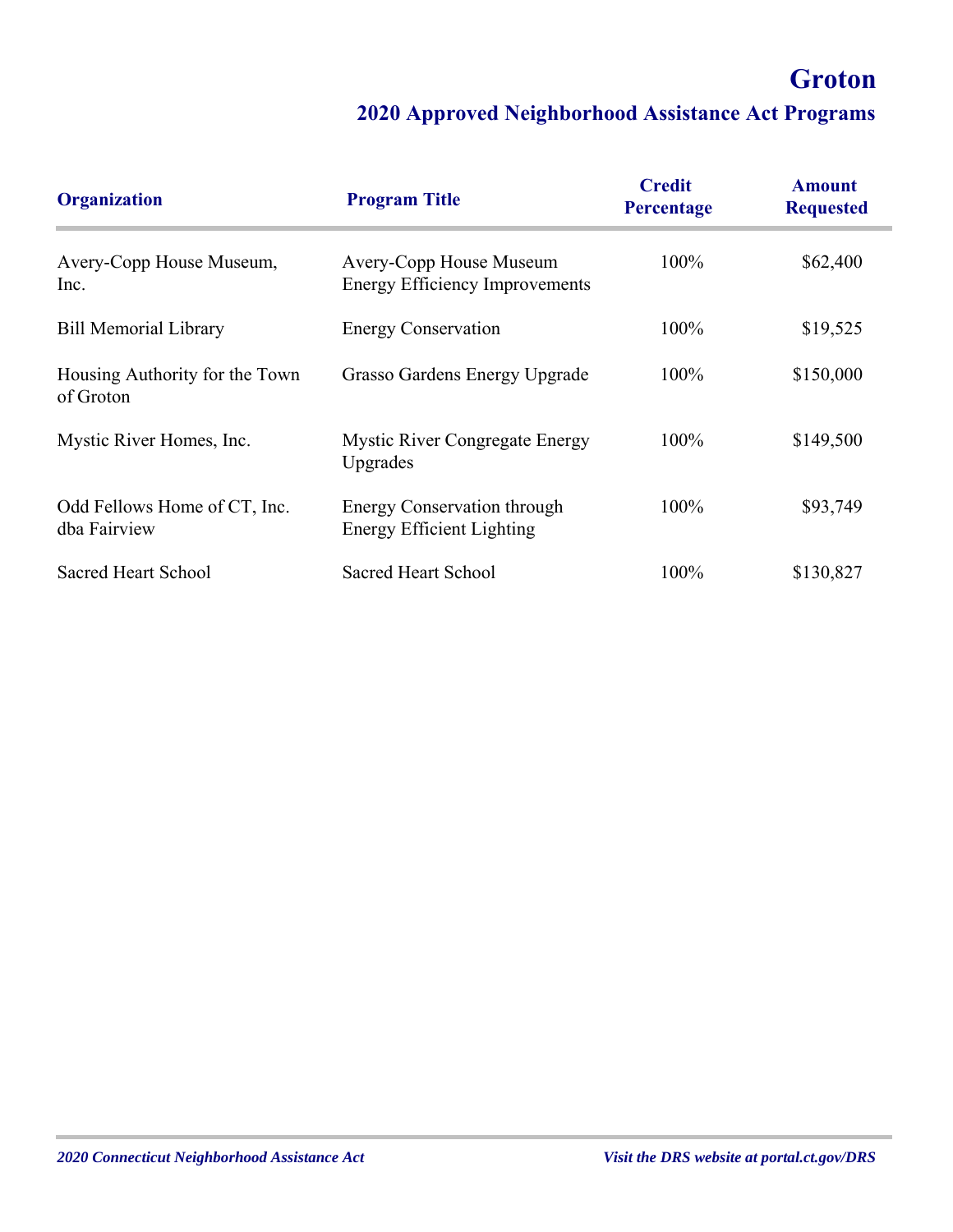## **Guilford**

| <b>Organization</b>         | <b>Program Title</b>                                         | <b>Credit</b><br>Percentage | <b>Amount</b><br><b>Requested</b> |
|-----------------------------|--------------------------------------------------------------|-----------------------------|-----------------------------------|
| <b>Green Planet Company</b> | Great Hill Cottage Community –<br><b>Energy Conservation</b> | 100%                        | \$23,000                          |
| <b>SARAH</b> Foundation     | <b>SARAH Tuxis Home Generator</b><br>Residential Project     | $60\%$                      | \$40,000                          |
| Women & Family Life Center  | Guided Assistance Program                                    | 60%                         | \$20,000                          |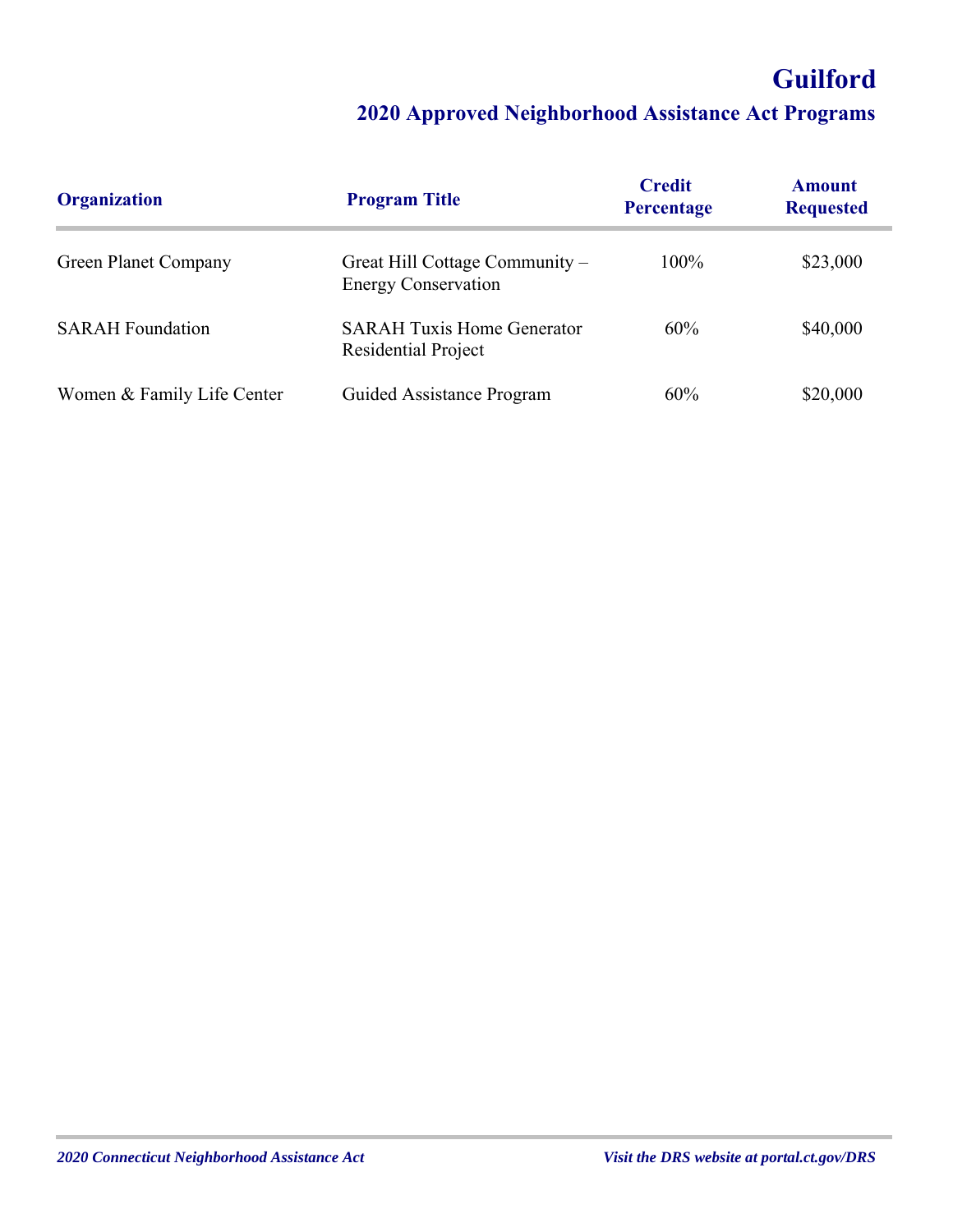## **Hamden**

| <b>Organization</b>             | <b>Program Title</b>          | <b>Credit</b><br>Percentage | <b>Amount</b><br><b>Requested</b> |
|---------------------------------|-------------------------------|-----------------------------|-----------------------------------|
| Christ the Bread of Life Parish | St Ann's Soup Kitchen         | 100%                        | \$30,000                          |
| Davenport Residence Inc.        | Interior Lighting LED Upgrade | 100%                        | \$30,000                          |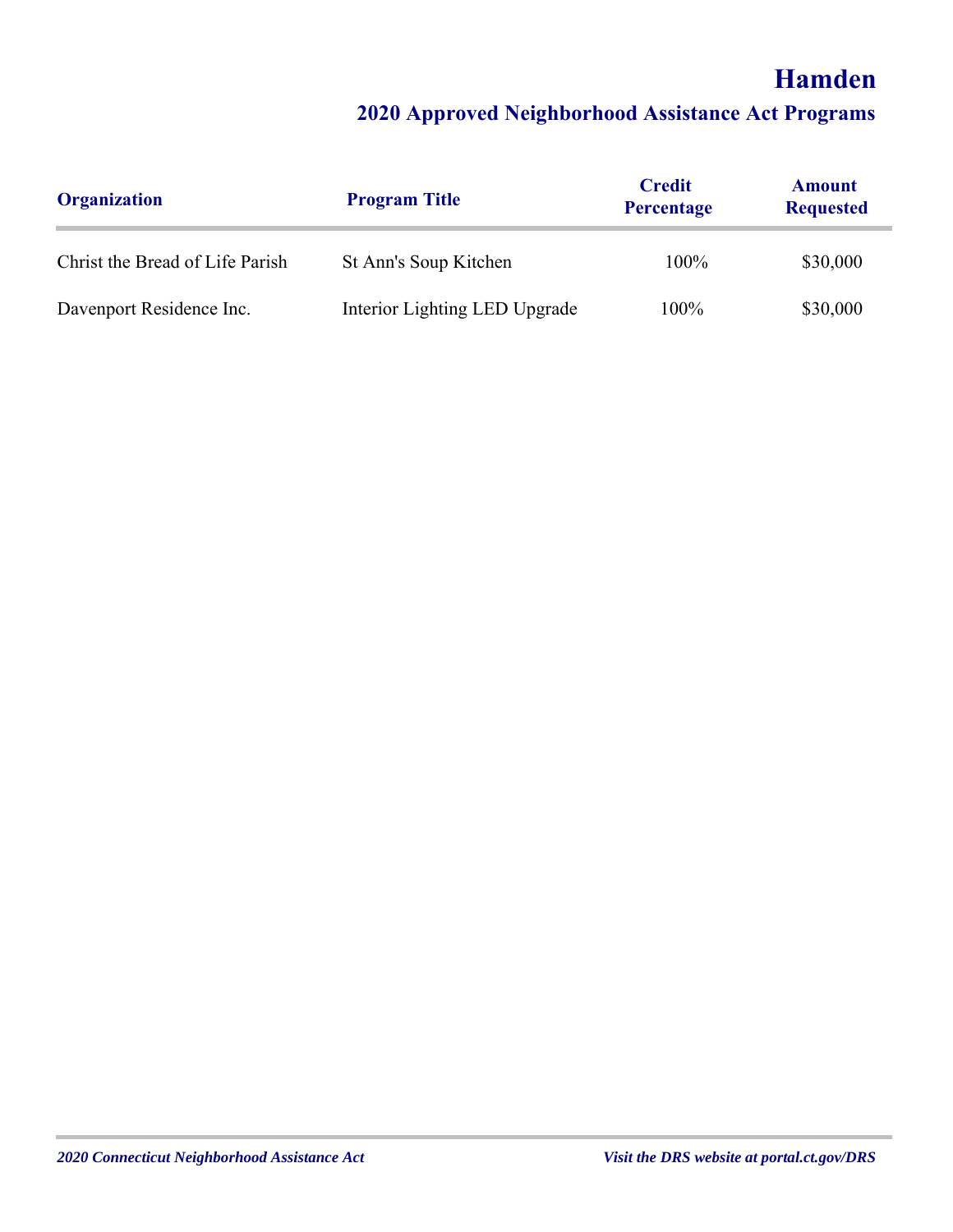## **Hampton**

| <b>Organization</b>                | <b>Program Title</b>                                    | <b>Credit</b><br><b>Percentage</b> | <b>Amount</b><br><b>Requested</b> |
|------------------------------------|---------------------------------------------------------|------------------------------------|-----------------------------------|
| <b>Connecticut Audubon Society</b> | <b>Energy Conservation Modifications</b><br>to Facility | 100%                               | \$9,080                           |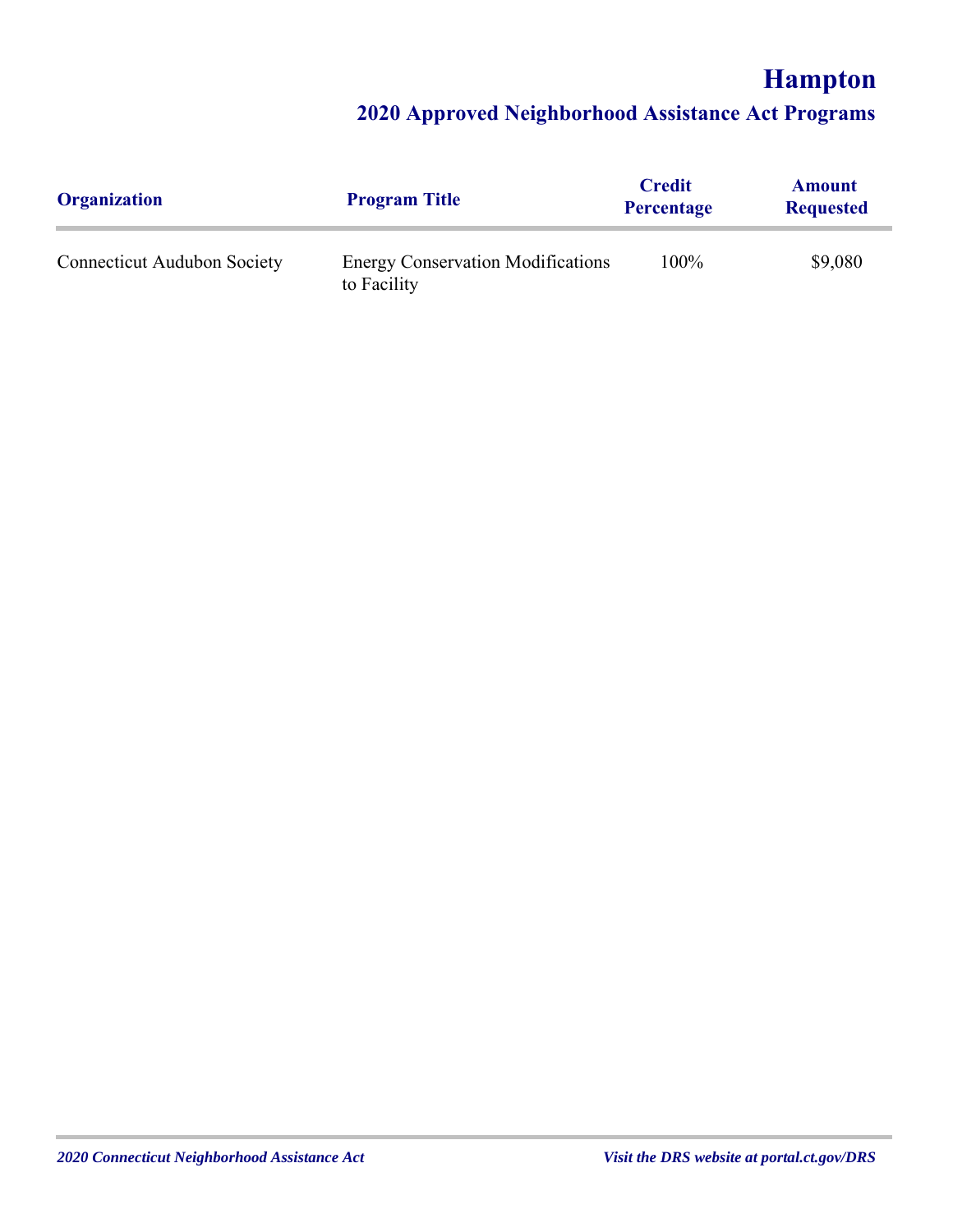| <b>Organization</b>                                                                              | <b>Program Title</b>                                                | <b>Credit</b><br>Percentage | <b>Amount</b><br><b>Requested</b> |
|--------------------------------------------------------------------------------------------------|---------------------------------------------------------------------|-----------------------------|-----------------------------------|
| African Caribbean American<br>Parents of Children with<br>Disabilities, Inc. (AFCAMP)            | <b>AFCAMP YES = Youth</b><br><b>Empowerment Solutions</b>           | 60%                         | \$41,400                          |
| Antiquarian & Landmarks<br>Society, Inc., DBA Connecticut<br>Landmarks                           | Green Window Upgrades at the<br>Isham-Terry House                   | 100%                        | \$7,690                           |
| Bushnell Park Foundation, Inc.                                                                   | <b>Bushnell Park Pump House Energy</b><br><b>Efficient Upgrades</b> | 100%                        | \$100,000                         |
| <b>Capital Workforce Partners</b>                                                                | <b>Education and Employment</b><br>Collaborative                    | 60%                         | \$150,000                         |
| Catholic Charities, Inc. -<br>Archdiocese of Hartford                                            | Southside Family Center, Energy-<br><b>Efficiency Upgrades</b>      | 100%                        | \$150,000                         |
| Catholic Charities/Catholic<br><b>Family Services</b>                                            | Second Step Program                                                 | 60%                         | \$150,000                         |
| Center for Children's Advocacy                                                                   | Advocacy for Vulnerable Children<br>and Youth                       | 60%                         | \$10,000                          |
| <b>Charter Oak Cultural Center</b>                                                               | Beat of the Street                                                  | 60%                         | \$150,000                         |
| <b>Charter Oak Temple Restoration</b><br>Association d/b/a Charter Oak<br><b>Cultural Center</b> | Youth Arts Institute                                                | 60%                         | \$50,000                          |
| <b>Charter Oak Temple Restoration</b><br>Association d/b/a Charter Oak<br><b>Cultural Center</b> | Mechanical Upgrades                                                 | 100%                        | \$100,000                         |
| Children In Placement                                                                            | <b>Youth Sponsor Program</b>                                        | 60%                         | \$89,650                          |
| Chrysalis Center, Inc.                                                                           | Phelps Village Energy<br><b>Conservation Program</b>                | 60%                         | \$150,000                         |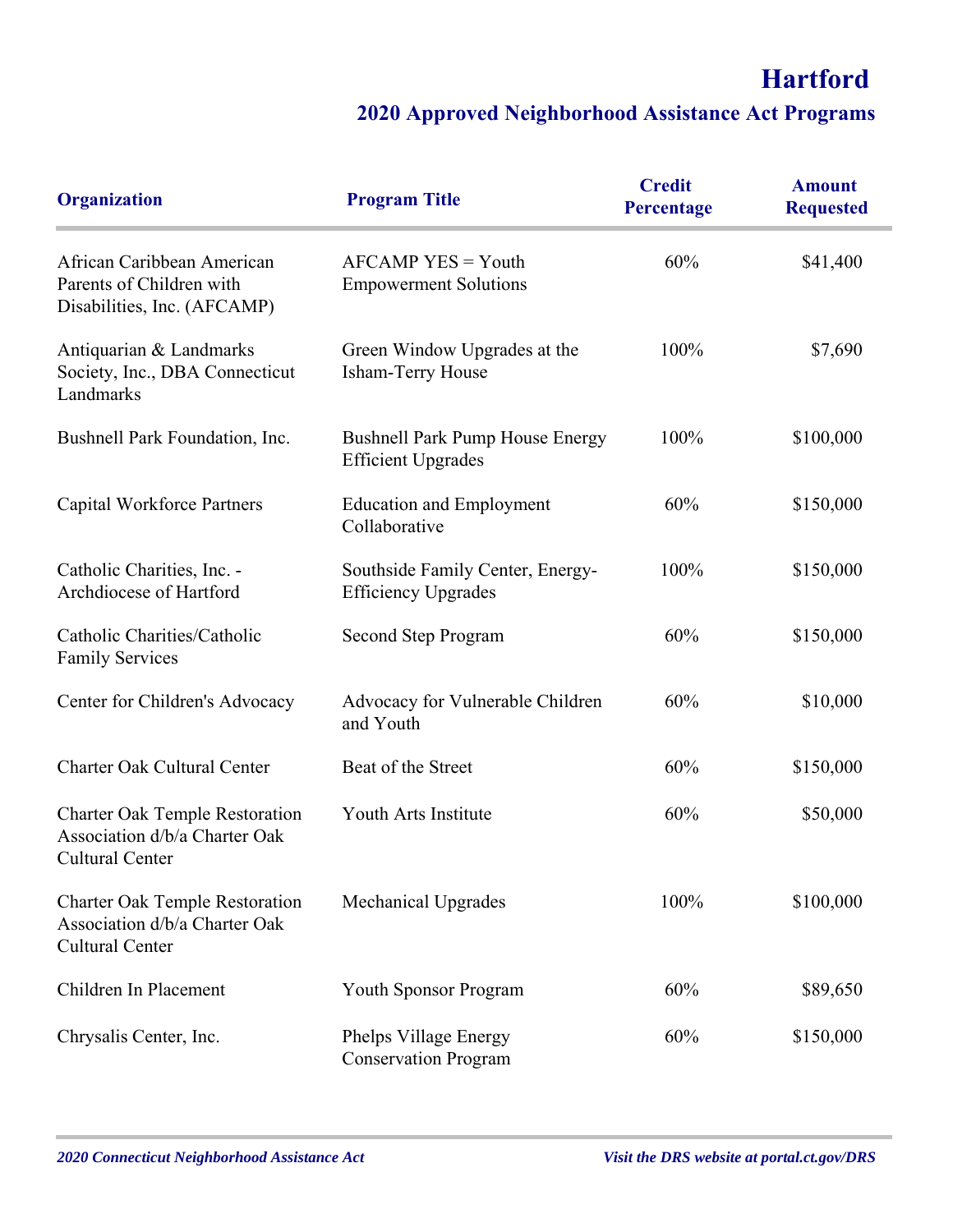| <b>Organization</b>                                                                                         | <b>Program Title</b>                                                   | <b>Credit</b><br>Percentage | <b>Amount</b><br><b>Requested</b> |
|-------------------------------------------------------------------------------------------------------------|------------------------------------------------------------------------|-----------------------------|-----------------------------------|
| <b>Community Renewal Team</b>                                                                               | Vocational English as a Second<br>Language                             | 60%                         | \$150,000                         |
| <b>Community Solutions</b><br>International, Inc.                                                           | The Swift Factory Redevelopment<br><b>Solar Panels</b>                 | 100%                        | \$150,000                         |
| Connecticut Immigrant and<br>Refugee Coalition                                                              | Relief for Vulnerable Immigrants<br>and Refugees                       | 60%                         | \$110,000                         |
| Connecticut Institute for the<br>Blind (dba Oak Hill)                                                       | Oak Hill Adaptive Sports & Fitness                                     | 60%                         | \$150,000                         |
| Connecticut Institute for the<br>Blind (dba Oak Hill)                                                       | New England Assistive Technology                                       | 60%                         | \$150,000                         |
| CT Science Center, Inc.                                                                                     | LED Retrofits for Exhibit<br>Spotlights and Interior Space<br>Lighting | 100%                        | \$103,981                         |
| Easter Seals Connecticut, Inc.<br>(dba Easter Seals Coastal<br>Fairfield County/Easterseals of<br>Oak Hill) | <b>Easterseals Camp Hemlocks</b>                                       | 60%                         | \$150,000                         |
| <b>Girl Scouts of Connecticut</b>                                                                           | Girl Scout Leadership Experience                                       | 60%                         | \$100,000                         |
| Glory Chapel International                                                                                  | Road to Success                                                        | 60%                         | \$150,000                         |
| Greater Hartford Chamber of<br><b>Commerce Foundation</b>                                                   | Energy Efficient Lighting for Main<br><b>Street</b>                    | 100%                        | \$150,000                         |
| Hartford Area Habitat for<br>Humanity                                                                       | 2020 Hartford Habitat - Energy<br><b>Conservation Program</b>          | 100%                        | \$100,000                         |
| Hartford Artisans Weaving<br>Center (The)                                                                   | Creating an Eco-Friendly Building                                      | 100%                        | \$144,000                         |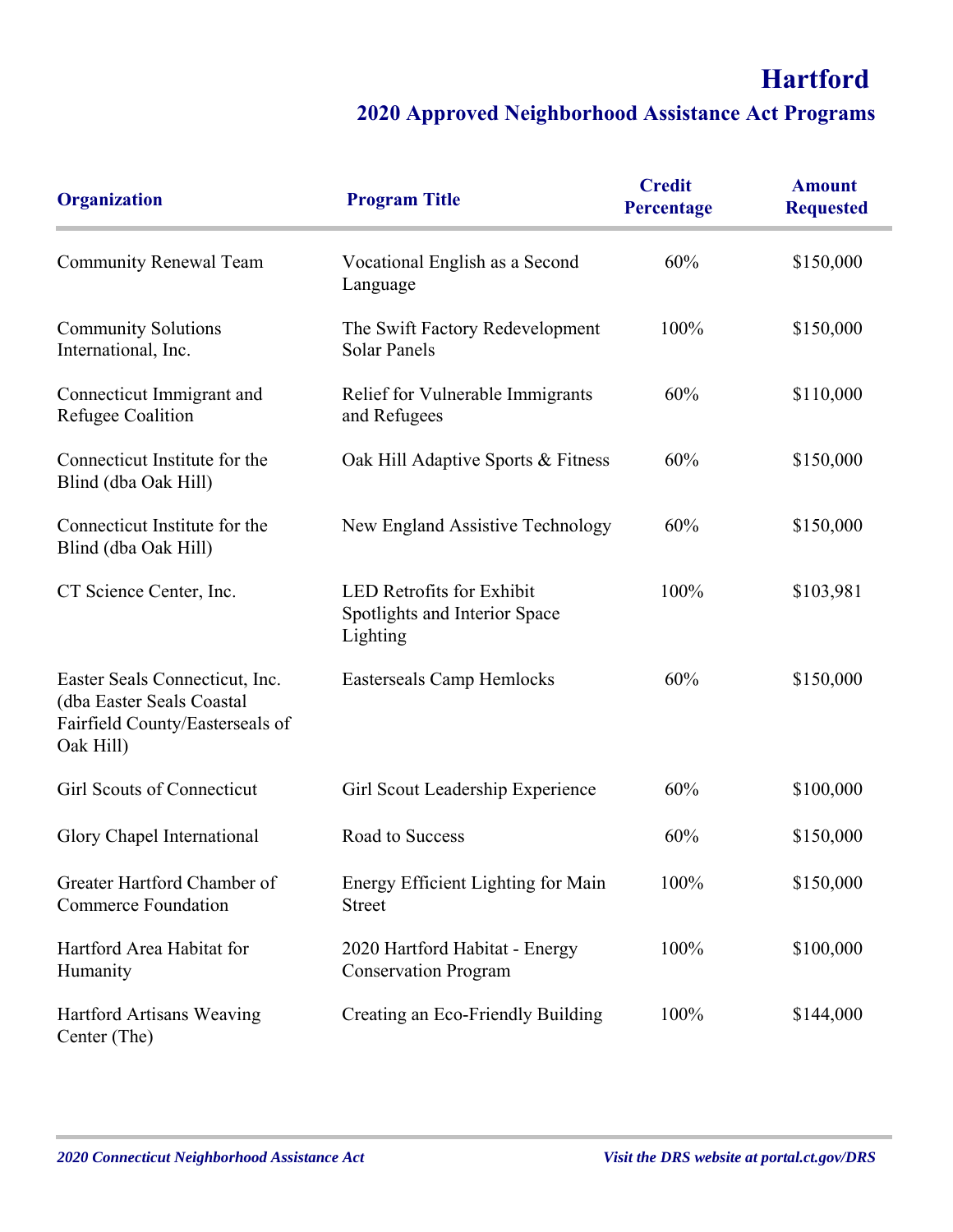| <b>Organization</b>                                             | <b>Program Title</b>                                                    | <b>Credit</b><br>Percentage | <b>Amount</b><br><b>Requested</b> |
|-----------------------------------------------------------------|-------------------------------------------------------------------------|-----------------------------|-----------------------------------|
| Hartford Business Improvement<br>District                       | Solarize Downtown Bus Shelters                                          | 100%                        | \$75,000                          |
| Hartford Business Improvement<br>District                       | <b>Energy Efficient Downtown Street</b><br>Lights                       | 100%                        | \$75,000                          |
| Hartford NAF Foundation, Inc.                                   | Early College Experience Project                                        | 60%                         | \$150,000                         |
| Hartford PAL-Police Athletic<br>League                          | Hartford PAL Boxing                                                     | 60%                         | \$150,000                         |
| <b>Hartford Performs</b>                                        | <b>Hartford Performs</b>                                                | 60%                         | \$150,000                         |
| Hartford's Camp Courant                                         | 2020 Camp Courant Youth<br>Development Programming                      | 60%                         | \$150,000                         |
| Horace Bushnell Memorial Hall<br>Corporation                    | <b>Bushnell Energy Conservation</b><br>Projects                         | 100%                        | \$150,000                         |
| International Hartford Ltd.                                     | <b>Immigrant Enterprise Support</b>                                     | 60%                         | \$30,000                          |
| iQuilt Partnership                                              | <b>Bushnell Park Pump House Energy</b><br><b>Efficient Upgrades</b>     | 100%                        | \$150,000                         |
| KNOX, Inc.                                                      | Trees for Hartford Neighborhoods                                        | 60%                         | \$150,000                         |
| Mark Twain House & Museum<br>(The )                             | Mark Twain House HVAC<br>Upgrades                                       | 100%                        | \$150,000                         |
| Northside Institutions<br>Neighborhood Alliance, Inc.<br>(NINA) | 2020 Hartford Heritage Homes                                            | 100%                        | \$150,000                         |
| Open Hearth Association (The)                                   | Energy Improvements for<br><b>Emergency Homeless Shelter for</b><br>Men | 100%                        | \$50,000                          |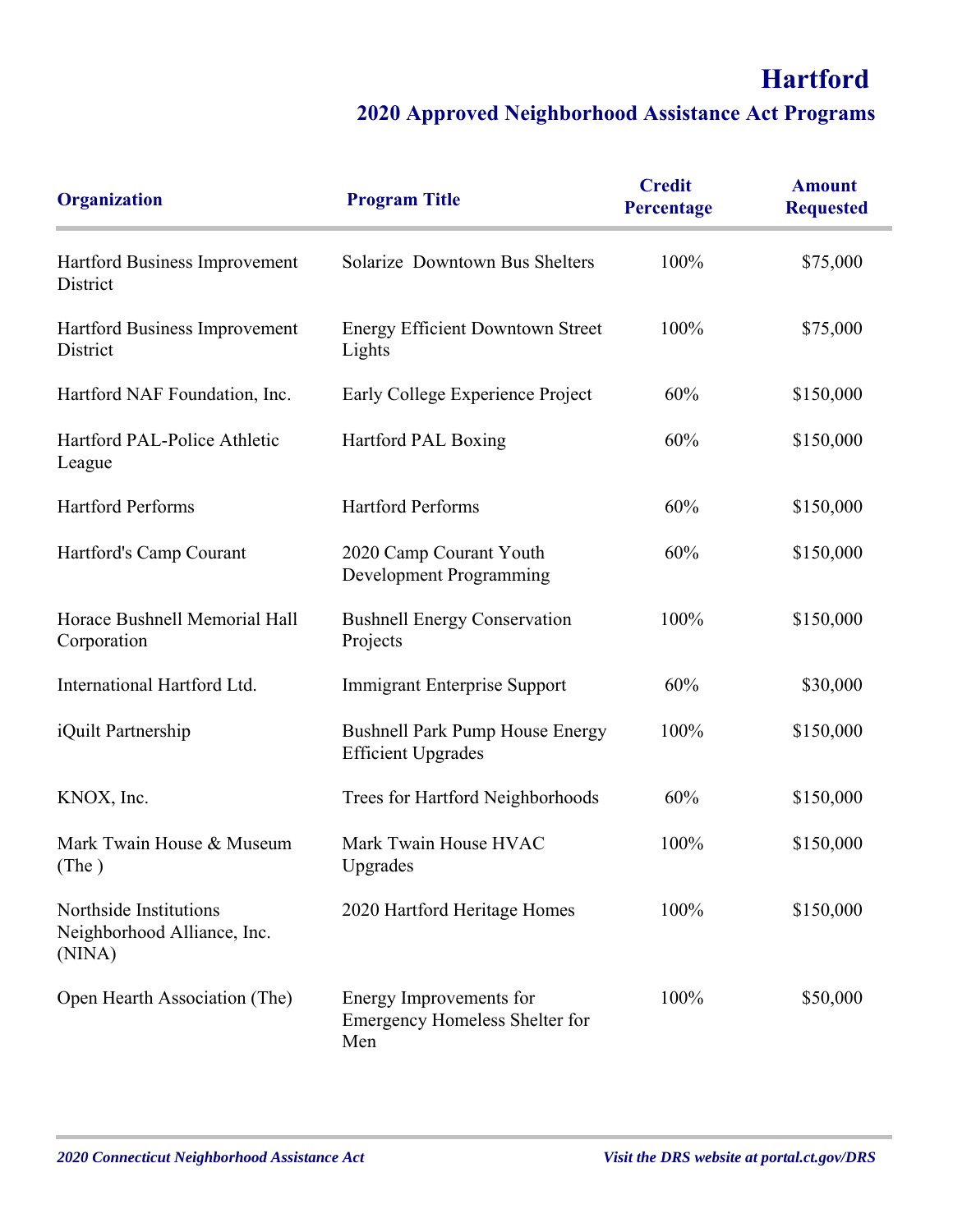| <b>Organization</b>                                                    | <b>Program Title</b>                                                                           | <b>Credit</b><br>Percentage | <b>Amount</b><br><b>Requested</b> |
|------------------------------------------------------------------------|------------------------------------------------------------------------------------------------|-----------------------------|-----------------------------------|
| Organized Parents Make a<br>Difference, Inc.                           | <b>OPMAD After School</b>                                                                      | 60%                         | \$150,000                         |
| PARTNERS Foundation, Inc.                                              | PARTNERS® (Partners in Arts<br>and Education Revitalizing Schools)                             | 60%                         | \$150,000                         |
| Phillips Metropolitan Christian<br>Methodist Episcopal (CME)<br>Church | Phillips Energy Conservation and<br><b>Public Safety Project</b>                               | 100%                        | \$150,000                         |
| Preventive Medicine Center, Inc.                                       | Information, Outreach, and<br>Understanding (IOU)                                              | 60%                         | \$150,000                         |
| Riverfront Recapture, Inc.                                             | <b>Boathouse Air Conditioning</b><br>System Upgrade                                            | 100%                        | \$82,500                          |
| San Juan Center, Inc.                                                  | San Juan Center Energy Plus                                                                    | 100%                        | \$150,000                         |
| Sons of Thunder Coalition, Inc.                                        | Literacy Remediation Initiative                                                                | 60%                         | \$150,000                         |
| Sons of Thunder Coalition, Inc.                                        | <b>Education-Social Media Mastery</b>                                                          | 60%                         | \$150,000                         |
| Sons of Thunder Coalition, Inc.                                        | Sons of Thunder: Energy                                                                        | 60%                         | \$150,000                         |
| Southside Institutions<br>Neighborhood Alliance, Inc.<br>(SINA Inc.)   | Cityscape Homes VII                                                                            | 100%                        | \$150,000                         |
| TheaterWorks, Inc.                                                     | Installment of Energy Efficient<br>Lighting to Illuminate the Exterior<br>of the Building      | 100%                        | \$10,000                          |
| Urban League of Greater<br>Hartford, Inc. (ULGH)                       | <b>ULGH Project STABLE (Success,</b><br>Training, Asset Building, Learning,<br>and Employment) | 60%                         | \$150,000                         |
| Village for Families & Children,<br>Inc.                               | Removal and Replacement of 7<br>Boilers - Year 2                                               | 100%                        | \$133,000                         |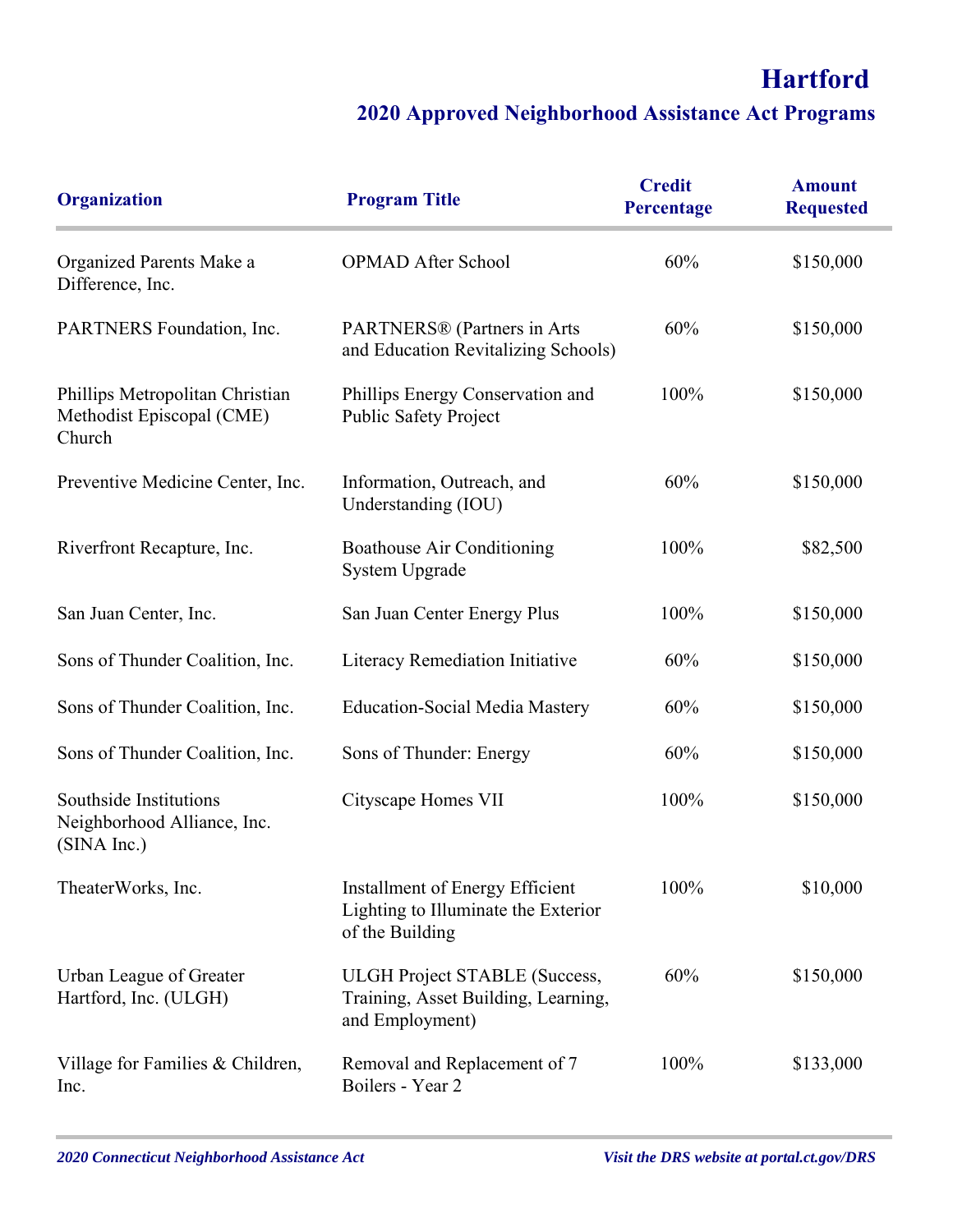| <b>Organization</b>                 | <b>Program Title</b>                         | <b>Credit</b><br><b>Percentage</b> | <b>Amount</b><br><b>Requested</b> |
|-------------------------------------|----------------------------------------------|------------------------------------|-----------------------------------|
| Wadsworth Atheneum Museum<br>of Art | Energy Efficient Lighting for Main<br>Street | 100%                               | \$150,000                         |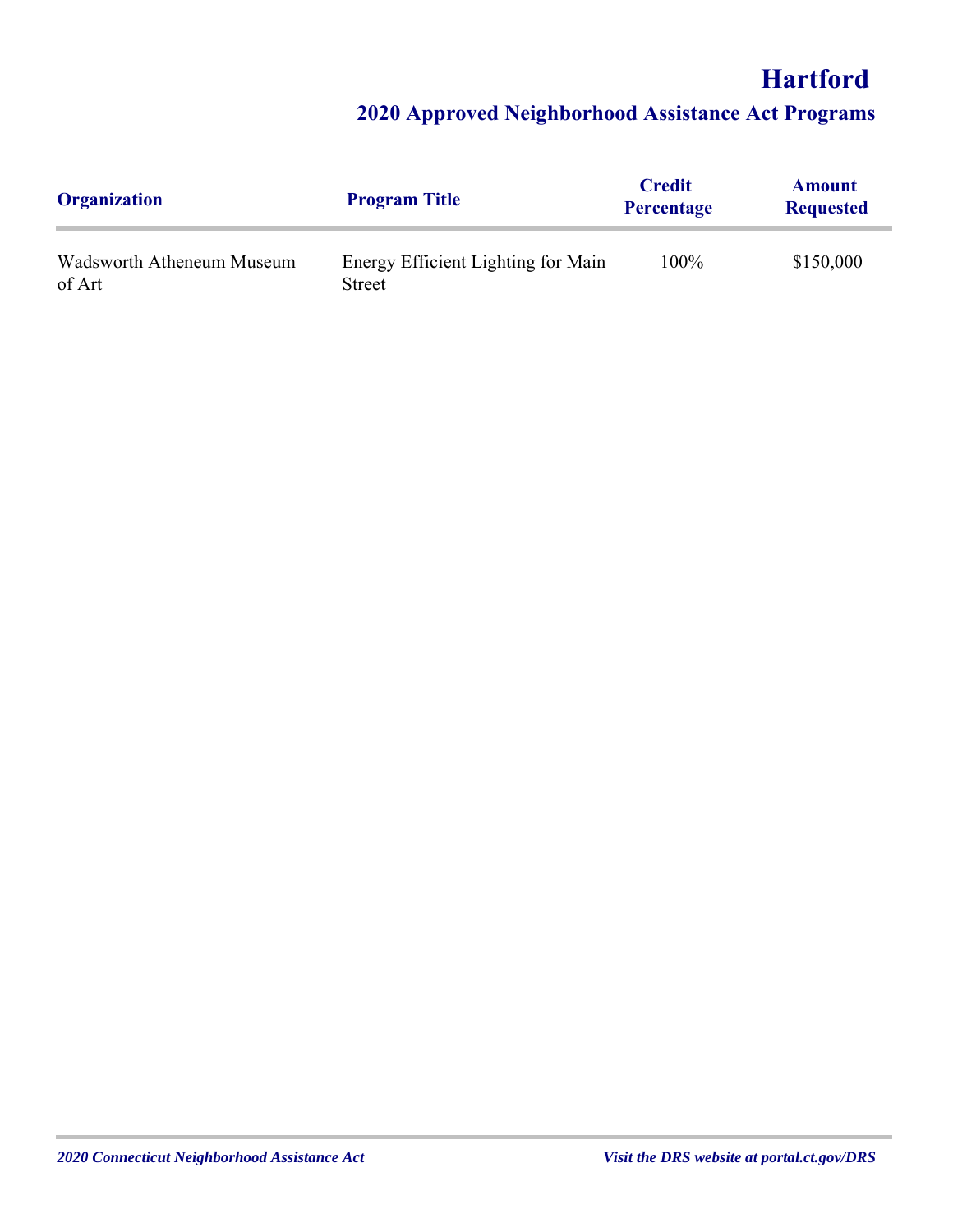# **Killingly**

| <b>Organization</b>         | <b>Program Title</b>                                        | <b>Credit</b><br><b>Percentage</b> | <b>Amount</b><br><b>Requested</b> |
|-----------------------------|-------------------------------------------------------------|------------------------------------|-----------------------------------|
| The Arc Eastern Connecticut | Energy Upgrades at Facility for<br>People with Disabilities | 100%                               | \$42,645                          |
| United Services, Inc.       | Dayville Clinic HVAC Upgrade                                | 100%                               | \$150,000                         |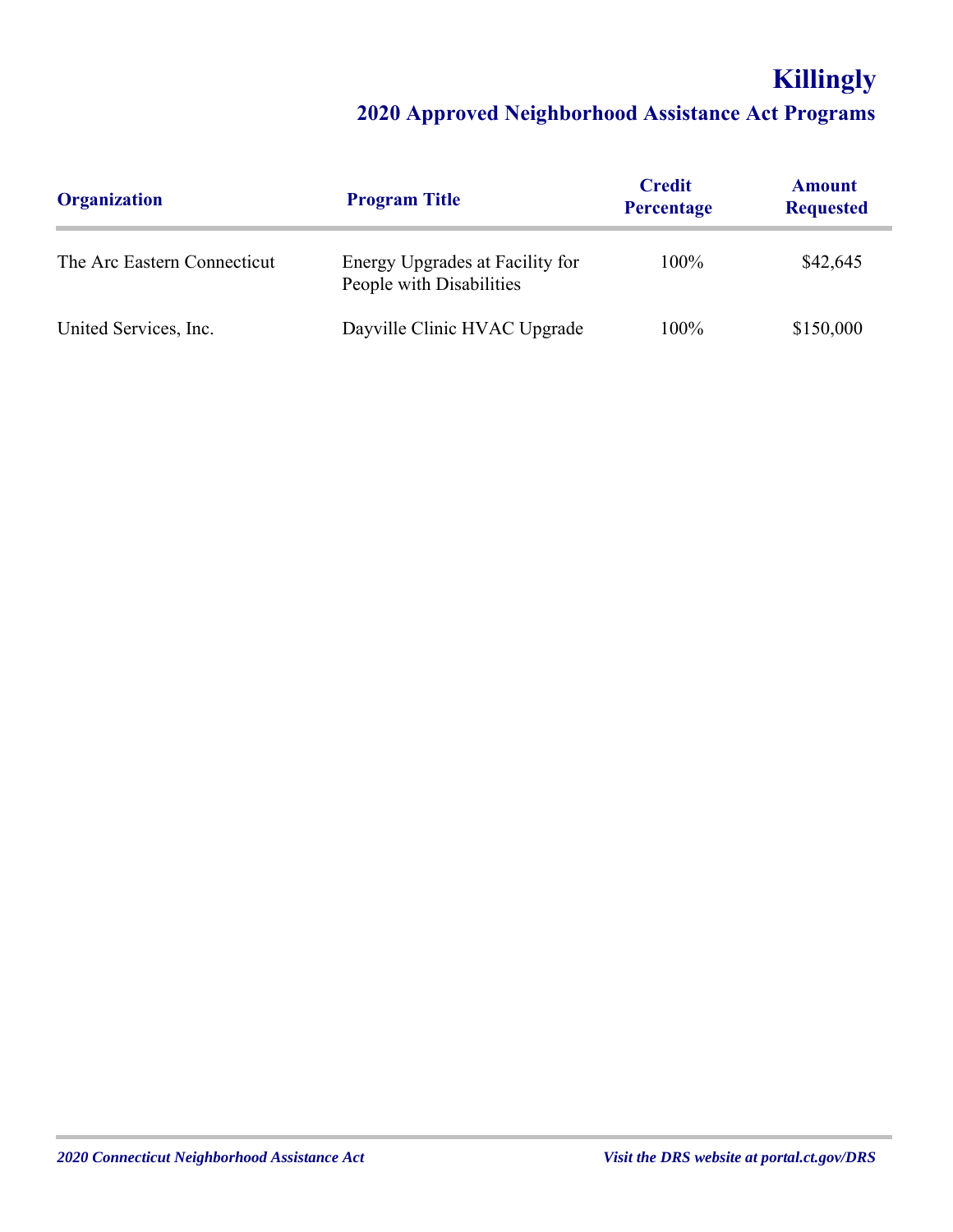# **Killingworth**

| <b>Organization</b>              | <b>Program Title</b>                | <b>Credit</b><br><b>Percentage</b> | <b>Amount</b><br><b>Requested</b> |
|----------------------------------|-------------------------------------|------------------------------------|-----------------------------------|
| Killingworth Library Association | <b>Energy Conservation Upgrades</b> | 100%                               | \$20,750                          |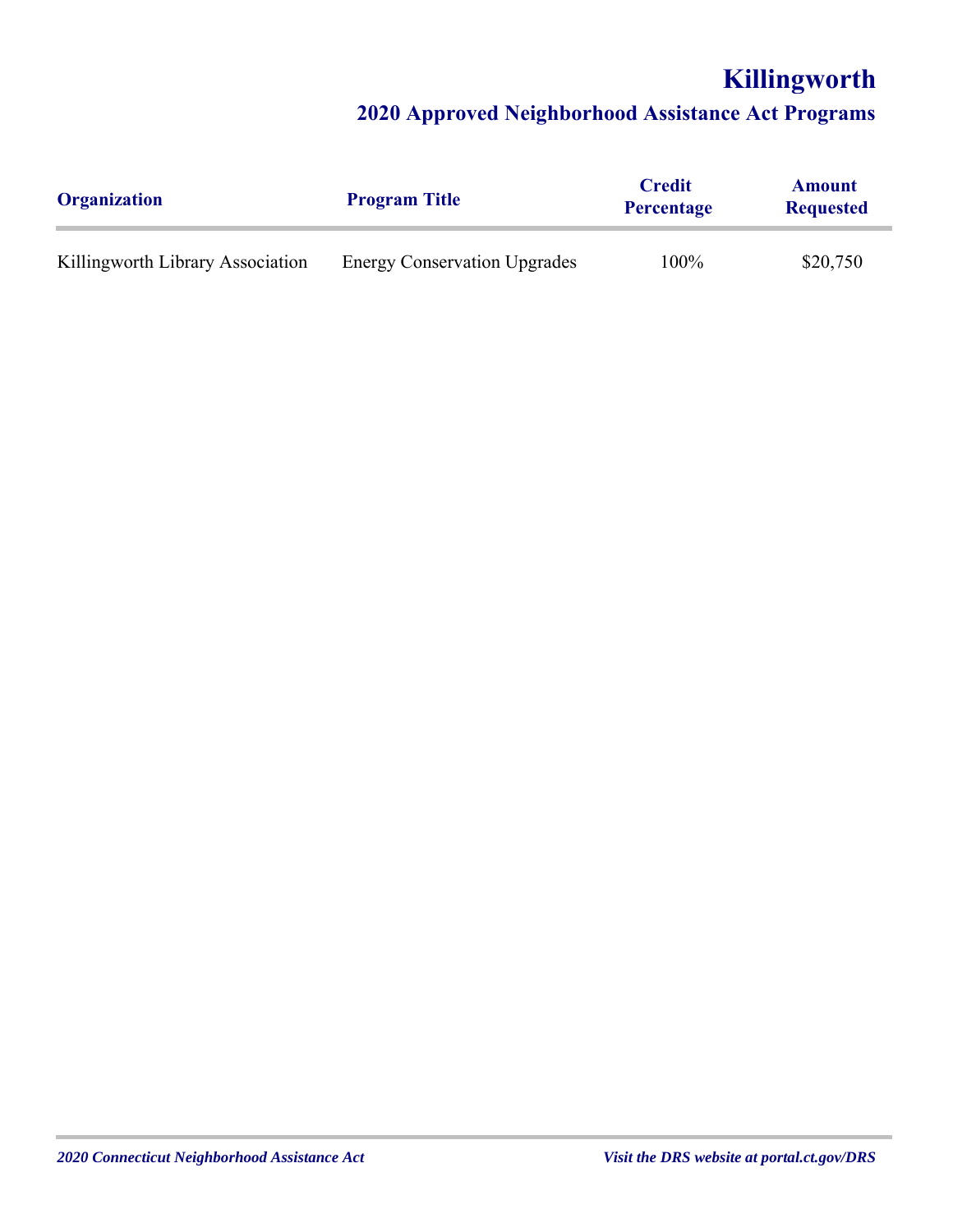# **Lisbon 2020 Approved Neighborhood Assistance Act Programs**

| <b>Organization</b>              | <b>Program Title</b>           | <b>Credit</b><br><b>Percentage</b> | <b>Amount</b><br><b>Requested</b> |
|----------------------------------|--------------------------------|------------------------------------|-----------------------------------|
| <b>Lisbon Historical Society</b> | Burnham Tavern Energy Upgrades | 100%                               | \$83,000                          |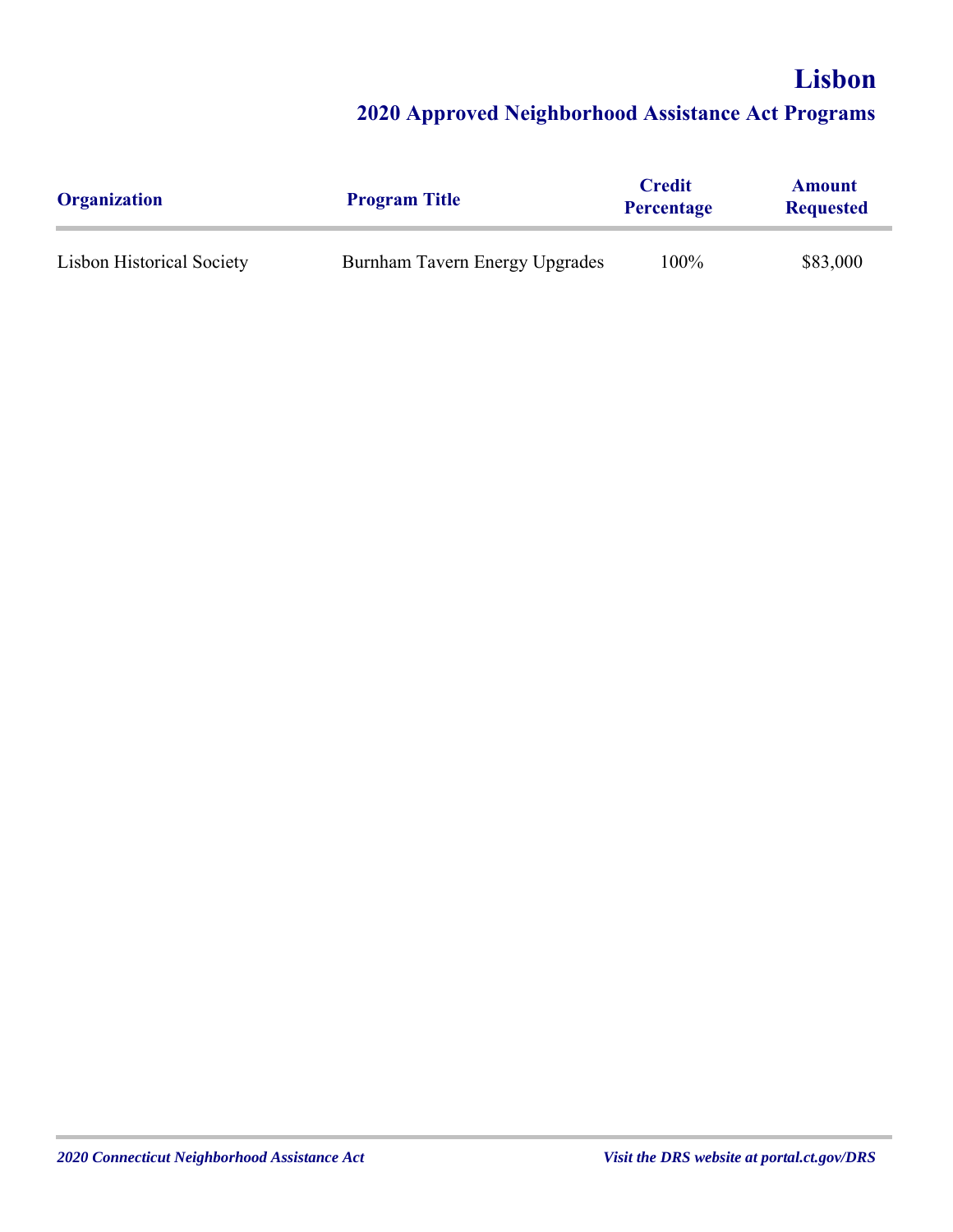## **Manchester**

| <b>Organization</b>                                                         | <b>Program Title</b>              | <b>Credit</b><br>Percentage | <b>Amount</b><br><b>Requested</b> |
|-----------------------------------------------------------------------------|-----------------------------------|-----------------------------|-----------------------------------|
| East Catholic High School                                                   | Auditorium Roof                   | $100\%$                     | \$60,000                          |
| Exchange Club Center for the<br>Prevention of Child Abuse of<br>$CT$ , Inc. | Bright Futures - New LED Lighting | 100%                        | \$6,929                           |
| Saint James School                                                          | Windows of Opportunity            | 100%                        | \$150,000                         |
| The Bridge Family Center                                                    | Moving On Project Manchester      | 60%                         | \$10,000                          |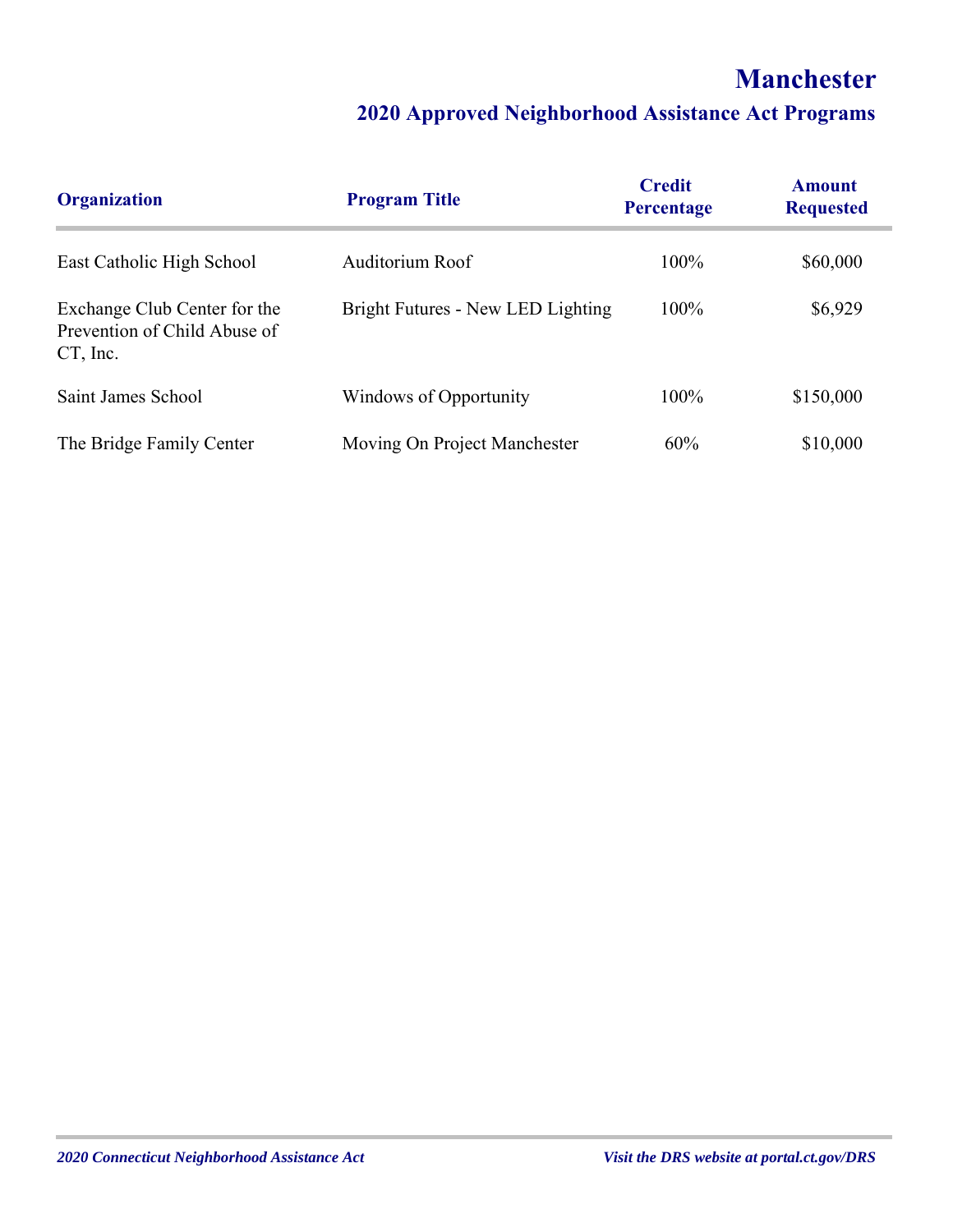# **Mansfield**

| <b>Organization</b>           | <b>Program Title</b>                                 | <b>Credit</b><br><b>Percentage</b> | <b>Amount</b><br><b>Requested</b> |
|-------------------------------|------------------------------------------------------|------------------------------------|-----------------------------------|
| <b>STORRS Friends Meeting</b> | Sustainable Energy, Reduction of<br>Carbon Footprint | 100%                               | \$9,200                           |
| Town of Mansfield             | Water Harvesting at Mansfield<br>Community Center    | 100%                               | \$108,855                         |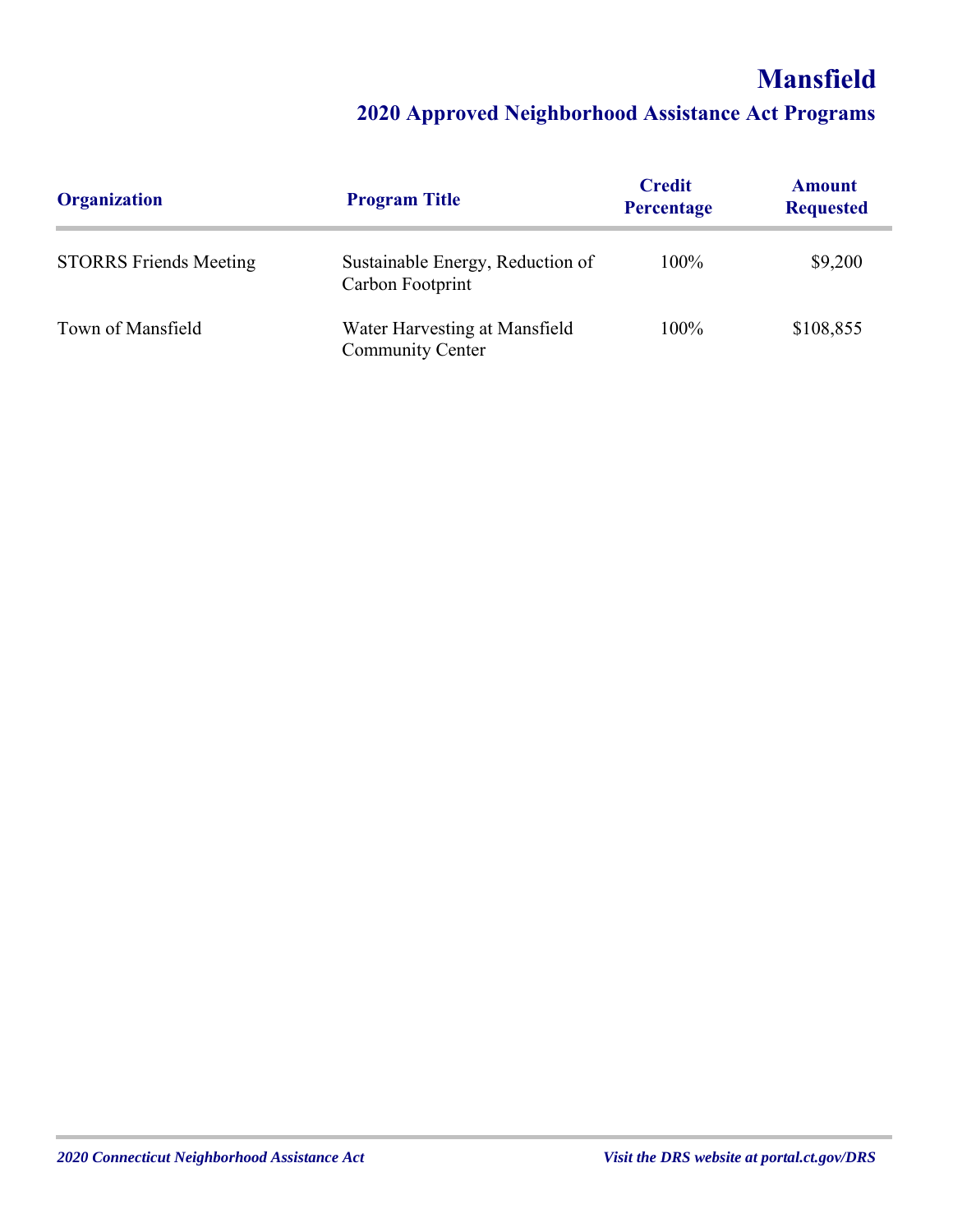# **Meriden**

| <b>Organization</b>                                               | <b>Program Title</b>                              | <b>Credit</b><br>Percentage | <b>Amount</b><br><b>Requested</b> |
|-------------------------------------------------------------------|---------------------------------------------------|-----------------------------|-----------------------------------|
| Arts and Crafts Association of<br>Meriden, d/b/a Gallery 53       | Gallery 53 Energy Efficient<br>Windows            | 100%                        | \$21,000                          |
| Boys & Girls Club of Meriden                                      | <b>Energy Conservation Project 2020</b>           | 100%                        | \$43,203                          |
| <b>Community Economic</b><br>Development Fund Foundation,<br>Inc. | Energy Conservation - Windows,<br>Doors, Lighting | 100%                        | \$100,000                         |
| Continuum of Care, Inc.                                           | Windows for Group Home                            | 100%                        | \$10,000                          |
| Continuum of Care, Inc.                                           | Generator for Group Home                          | 60%                         | \$10,000                          |
| Our House Meriden, Inc.                                           | Phase Two - After School Arts                     | 60%                         | \$10,000                          |
| Women & Families Center                                           | WFC Green Project 2020                            | 100%                        | \$150,000                         |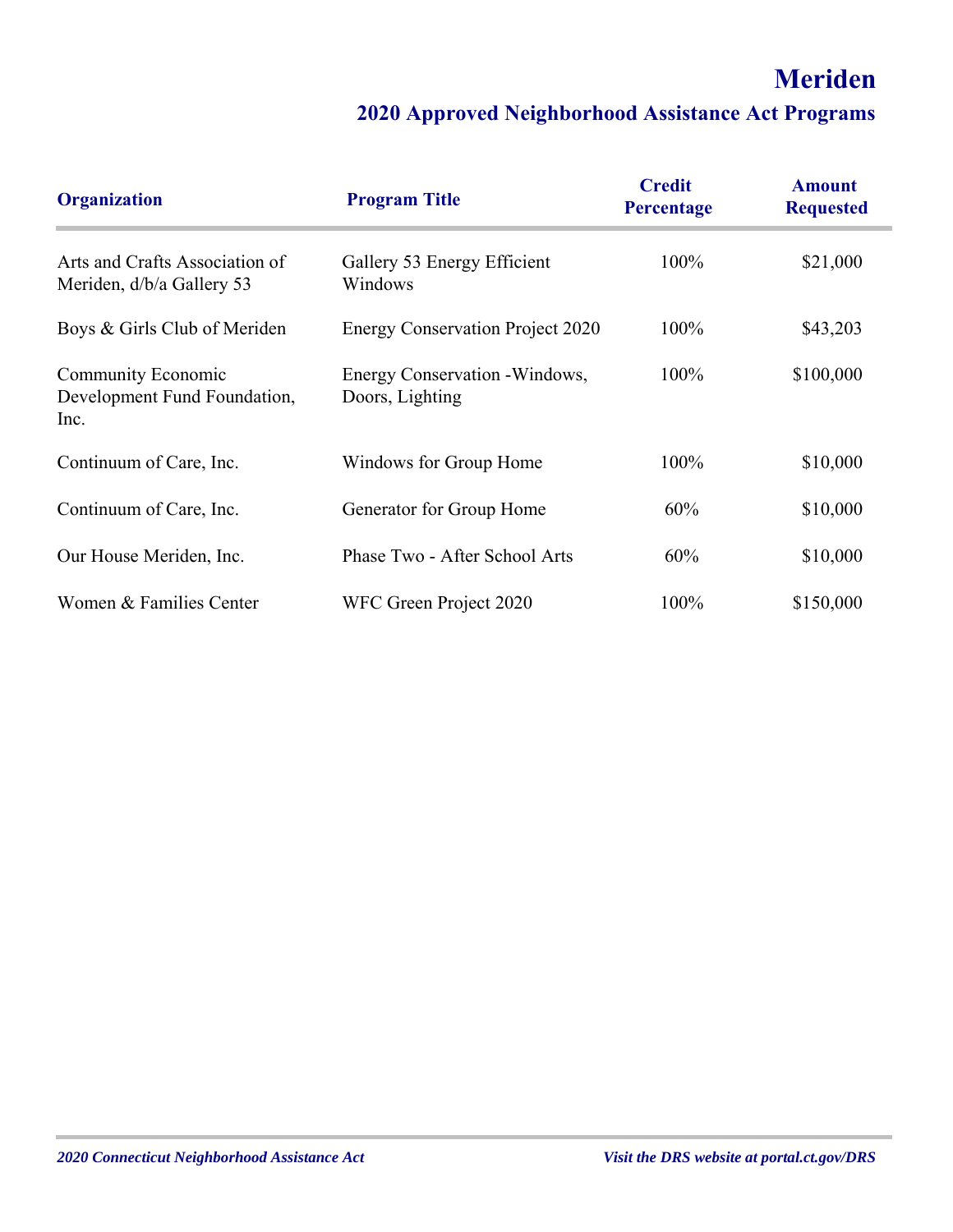## **Monroe**

| <b>Organization</b>                                        | <b>Program Title</b>                                               | <b>Credit</b><br><b>Percentage</b> | <b>Amount</b><br><b>Requested</b> |
|------------------------------------------------------------|--------------------------------------------------------------------|------------------------------------|-----------------------------------|
| Monroe Conservation & Water<br><b>Resources Commission</b> | Pollinator Garden Educational and<br><b>Environmental Benefits</b> | 60%                                | \$2,000                           |
| Town of Monroe                                             | Monroe Food Pantry                                                 | 60%                                | \$20,000                          |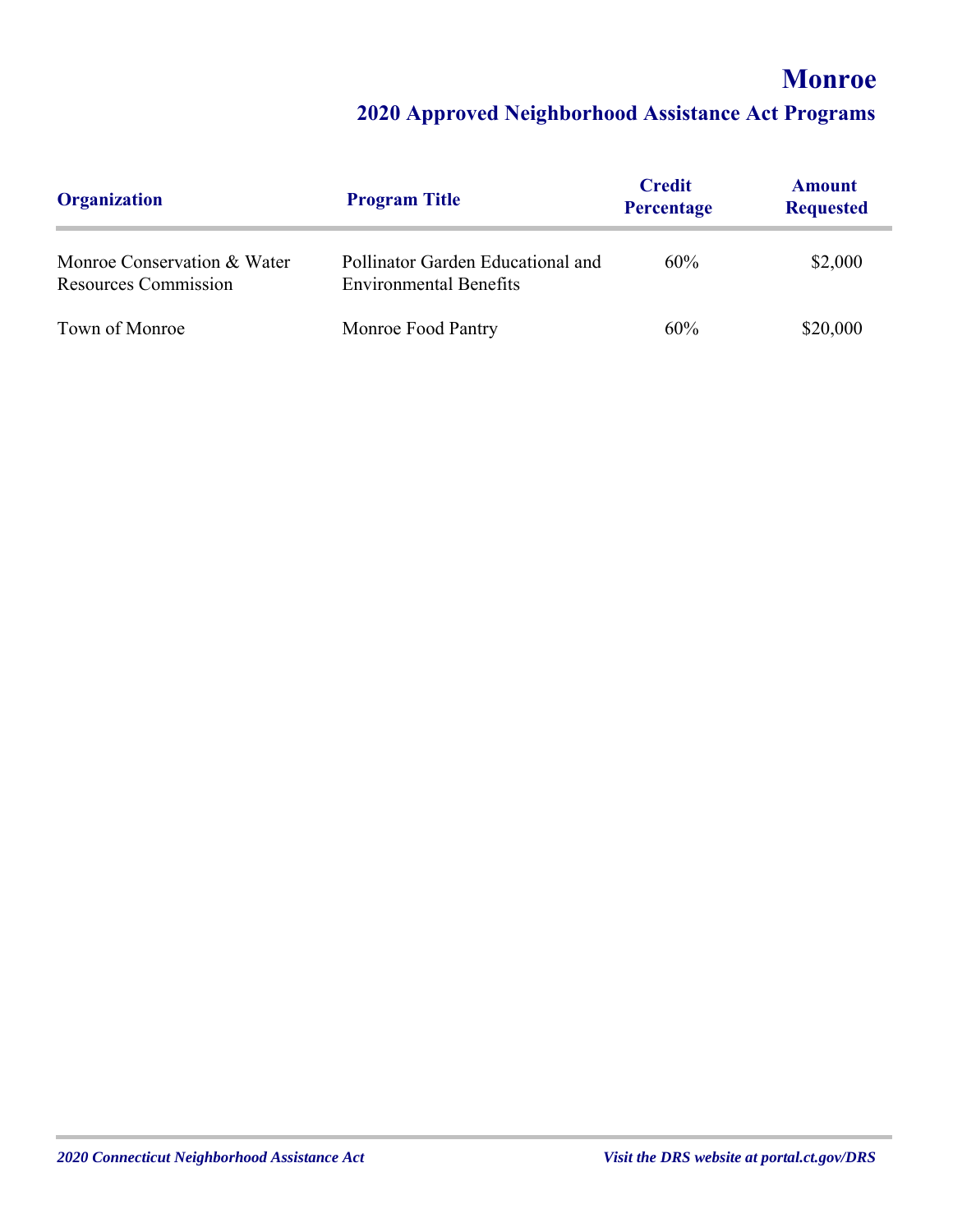# **New Britain**

| <b>Organization</b>                                                                       | <b>Program Title</b>                                                              | <b>Credit</b><br>Percentage | <b>Amount</b><br><b>Requested</b> |
|-------------------------------------------------------------------------------------------|-----------------------------------------------------------------------------------|-----------------------------|-----------------------------------|
| CCARC, Inc.                                                                               | Energy Conservation – Group<br>Homes for People with Intellectual<br>Disabilities | 100%                        | \$55,000                          |
| Friendship Service Center, Inc.                                                           | Secure and Mobile                                                                 | 60%                         | \$50,000                          |
| Neighborhood Housing Services<br>of New Britain, Inc.                                     | Boiler and Furnace Replacement<br>Project                                         | 100%                        | \$150,000                         |
| New Britain Institute - New<br><b>Britain Youth</b><br>Museum/Hungerford Nature<br>Center | Solar Power Greening Hungerford<br>Nature Center                                  | 100%                        | \$57,932                          |
| Prudence Crandall Center, Inc.                                                            | Annual Appeal                                                                     | 60%                         | \$150,000                         |
| Prudence Crandall Center, Inc.                                                            | <b>Energy Efficiency</b>                                                          | 100%                        | \$20,131                          |
| Rebuilding Together New<br>Britain, Inc.                                                  | Rebuilding Together New Britain                                                   | 60%                         | \$75,000                          |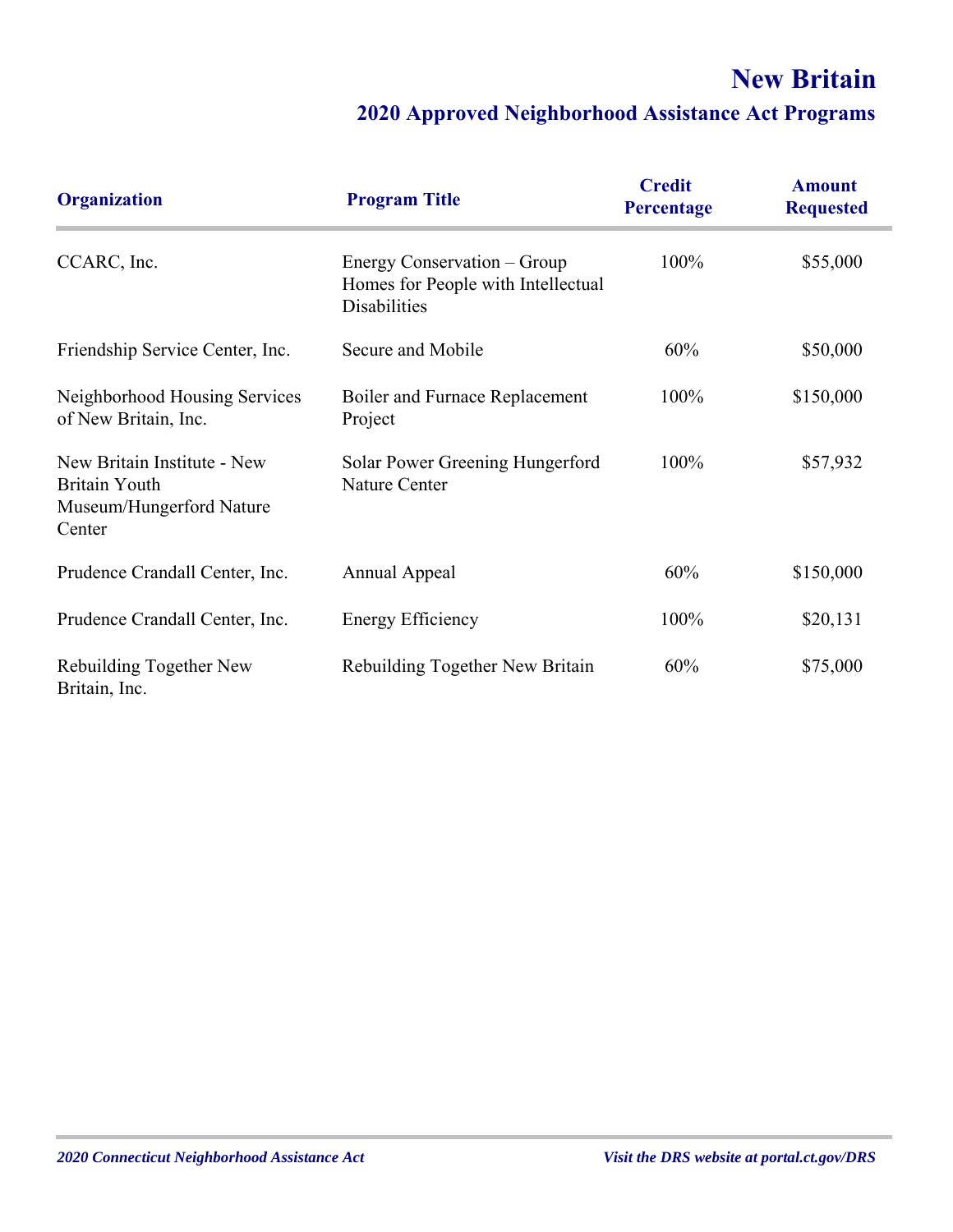# **New Haven**

| <b>Organization</b>                                          | <b>Program Title</b>                                                 | <b>Credit</b><br>Percentage | <b>Amount</b><br><b>Requested</b> |
|--------------------------------------------------------------|----------------------------------------------------------------------|-----------------------------|-----------------------------------|
| <b>Beulah Land Development</b>                               | 124 Carmel Street Energy<br>Conservation/Affordable Housing          | 100%                        | \$30,000                          |
| <b>Beulah Land Development</b>                               | <b>Energy Conservation/Affordable</b><br>Housing - 245 Munson Street | 100%                        | \$30,000                          |
| Booker T. Washington Academy                                 | <b>BTWA Extended Day Program</b>                                     | 60%                         | \$20,000                          |
| Capital for Change                                           | <b>Energy Conservation Grants for</b><br>Affordable Housing          | 100%                        | \$150,000                         |
| Community Action Agency                                      | <b>CAANH</b> Reach                                                   | 60%                         | \$20,000                          |
| Community Soup Kitchen                                       | Healthy Breakfast and Lunch<br>Program                               | 60%                         | \$40,000                          |
| Congregation Beth El-Keser<br>Israel                         | 2020 HVAC and Windows Upgrade                                        | 100%                        | \$150,000                         |
| <b>Connecticut Association for</b><br>Performing Arts (CAPA) | <b>Energy Efficency Upgrades Shubert</b><br>Theater                  | 100%                        | \$150,000                         |
| Continuum of Care, Inc.                                      | Windows - Brownell Street                                            | 100%                        | \$44,000                          |
| Continuum of Care, Inc.                                      | Halfway House Renovations                                            | 60%                         | \$30,000                          |
| Continuum of Care, Inc.                                      | Roof Replacement - Crisis Center                                     | 100%                        | \$44,000                          |
| Edgewood Corners, Inc.                                       | <b>Edgewood Corners Energy</b><br><b>Renovation IV</b>               | 100%                        | \$150,000                         |
| Edgewood Elm Housing, Inc.                                   | <b>Edgewood Energy Renewal</b><br>Program V                          | 100%                        | \$150,000                         |
| Edgewood Village, Inc.                                       | Lower Westville Renovation IV                                        | 100%                        | \$150,000                         |
| F.O.H. Inc.                                                  | Energy Rehab and Restoration V                                       | 100%                        | \$150,000                         |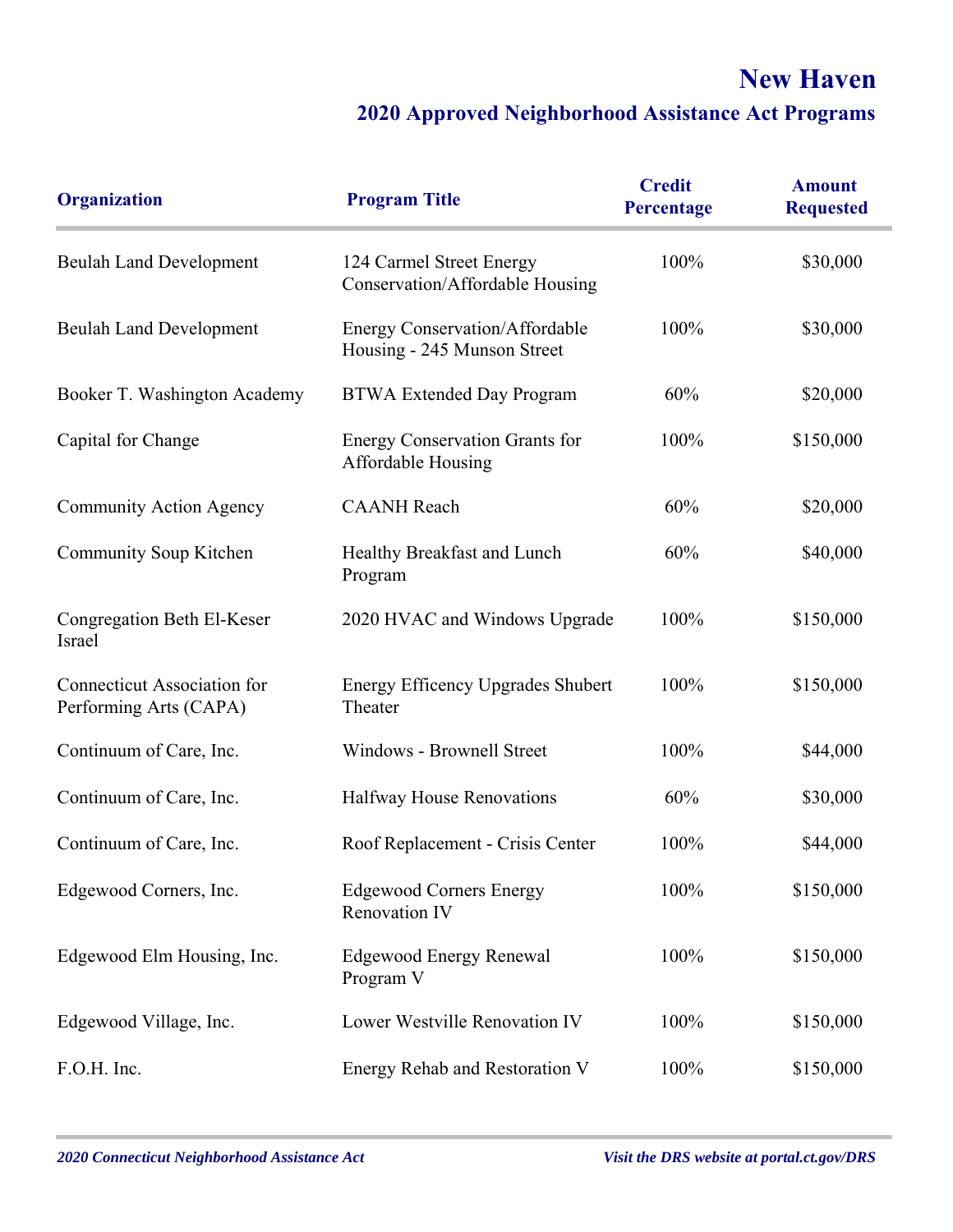# **New Haven**

| <b>Organization</b>                                          | <b>Program Title</b>                                                    | <b>Credit</b><br>Percentage | <b>Amount</b><br><b>Requested</b> |
|--------------------------------------------------------------|-------------------------------------------------------------------------|-----------------------------|-----------------------------------|
| Fair Haven Community Health<br>Clinic                        | Pediatrics for Uninsured Children                                       | 60%                         | \$150,000                         |
| Fellowship Place                                             | <b>Healthy Meals Program</b>                                            | 60%                         | \$23,250                          |
| <b>Gateway Community College</b><br>Foundation, Inc.         | Upgrade Lighting System -<br>Efficiency                                 | 100%                        | \$79,500                          |
| Habitat for Humanity                                         | New Haven Habitat Homes                                                 | 100%                        | \$150,000                         |
| HOC Lending Inc.                                             | <b>Energy Conservation Loans to</b><br>Homeowners                       | 100%                        | \$150,000                         |
| Junta for Progressive Action, Inc.                           | Junta Rises                                                             | 60%                         | \$50,000                          |
| Junta for Progressive Action, Inc.                           | Junta 360                                                               | 60%                         | \$100,000                         |
| Leadership, Education, and<br>Athletics in Partnership, Inc. | <b>LEAP Community Center Repairs</b>                                    | 100%                        | \$150,000                         |
| Marrakech, Inc.                                              | Mechanical Upgrades Knollwood<br>Dr                                     | 100%                        | \$12,500                          |
| Neighborhood Housing Services<br>of New Haven, Inc.          | <b>Energy Conservation</b><br>Implementation on Rehabilitated<br>Houses | 100%                        | \$150,000                         |
| New Haven Colony Historical<br>Society dba New Haven Museum  | <b>Window Restoration Project</b>                                       | 100%                        | \$75,000                          |
| New Haven HomeOwnership<br>Center                            | I Love my HOME Supplemental<br><b>Energy Grants</b>                     | 100%                        | \$150,000                         |
| New Haven International<br>Festival of Arts & Ideas          | Arts & Ideas Free Programming                                           | 60%                         | \$100,000                         |
| New Haven Reads                                              | 1 on 1 Literacy Program                                                 | 60%                         | \$100,000                         |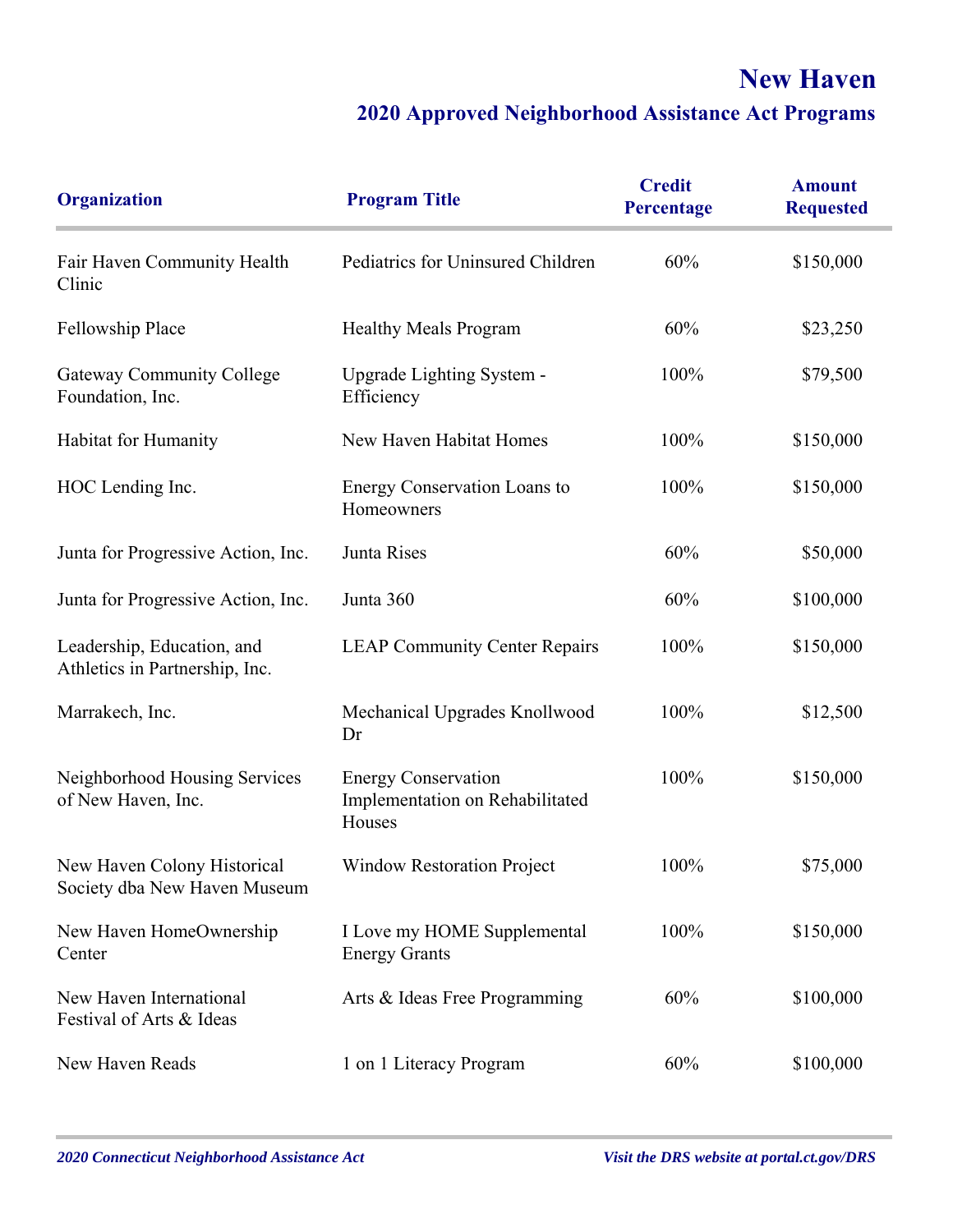# **New Haven**

| <b>Organization</b>                          | <b>Program Title</b>                                    | <b>Credit</b><br>Percentage | <b>Amount</b><br><b>Requested</b> |
|----------------------------------------------|---------------------------------------------------------|-----------------------------|-----------------------------------|
| Partnerships for Adult Day<br>Center         | <b>Recreation Program</b>                               | 60%                         | \$32,198                          |
| R'Kids                                       | Drawn Together - Foster Care                            | 60%                         | \$150,000                         |
| The Connection Fund                          | <b>Energy Efficiency Park Street</b><br>Properties HVAC | 100%                        | \$20,000                          |
| Yedidei Hagan, Inc.                          | Park Area Renovation and<br><b>Restoration V</b>        | 100%                        | \$150,000                         |
| Yeshiva of New Haven, Inc. aka<br>Gan School | <b>Building Energy Conservation</b><br>Program IV       | 100%                        | \$150,000                         |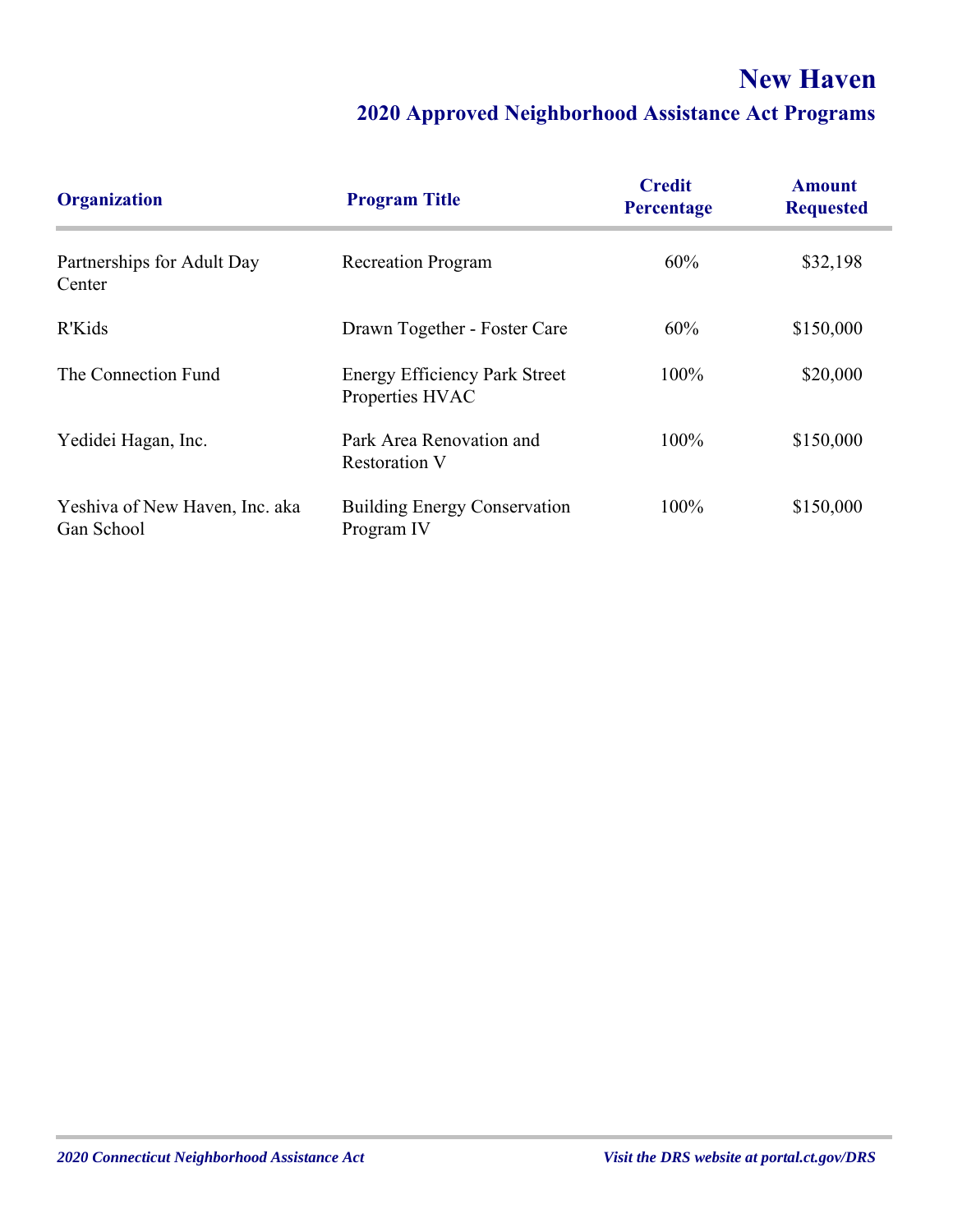# **New London**

| <b>Organization</b>                            | <b>Program Title</b>                                       | <b>Credit</b><br><b>Percentage</b> | <b>Amount</b><br><b>Requested</b> |
|------------------------------------------------|------------------------------------------------------------|------------------------------------|-----------------------------------|
| All Souls Unitarian Universal<br>Congregation  | All Souls Green Initiative<br>Construction                 | 100%                               | \$150,000                         |
| Garde Arts Center                              | Continuing Façade Restoration                              | 100%                               | \$95,000                          |
| Habitat for Humanity of Eastern<br>Connecticut | Habitat Homes in Eastern<br>Connecticut                    | $100\%$                            | \$16,000                          |
| Safe Futures Inc.                              | Safety and Energy Efficiency<br><b>Replacement Windows</b> | 100%                               | \$40,275                          |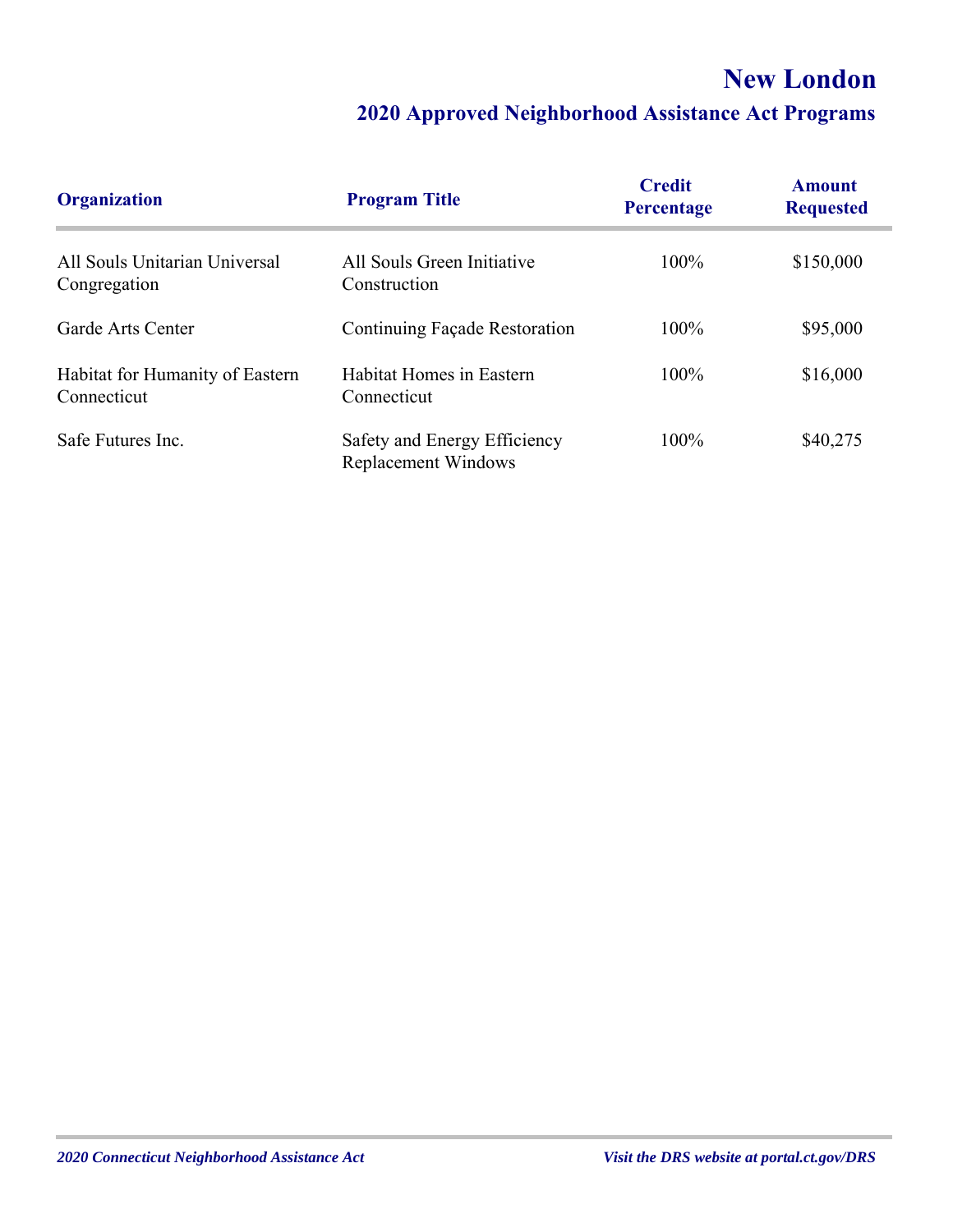# **New Milford**

| <b>Organization</b>                             | <b>Program Title</b>  | <b>Credit</b><br><b>Percentage</b> | <b>Amount</b><br><b>Requested</b> |
|-------------------------------------------------|-----------------------|------------------------------------|-----------------------------------|
| Community Culinary School of<br>Northwestern CT | Culinary Job Training | 60%                                | \$100,000                         |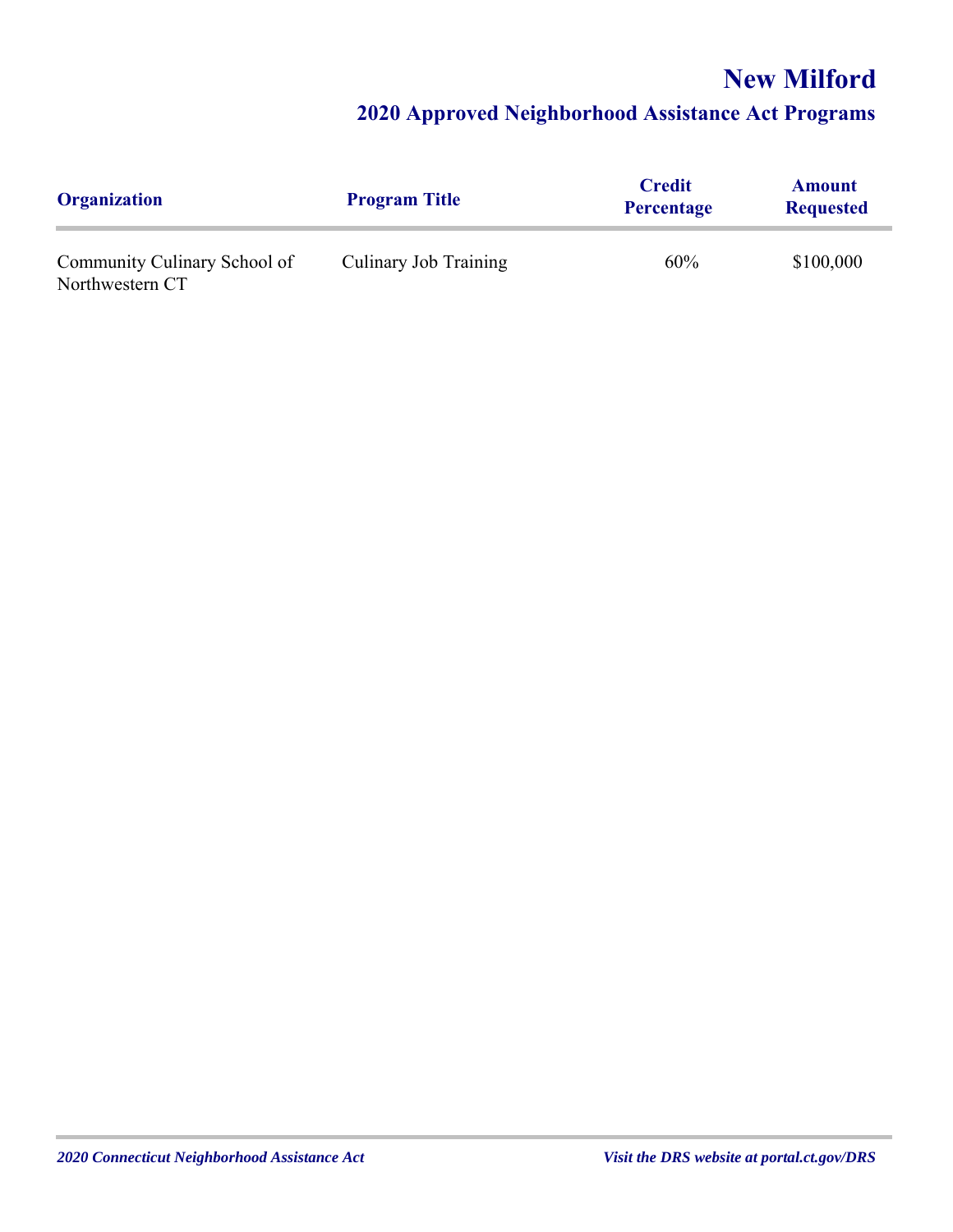## **Newtown**

| <b>Organization</b>                   | <b>Program Title</b>                                 | <b>Credit</b><br>Percentage | <b>Amount</b><br><b>Requested</b> |
|---------------------------------------|------------------------------------------------------|-----------------------------|-----------------------------------|
| Abbott's Hill Farm & Rescue           | Humane Educational Outreach for<br>Adults & Children | 60%                         | \$9,000                           |
| Children's Adventure Center           | <b>DSS Funding Families</b>                          | 60%                         | \$35,000                          |
| Find Us Outside                       | Forest School                                        | 60%                         | \$17,646                          |
| Find Us Outside                       | <b>Nature Detectives</b>                             | 60%                         | \$6,088                           |
| FISH of Newtown                       | <b>Medical Transportation</b>                        | 60%                         | \$2,772                           |
| <b>Friends of Newtown Seniors</b>     | <b>FONS Transportation Project</b>                   | 60%                         | \$7,500                           |
| <b>Friends of Newtown Seniors</b>     | <b>Chore Services</b>                                | 60%                         | \$2,500                           |
| Newtown Youth & Family<br>Services    | Youth Programming                                    | 60%                         | \$24,000                          |
| Newtown Youth Lacrosse<br>Association | <b>NYLA</b>                                          | 60%                         | \$5,000                           |
| <b>Stray Kats Theatre Company</b>     | Still Crazy After All These Years<br>Festival        | 60%                         | \$1,750                           |
| The Exceptional Sidekick              | Service Dog Training                                 | 60%                         | \$75,000                          |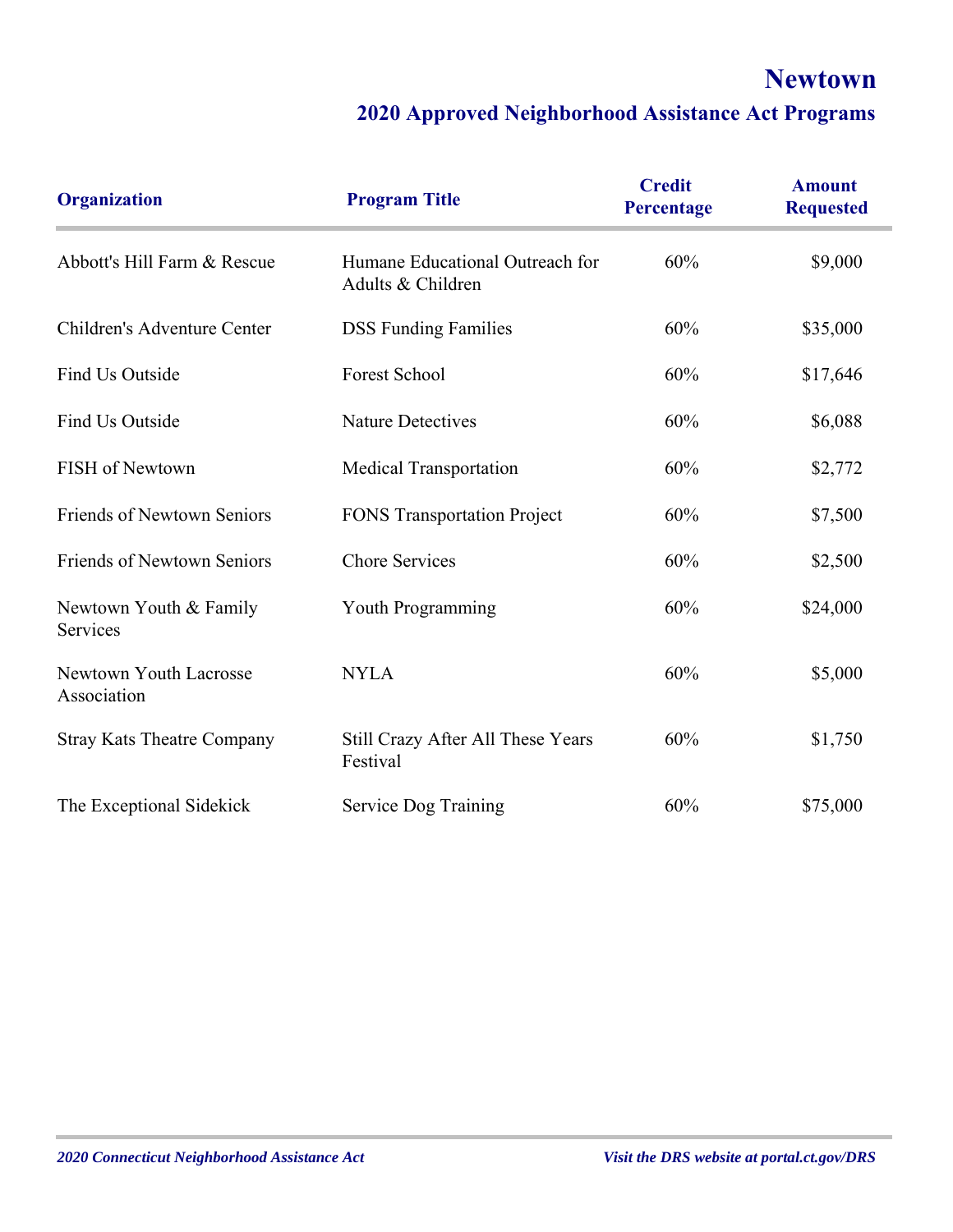## **North Haven**

| <b>Organization</b>          | <b>Program Title</b>                                | <b>Credit</b><br><b>Percentage</b> | <b>Amount</b><br><b>Requested</b> |
|------------------------------|-----------------------------------------------------|------------------------------------|-----------------------------------|
| Lancraft Fife and Drum Corps | Continuing Energy Improvements<br>for Moriarty Hall | 100%                               | \$45,000                          |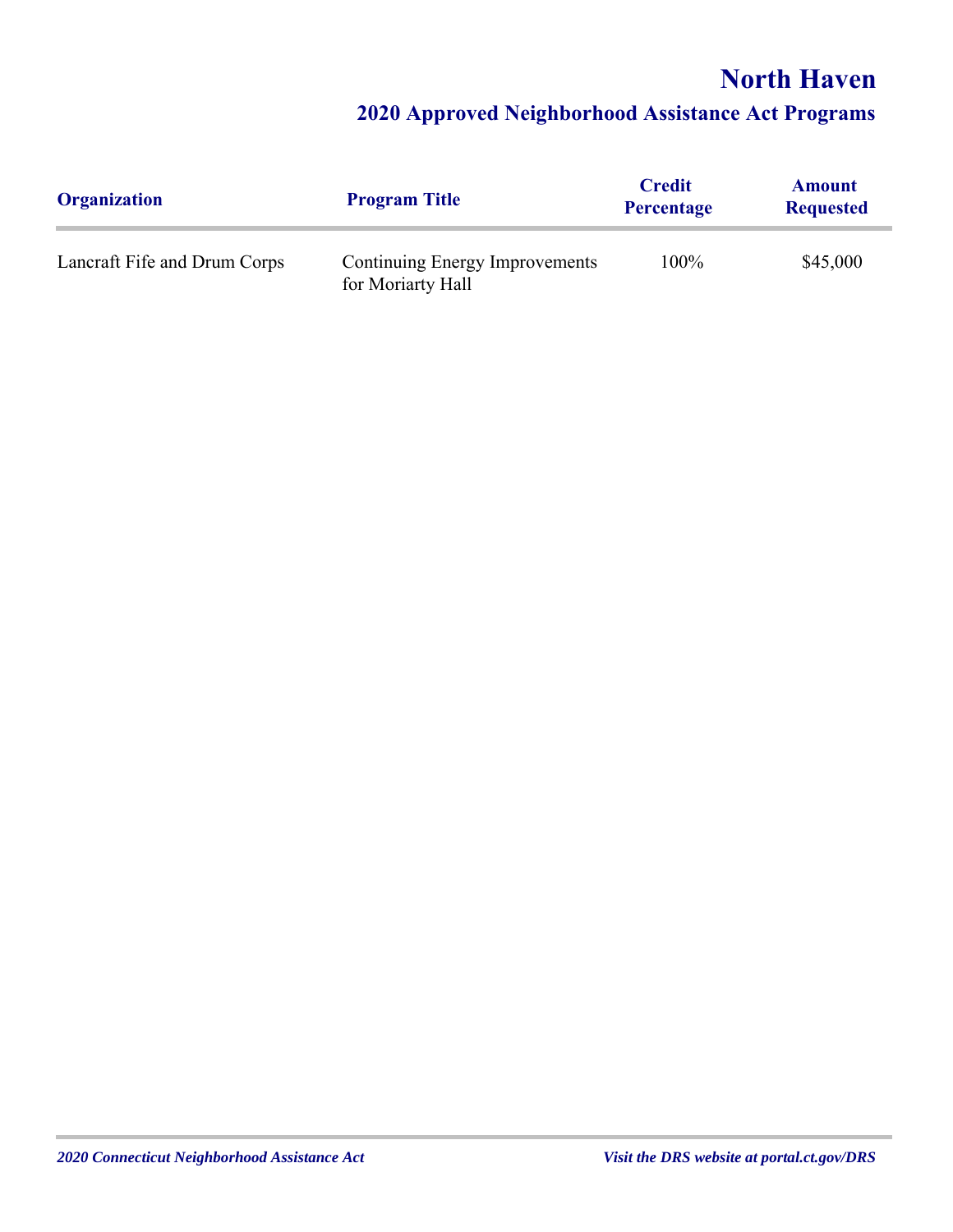## **Norwalk**

| <b>Organization</b>                                     | <b>Program Title</b>                                             | <b>Credit</b><br>Percentage | <b>Amount</b><br><b>Requested</b> |
|---------------------------------------------------------|------------------------------------------------------------------|-----------------------------|-----------------------------------|
| Domestic Violence Crisis Center                         | Security System for the Norwalk<br>SafeHouse                     | 60%                         | \$10,000                          |
| ElderHouse                                              | <b>Adult Day Care</b>                                            | 60%                         | \$50,000                          |
| Human Services Council, Inc.                            | Energy Efficient Improvements to<br>40 South Main Street         | 100%                        | \$86,503                          |
| Junior Achievement of Greater<br>Fairfield County, Inc. | <b>Economic Empowerment Programs</b>                             | 60%                         | \$33,000                          |
| Keystone House                                          | Energy Efficient Generator at St.<br>John Street Group Home      | 60%                         | \$6,665                           |
| Liberations Programs,<br>Inc.                           | Recovery Coaches for Those with<br><b>Substance Use Disorder</b> | 60%                         | \$142,125                         |
| Maritime Aquarium at Norwalk                            | Replacement of Air Handling Units<br>(Phase 1)                   | 100%                        | \$150,000                         |
| Norwalk Congregate Homes for<br>the Elderly, Inc.       | Window Replacement at Broad<br><b>River Homes</b>                | 100%                        | \$90,000                          |
| Open Door<br>Shelter                                    | <b>Employment First</b>                                          | 60%                         | \$75,000                          |
| Open Door<br>Shelter                                    | <b>Energy Efficient Windows</b>                                  | 100%                        | \$40,000                          |
| Saturday<br>Academy                                     | Girls in Tech: Build a Take Home<br>Laptop                       | 60%                         | \$22,300                          |
| Star CT., Lighting the Way                              | Smart Home Showcase for People<br>with Disabilities              | 100%                        | \$24,500                          |
| Stepping Stones Museum for<br>Children                  | Open Arms Accessibility                                          | 60%                         | \$150,000                         |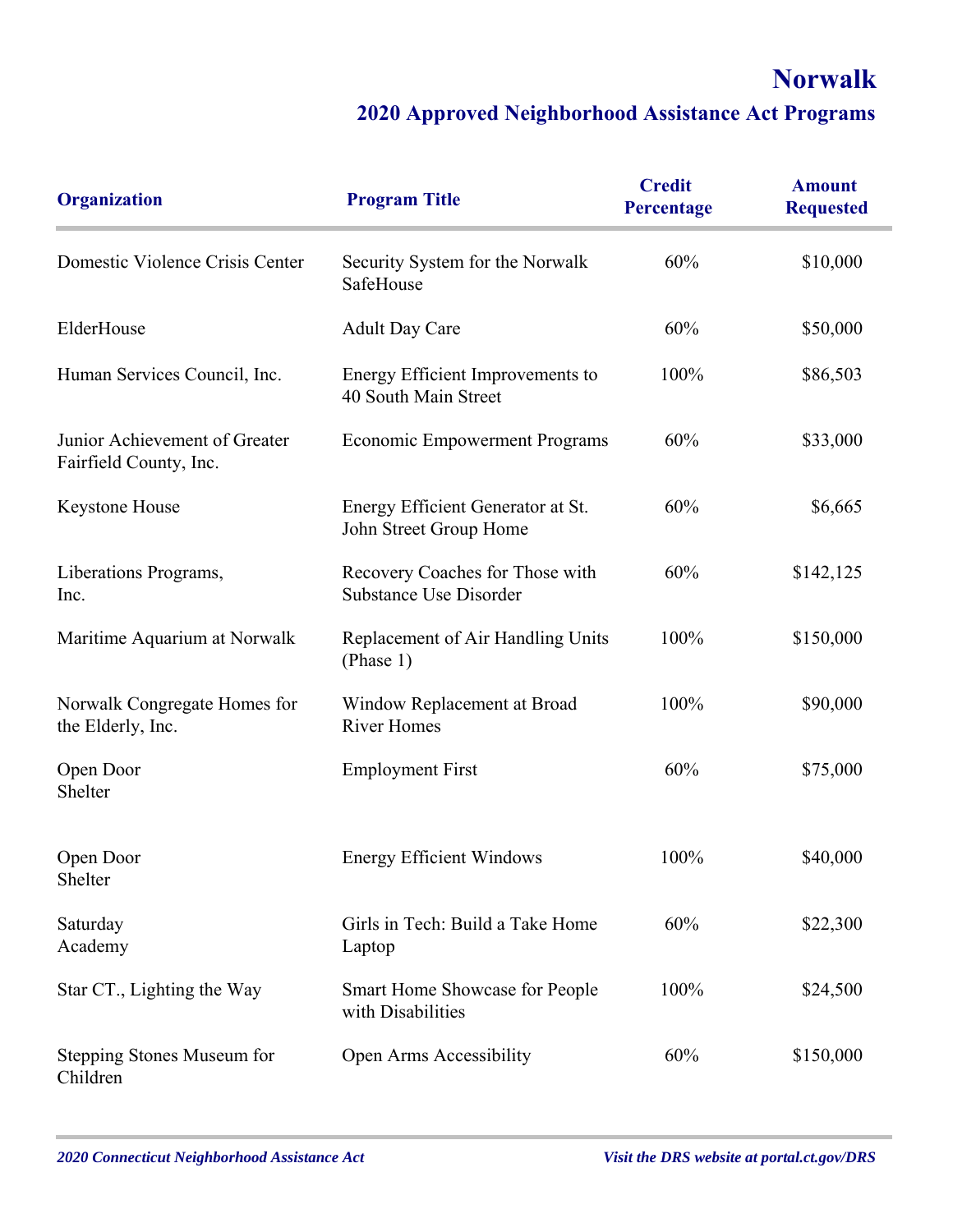## **Norwalk**

| <b>Organization</b>                 | <b>Program Title</b>          | <b>Credit</b><br><b>Percentage</b> | <b>Amount</b><br><b>Requested</b> |
|-------------------------------------|-------------------------------|------------------------------------|-----------------------------------|
| <b>Triangle Community</b><br>Center | Healthy Minds, Healthy Bodies | 60%                                | \$24,500                          |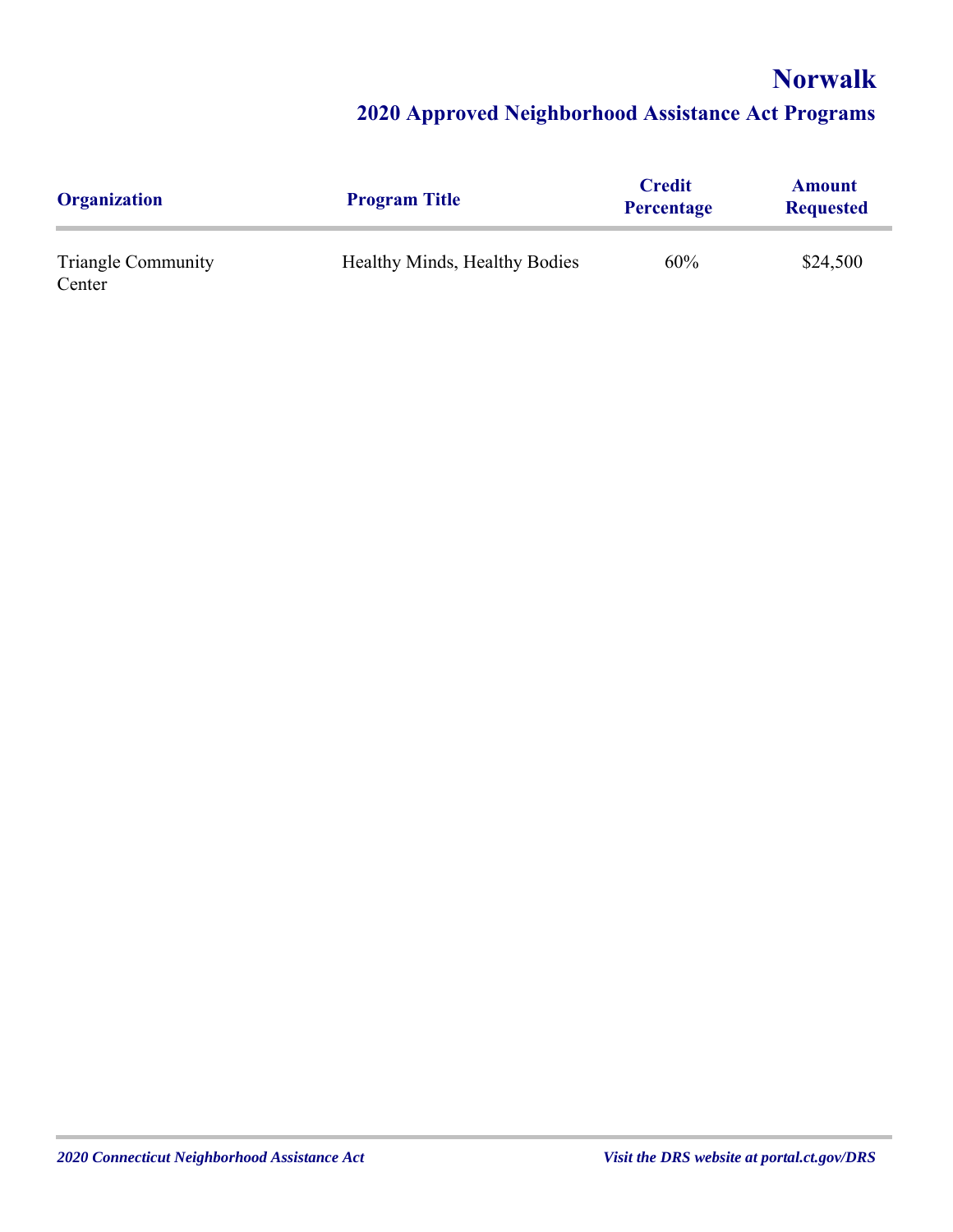# **Norwich**

| <b>Organization</b>                            | <b>Program Title</b>                                                                                 | <b>Credit</b><br><b>Percentage</b> | <b>Amount</b><br><b>Requested</b> |
|------------------------------------------------|------------------------------------------------------------------------------------------------------|------------------------------------|-----------------------------------|
| Arc of Eastern Connecticut                     | Energy Upgrades at Facility for<br>People with Intellectual and<br><b>Developmental Disabilities</b> | 100%                               | \$22,931                          |
| Habitat for Humanity of Eastern<br>Connecticut | Habitat Homes in Eastern<br>Connecticut                                                              | 100%                               | \$70,000                          |
| Montessori Discovery School,<br>Inc.           | <b>Energy Upgrades</b>                                                                               | 100%                               | \$99,000                          |
| Norwich Historical Society, Inc.               | Energy Related Upgrades to the c.<br>1763 David Greenleaf House                                      | 100%                               | \$117,000                         |
| Norwich Historical Society, Inc.               | Energy Upgrades for the c. 1783<br>Dr. Daniel Lathrop Schoolhouse                                    | 100%                               | \$25,000                          |
| Norwich Historical Society, Inc.               | Energy Related Upgrades to the c.<br>1789 East District School<br>Schoolhouse                        | 100%                               | \$8,000                           |
| St. Vincent de Paul Place,<br>Norwich, Inc.    | Energy Upgrade Project -<br>Windows and HVAC System                                                  | 100%                               | \$136,905                         |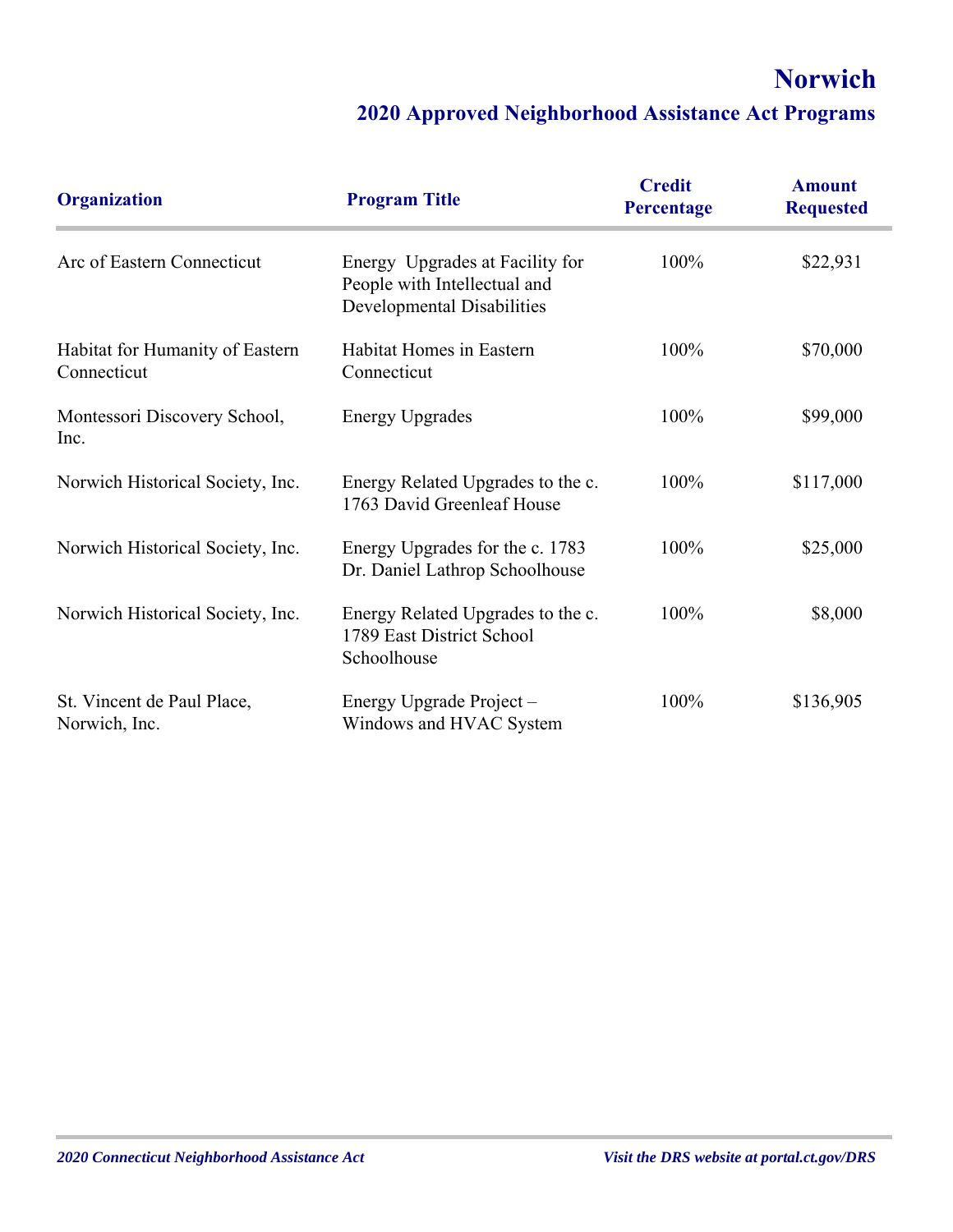# **Old Lyme**

| <b>Organization</b>        | <b>Program Title</b>                                      | <b>Credit</b><br><b>Percentage</b> | <b>Amount</b><br><b>Requested</b> |
|----------------------------|-----------------------------------------------------------|------------------------------------|-----------------------------------|
| Lyme Art Association, Inc. | Historic Restoration Phase II<br><b>Energy Efficiency</b> | 100%                               | \$150,000                         |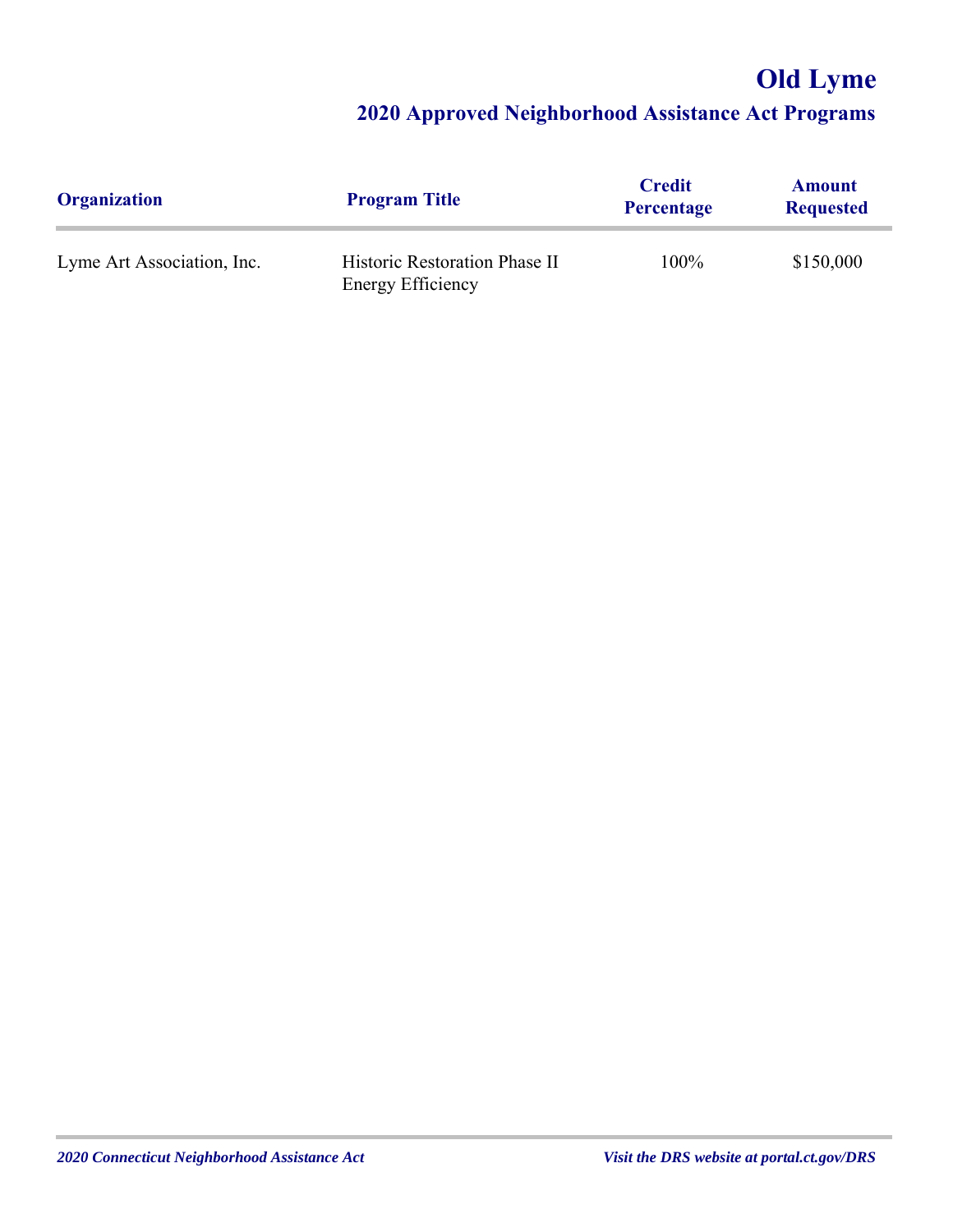# **Old Saybrook**

| <b>Organization</b>                             | <b>Program Title</b>                              | <b>Credit</b><br><b>Percentage</b> | <b>Amount</b><br><b>Requested</b> |
|-------------------------------------------------|---------------------------------------------------|------------------------------------|-----------------------------------|
| Katherine Hepburn Cultural<br>Arts Center, Inc. | 2020 Energy Conservation<br>Measures for the Kate | 100%                               | \$150,000                         |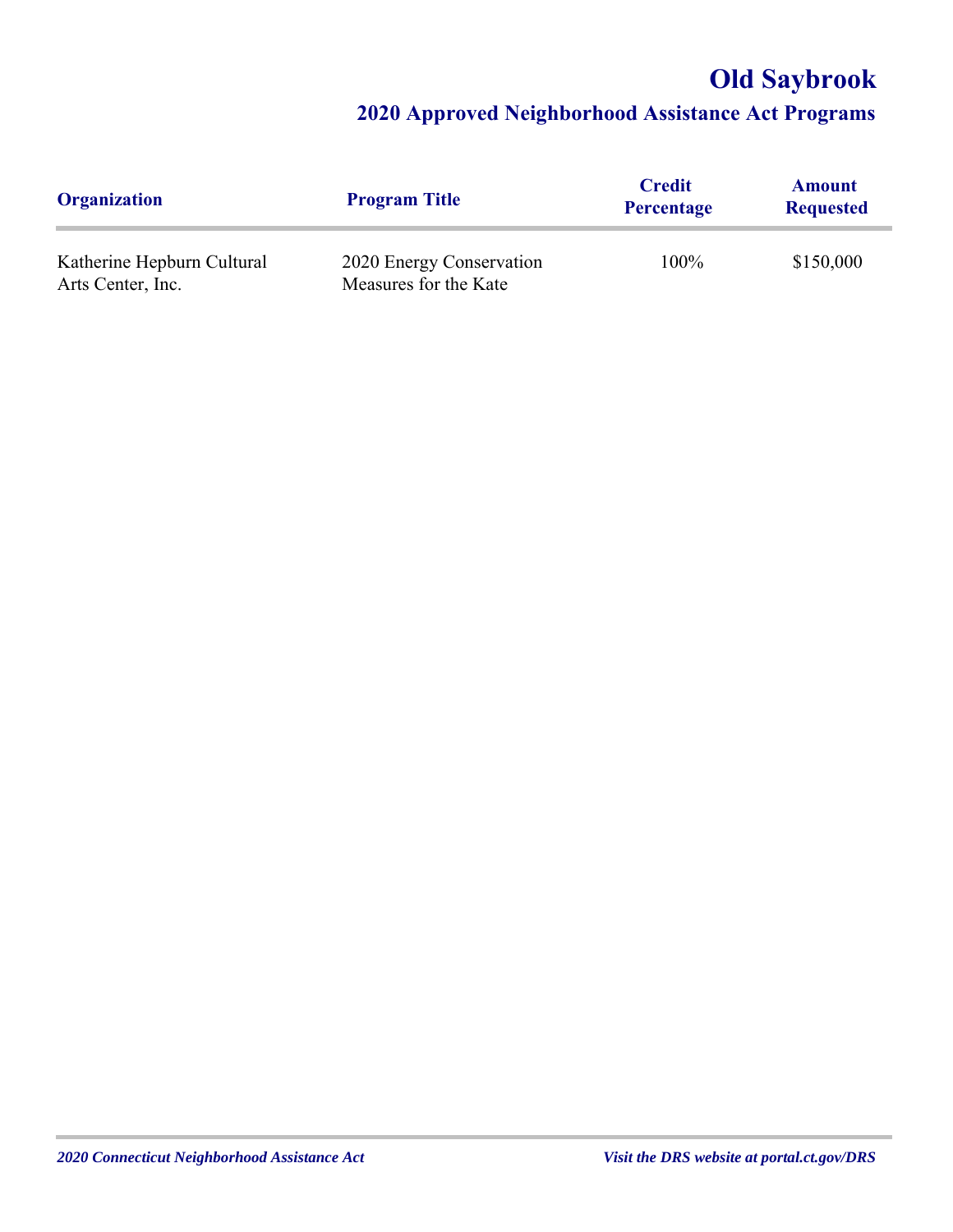# **Orange**

| <b>Organization</b>         | <b>Program Title</b> | <b>Credit</b><br><b>Percentage</b> | <b>Amount</b><br><b>Requested</b> |
|-----------------------------|----------------------|------------------------------------|-----------------------------------|
| New Haven Hebrew Day School | Energy Upgrade       | 100%                               | \$150,000                         |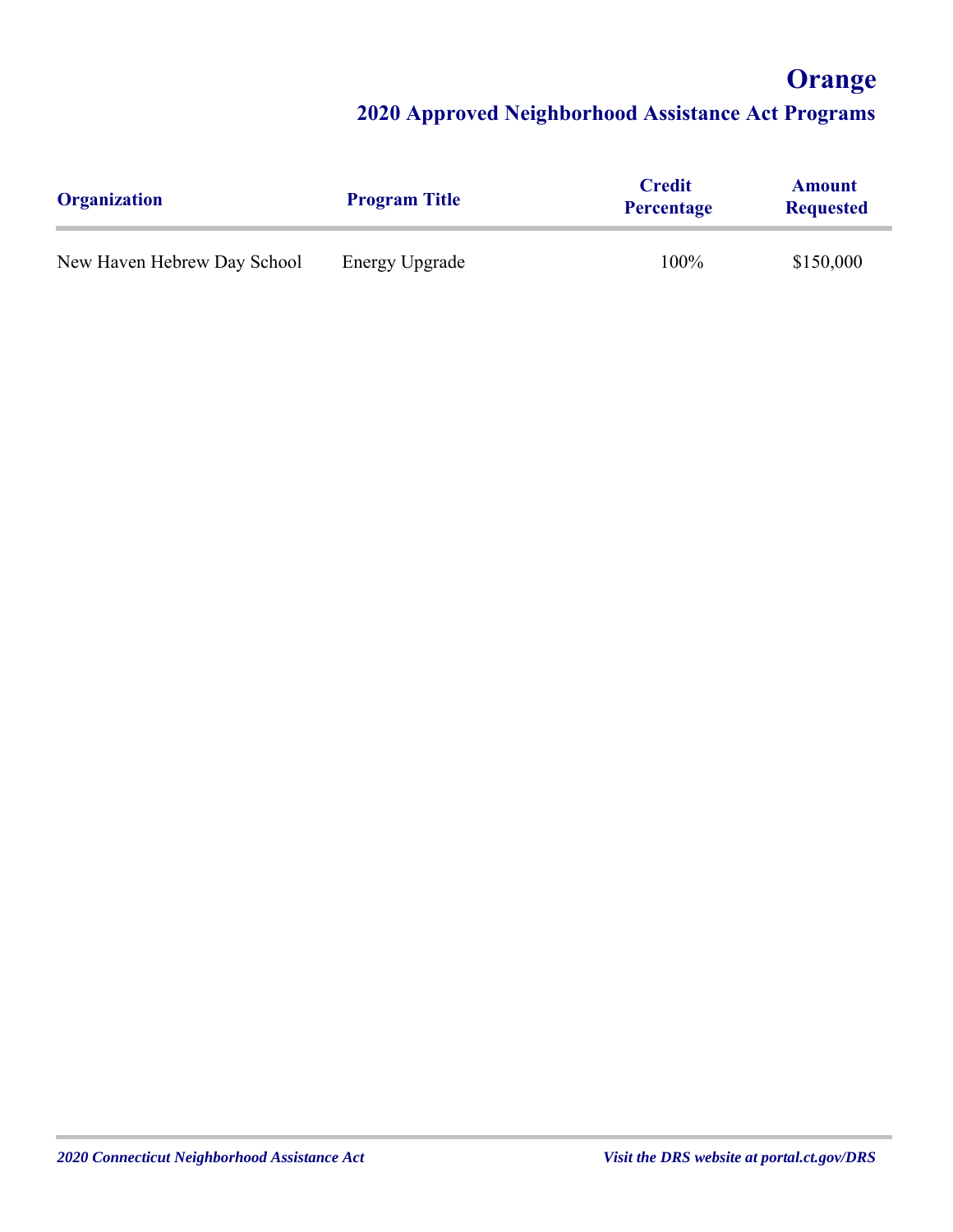# **Plainville**

| <b>Organization</b>                        | <b>Program Title</b>                | <b>Credit</b><br><b>Percentage</b> | <b>Amount</b><br><b>Requested</b> |
|--------------------------------------------|-------------------------------------|------------------------------------|-----------------------------------|
| Prudence Crandall Center, Inc.             | Annual Appeal                       | 60%                                | \$150,000                         |
| Prudence Crandall Center, Inc.             | <b>Energy Efficiency</b>            | 100%                               | \$30,931                          |
| The Congregational Church of<br>Plainville | <b>Energy Efficiency Initiative</b> | 100%                               | \$150,000                         |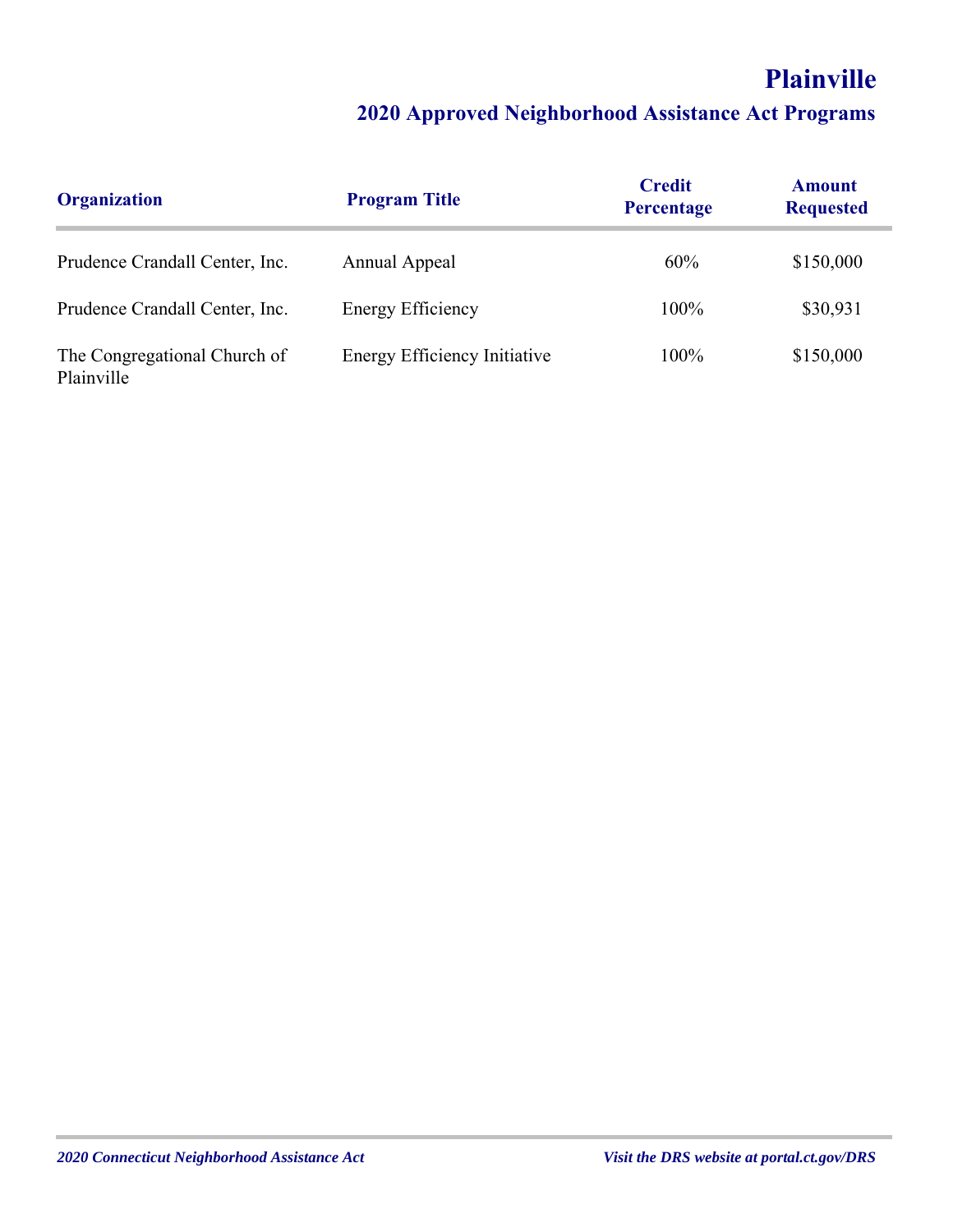## **Shelton**

| <b>Organization</b>                                     | <b>Program Title</b>       | <b>Credit</b><br>Percentage | <b>Amount</b><br><b>Requested</b> |
|---------------------------------------------------------|----------------------------|-----------------------------|-----------------------------------|
| Boys & Girls Club of the Lower<br>Naugatuck Valley      | <b>Homework Assistance</b> | 60%                         | \$50,000                          |
| Housatonic Council, Boy Scouts<br>of America            | Membership Recruitment     | 60%                         | \$2,000                           |
| Junior Achievement of Greater<br>Fairfield County, Inc. | Economic Empowerment       | 60%                         | \$25,000                          |
| Shelton Economic Development<br>Corporation             | <b>Community Service</b>   | 60%                         | \$15,000                          |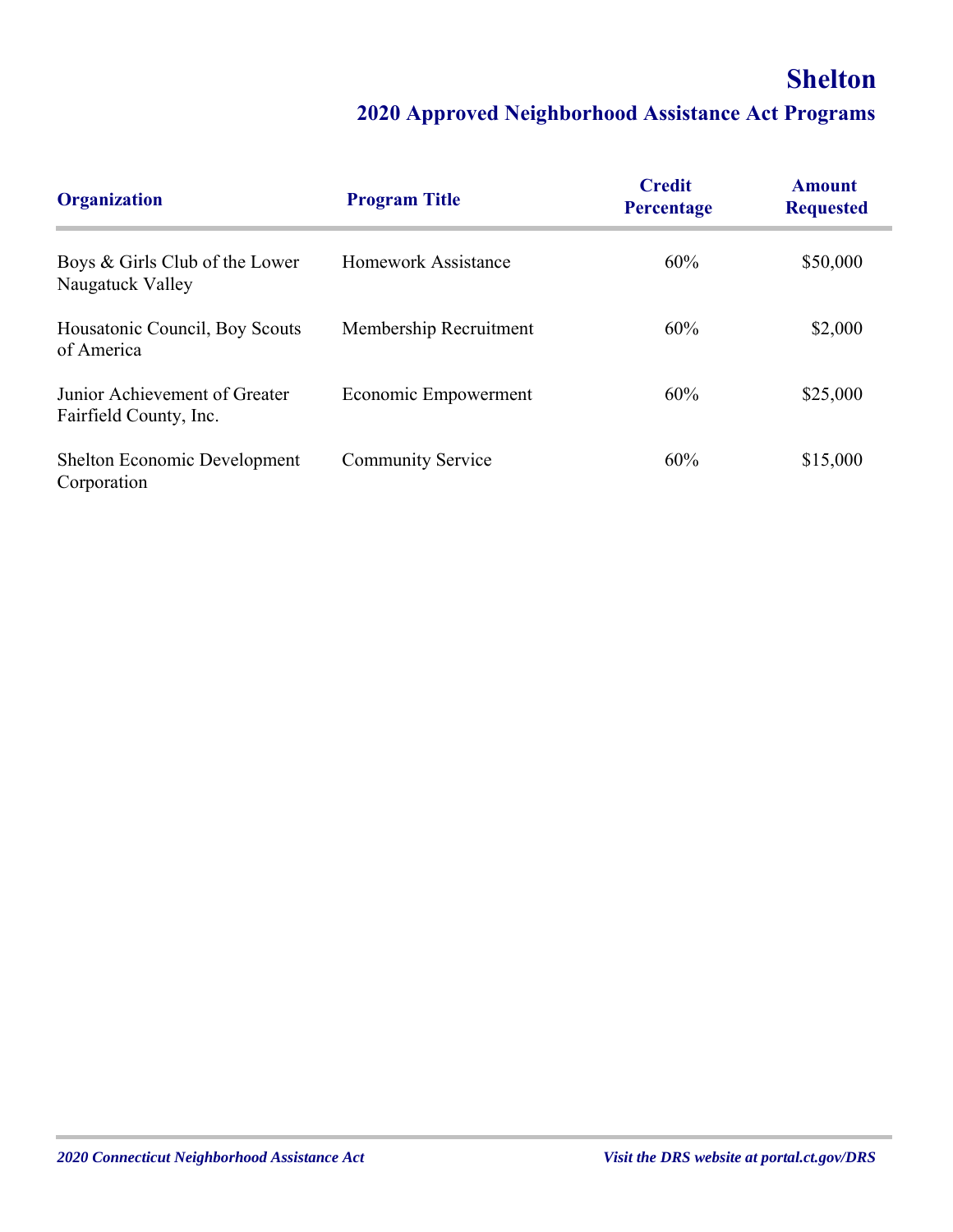## **Sherman**

| <b>Organization</b>                | <b>Program Title</b>                                               | <b>Credit</b><br>Percentage | <b>Amount</b><br><b>Requested</b> |
|------------------------------------|--------------------------------------------------------------------|-----------------------------|-----------------------------------|
| <b>Connecticut Audobon Society</b> | <b>Energy Conservation Measures to</b><br>Deer Pond Farm Sanctuary | 100%                        | \$22,657                          |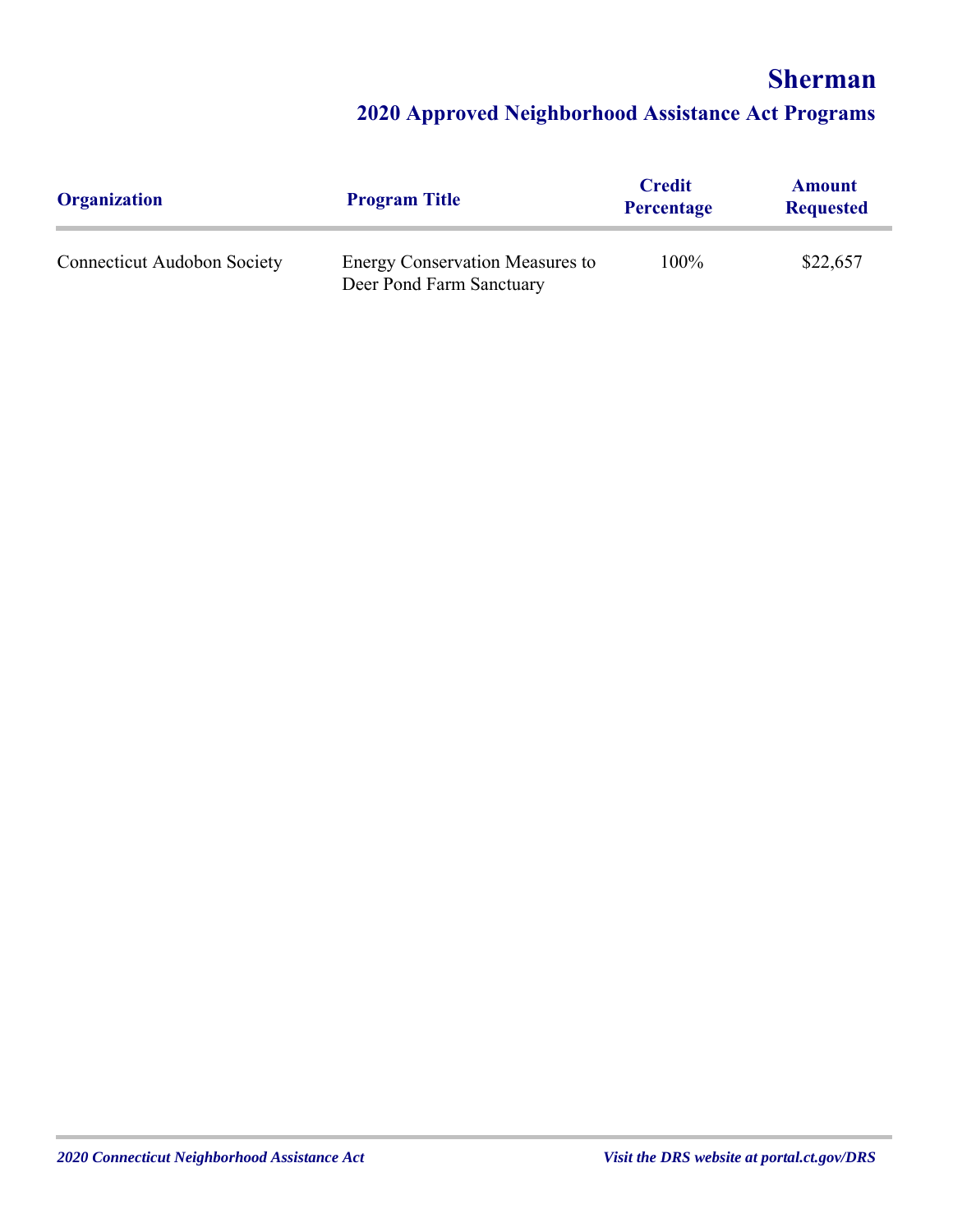# **Simsbury**

| <b>Organization</b> | <b>Program Title</b>                                | <b>Credit</b><br>Percentage | <b>Amount</b><br><b>Requested</b> |
|---------------------|-----------------------------------------------------|-----------------------------|-----------------------------------|
| Simsbury Grange     | Energy Efficiency and<br>Conservation at the Grange | 100%                        | \$23,500                          |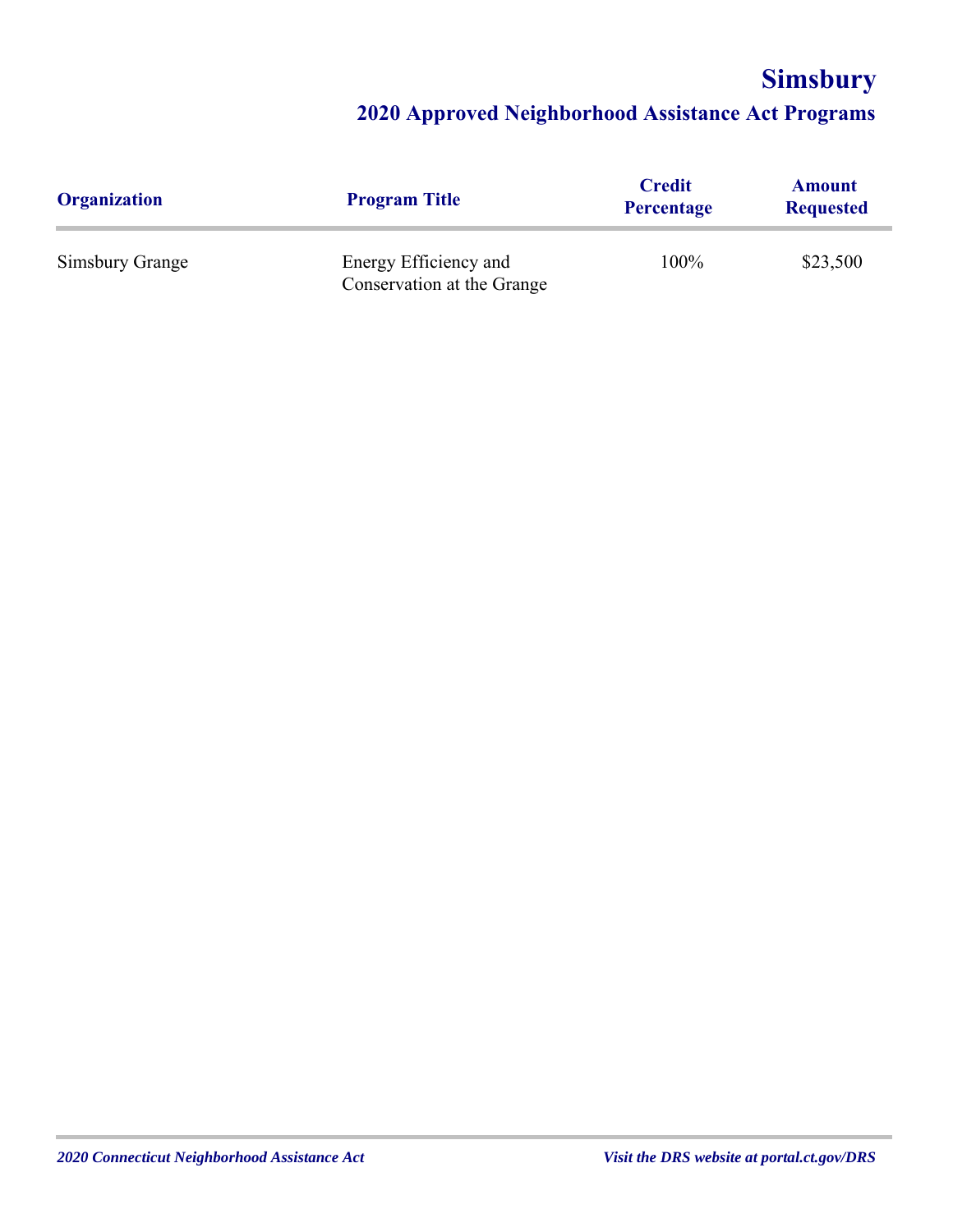# **Stamford**

| <b>Organization</b>                                     | <b>Program Title</b>                                                 | <b>Credit</b><br>Percentage | <b>Amount</b><br><b>Requested</b> |
|---------------------------------------------------------|----------------------------------------------------------------------|-----------------------------|-----------------------------------|
| Boys & Girls Club of Stamford                           | General Operation/Virtual<br>Programming for Club Members            | 60%                         | \$50,000                          |
| Fairfield County Hospice House                          | <b>Energy Cost Reduction</b>                                         | 100%                        | \$50,000                          |
| Inspirica, Inc.                                         | Franklin and Woodland Campus<br><b>Energy Efficiency Improvement</b> | 100%                        | \$150,000                         |
| Junior Achievement of Greater<br>Fairfield County, Inc. | <b>Economic Empowerment Programs</b>                                 | 60%                         | \$50,000                          |
| Mill River Park Collaborative                           | <b>Whittingham Discovery Center</b><br>Energy Efficient HVAC System  | 100%                        | \$150,000                         |
| New Neighborhoods, Inc.                                 | Friendship House Re-Piping Project                                   | 100%                        | \$150,000                         |
| Pacific House                                           | Young Adults Program                                                 | 60%                         | \$150,000                         |
| Soundwaters, Inc.                                       | Harbor Corps                                                         | 60%                         | \$74,371                          |
| Soundwaters, Inc.                                       | HarborFest                                                           | 60%                         | \$62,138                          |
| Soundwaters, Inc.                                       | <b>Science Stars</b>                                                 | 60%                         | \$88,228                          |
| Soundwaters, Inc.                                       | Young Mariners Academy                                               | 60%                         | \$40,628                          |
| Soundwaters, Inc.                                       | Soundwaters Distance Learning                                        | 60%                         | \$78,152                          |
| Soundwaters, Inc.                                       | <b>Sound Scientists</b>                                              | 60%                         | \$80,648                          |
| Soundwaters, Inc.                                       | Energy Efficient HVAC & Lighting<br>at Harbor Center                 | 100%                        | \$150,000                         |
| Stamford Center for the Arts                            | Upgrade to High-Efficiency<br>Heating and Cooling System             | 100%                        | \$100,875                         |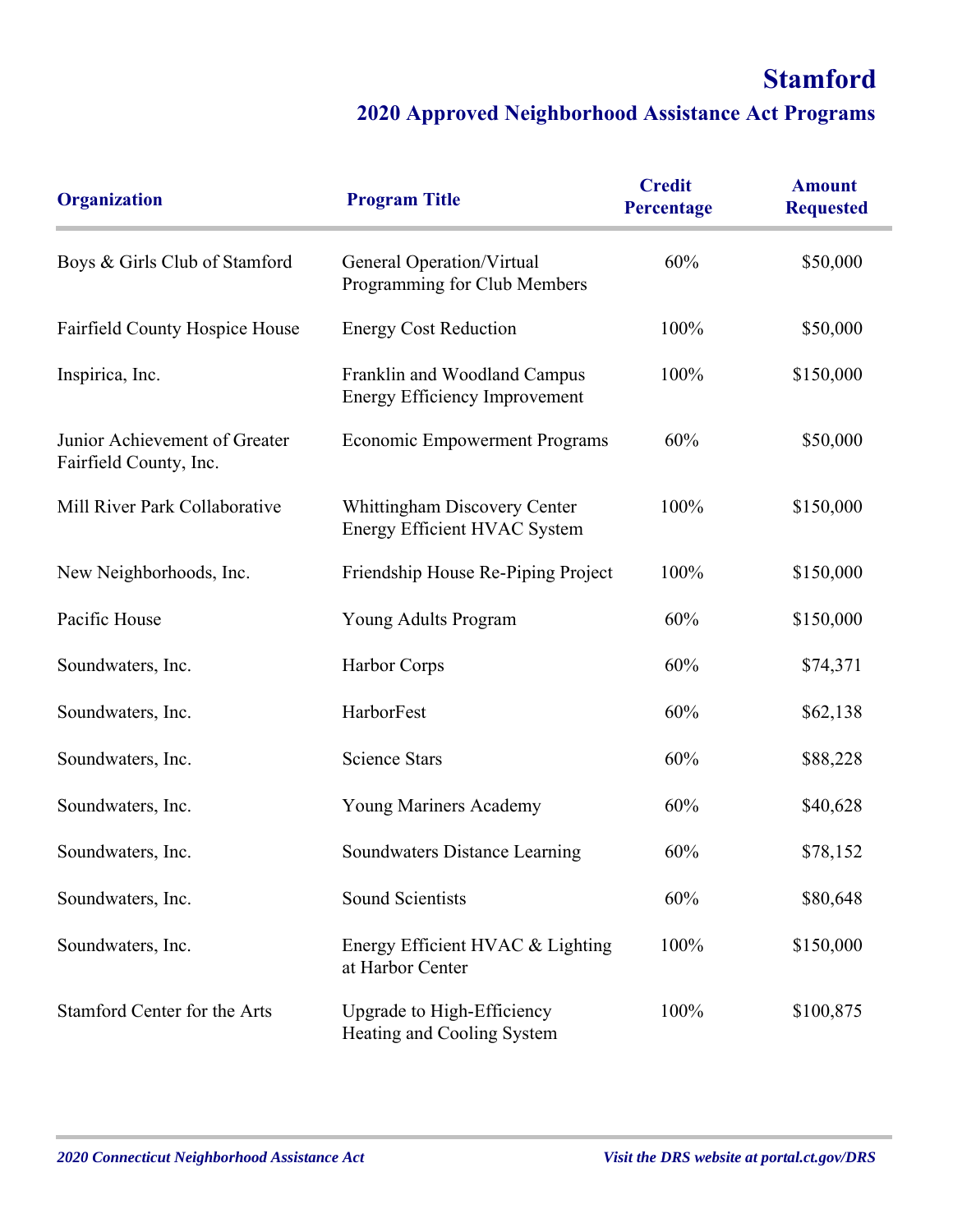# **Stamford**

| <b>Organization</b>                | <b>Program Title</b>                                          | <b>Credit</b><br><b>Percentage</b> | <b>Amount</b><br><b>Requested</b> |
|------------------------------------|---------------------------------------------------------------|------------------------------------|-----------------------------------|
| Stamford Museum & Nature<br>Center | Farm and Overbrook Nature Center<br>Buildings-Energy Upgrades | 100%                               | \$73,000                          |
| Stamford Museum & Nature<br>Center | SM&NC Aligned-with-the-Schools<br><b>Education Program</b>    | 60%                                | \$32,000                          |
| Stamford Museum & Nature<br>Center | Bendel Mansion and SM&NC<br>Preschool-Energy Upgrades         | $100\%$                            | \$65,000                          |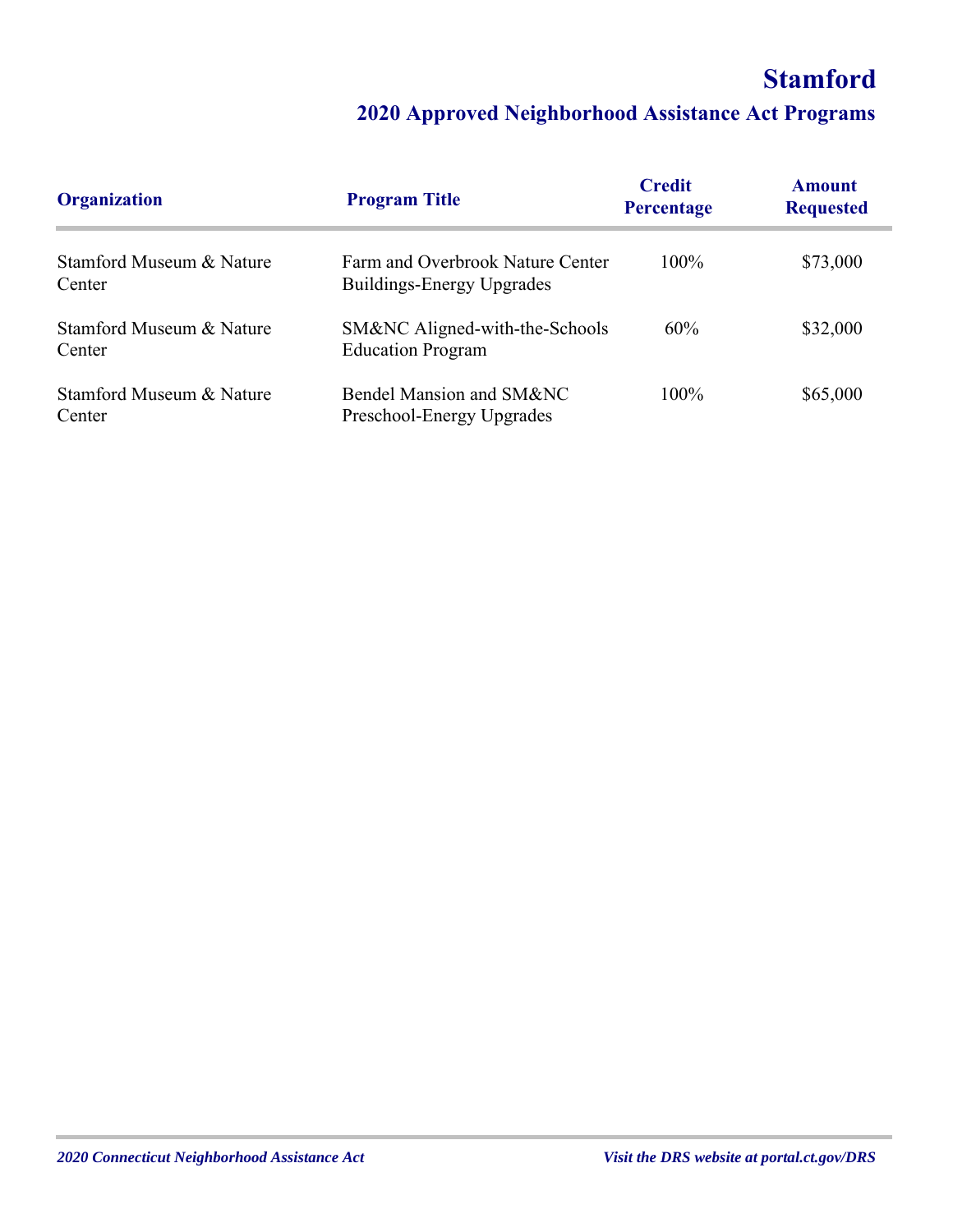# **Stonington**

| <b>Organization</b>                | <b>Program Title</b>            | <b>Credit</b><br>Percentage | <b>Amount</b><br><b>Requested</b> |
|------------------------------------|---------------------------------|-----------------------------|-----------------------------------|
| <b>Stonington Community Center</b> | <b>COMO</b> Energy Conservation | 100%                        | \$150,000                         |
| The Learn Project, Inc.            | Dual College Credit             | 60%                         | \$150,000                         |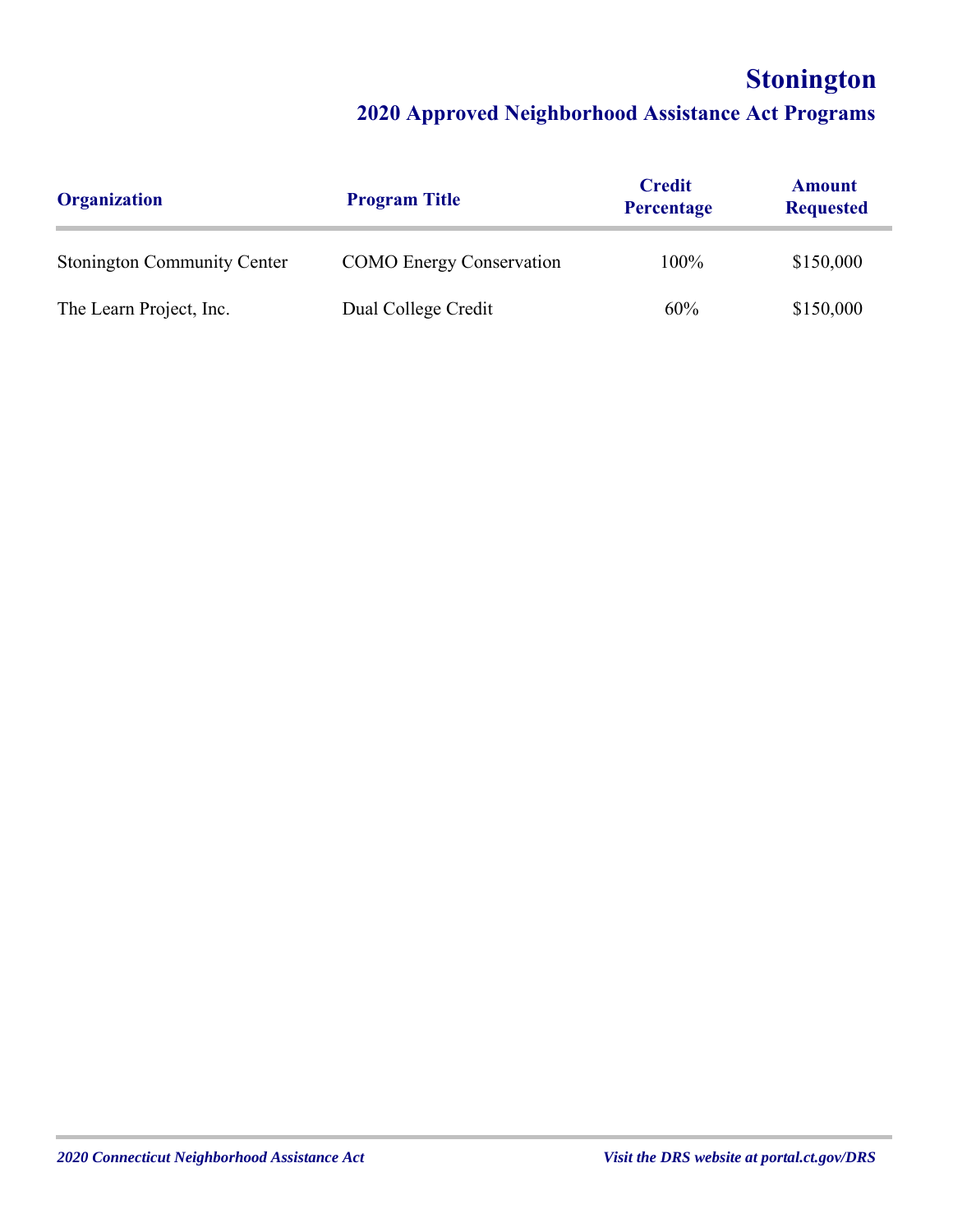# **Stratford**

| <b>Organization</b>                             | <b>Program Title</b>                                       | <b>Credit</b><br><b>Percentage</b> | <b>Amount</b><br><b>Requested</b> |
|-------------------------------------------------|------------------------------------------------------------|------------------------------------|-----------------------------------|
| <b>Sterling House Community</b><br>Center, Inc. | Energy and Efficiency Upgrades at<br><b>Sterling House</b> | 100%                               | \$100,000                         |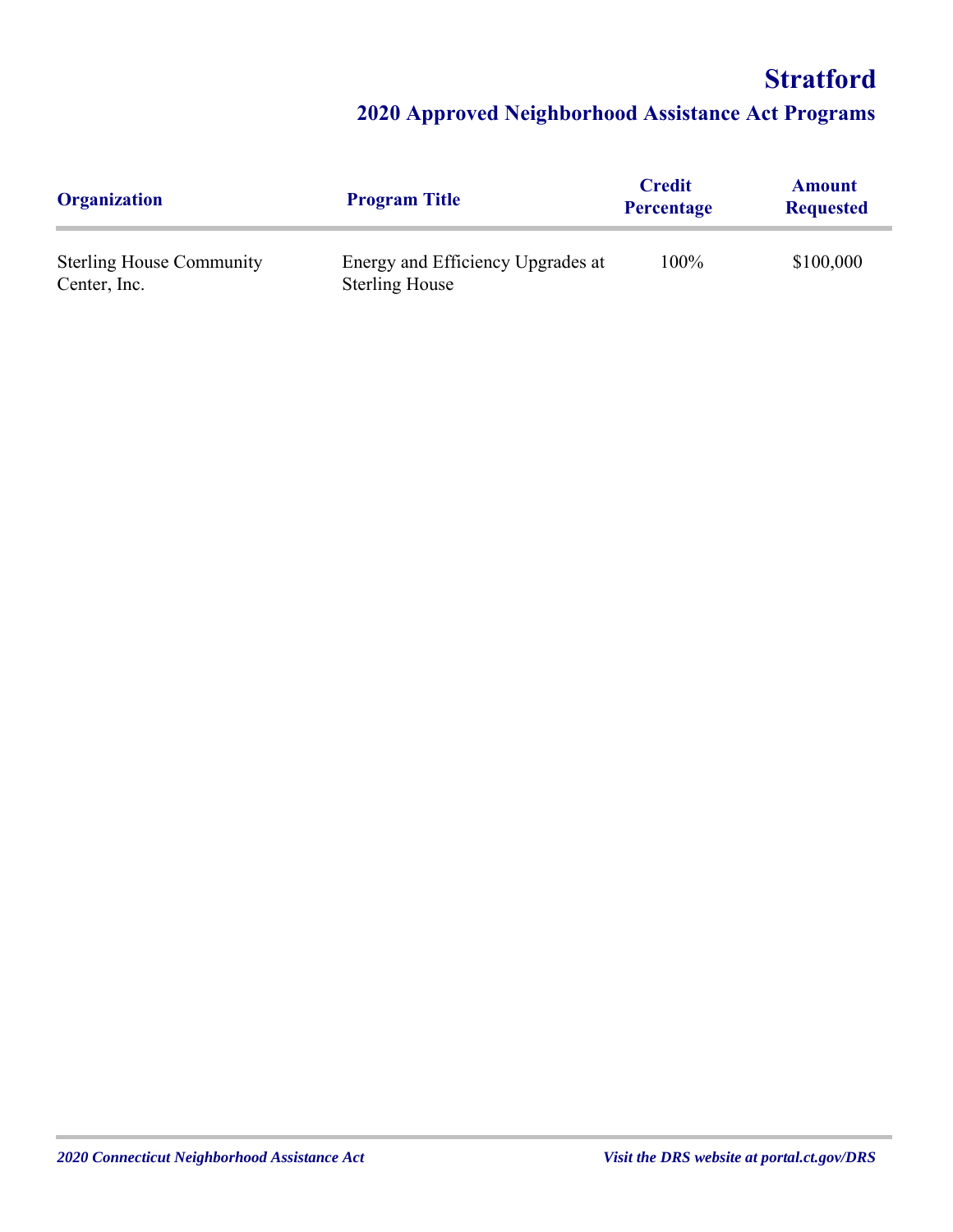# **Suffield**

| <b>Organization</b>                          | <b>Program Title</b>                                             | <b>Credit</b><br>Percentage | <b>Amount</b><br><b>Requested</b> |
|----------------------------------------------|------------------------------------------------------------------|-----------------------------|-----------------------------------|
| Antiquarian & Landmarks<br>Society, Inc.     | Green Exterior Lighting at the<br>Phelps-Hatheway House & Garden | 100%                        | \$7,690                           |
| Town of Suffield, Public Works<br>Department | Streetlight LED Conversion                                       | 100%                        | \$150,000                         |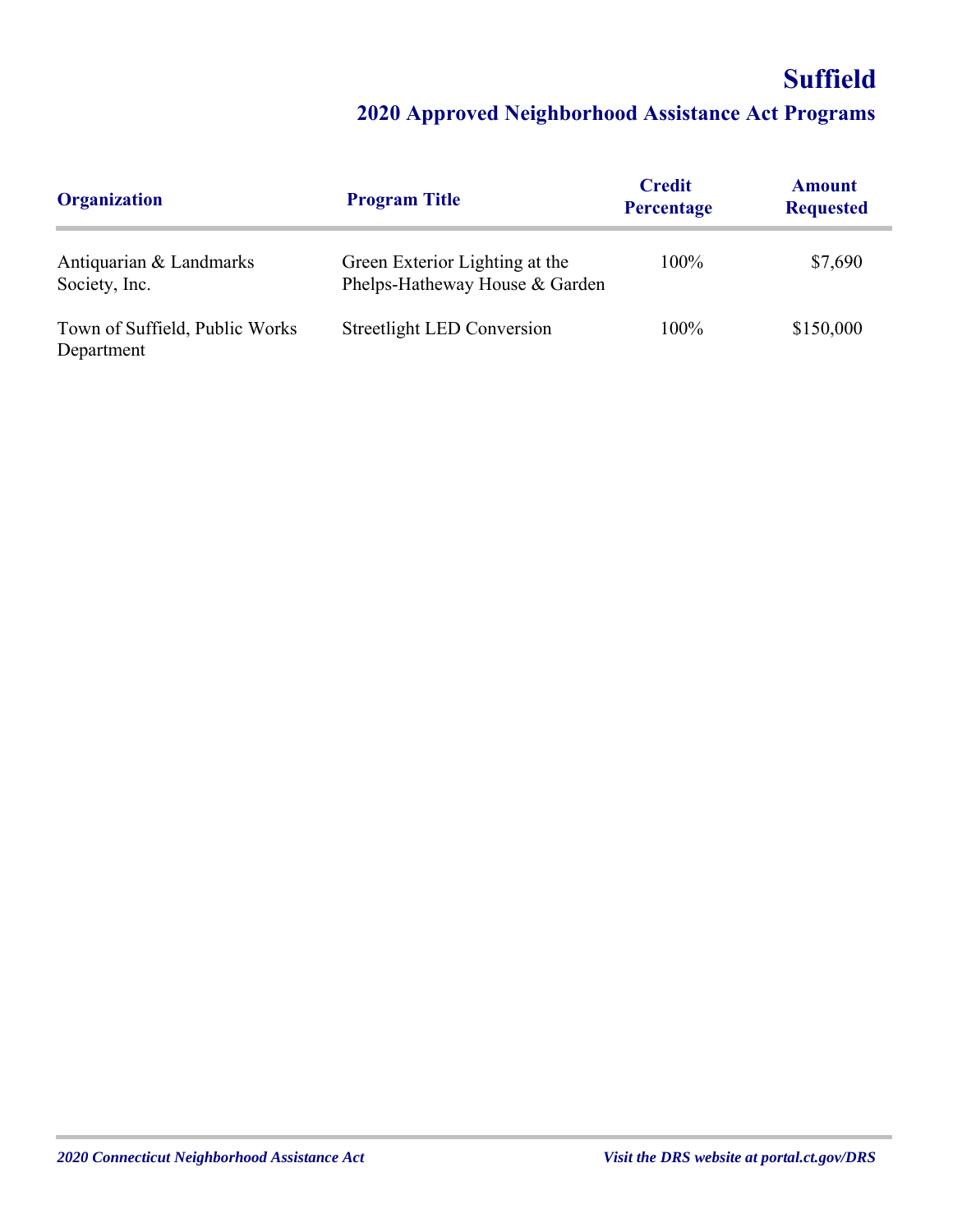## **Thomaston**

| <b>Organization</b>                     | <b>Program Title</b>                     | <b>Credit</b><br><b>Percentage</b> | <b>Amount</b><br><b>Requested</b> |
|-----------------------------------------|------------------------------------------|------------------------------------|-----------------------------------|
| Town of Thomaston Building<br>Committee | LED Upgrades with Associated<br>Controls | 100%                               | \$100,000                         |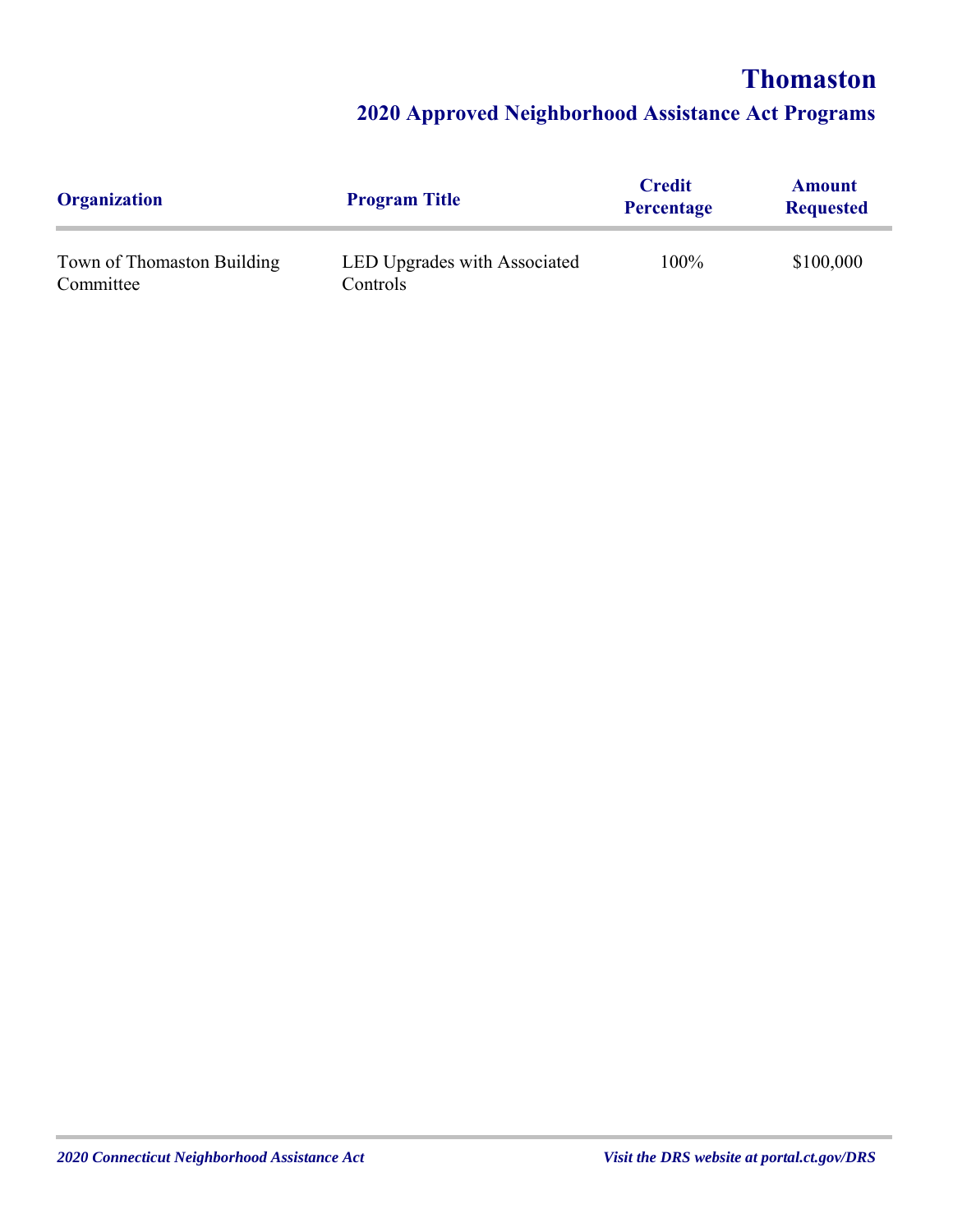# **Torrington**

| Organization                                 | <b>Program Title</b>                                                      | <b>Credit</b><br>Percentage | Amount<br><b>Requested</b> |
|----------------------------------------------|---------------------------------------------------------------------------|-----------------------------|----------------------------|
| KidsPlay Children's Museum,<br>Inc.          | Facility and Facade Upgrades for<br><b>Energy Conservation</b>            | 100%                        | \$150,000                  |
| Susan B. Anthony Project                     | Community Service for Victims of<br>Domestic Violence & Sexual<br>Assault | 60%                         | \$75,000                   |
| United Way of Northwest<br>Connecticut, Inc. | <b>Annual Campaign</b>                                                    | 60%                         | \$150,000                  |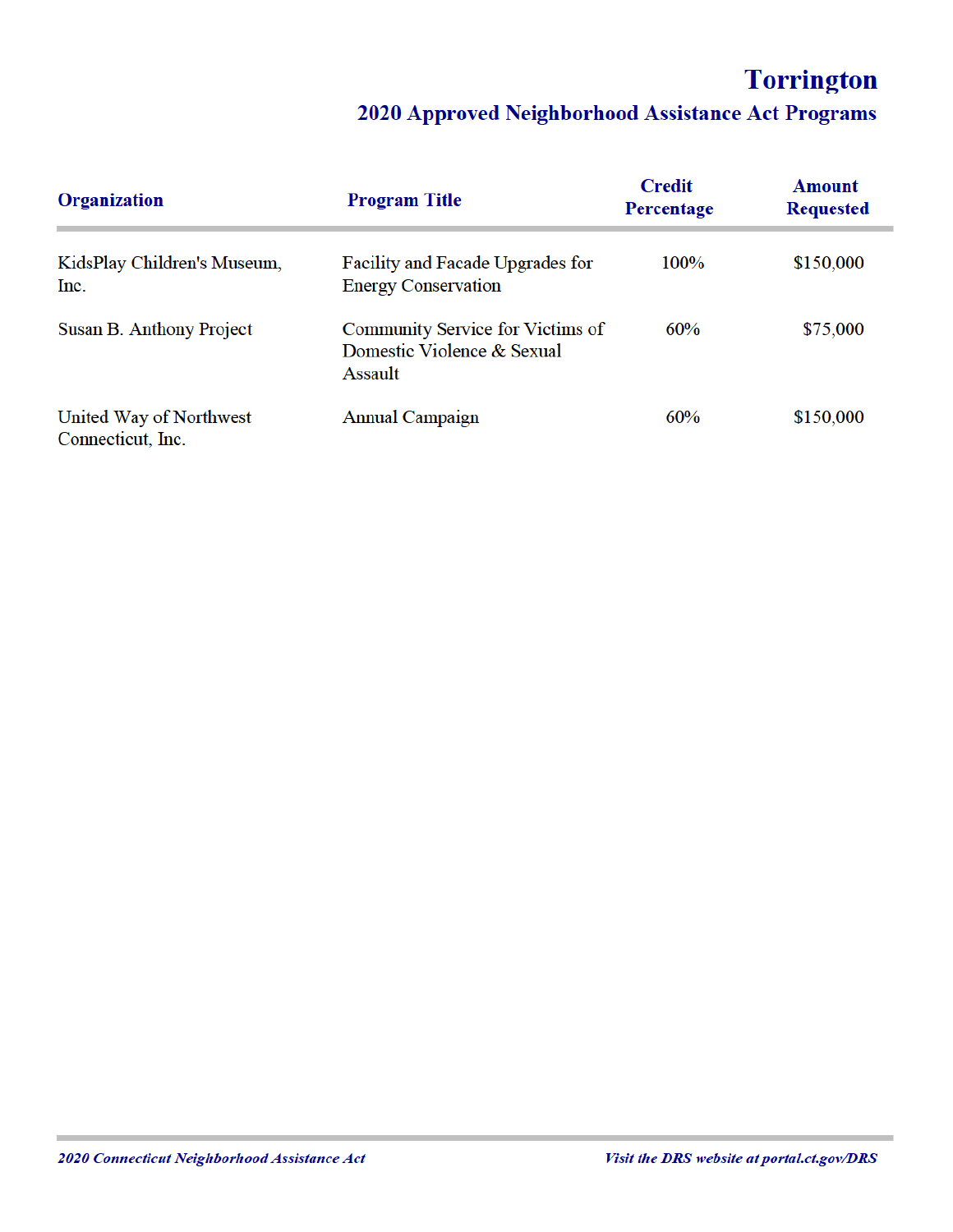# **Trumbull**

| <b>Organization</b>                            | <b>Program Title</b>                                                 | <b>Credit</b><br>Percentage | <b>Amount</b><br><b>Requested</b> |
|------------------------------------------------|----------------------------------------------------------------------|-----------------------------|-----------------------------------|
| <b>Connecticut Radio Information</b><br>System | Audio Access for People who are<br><b>Blind or Print Challenged</b>  | 60%                         | \$5,000                           |
| Make a Wish Foundation of CT                   | Make a Wish Wishing Place                                            | 60%                         | \$150,000                         |
| The Kennedy Center, Inc.                       | Kennedy Center Program, Social<br><b>Enterprises and Initiatives</b> | 60%                         | \$150,000                         |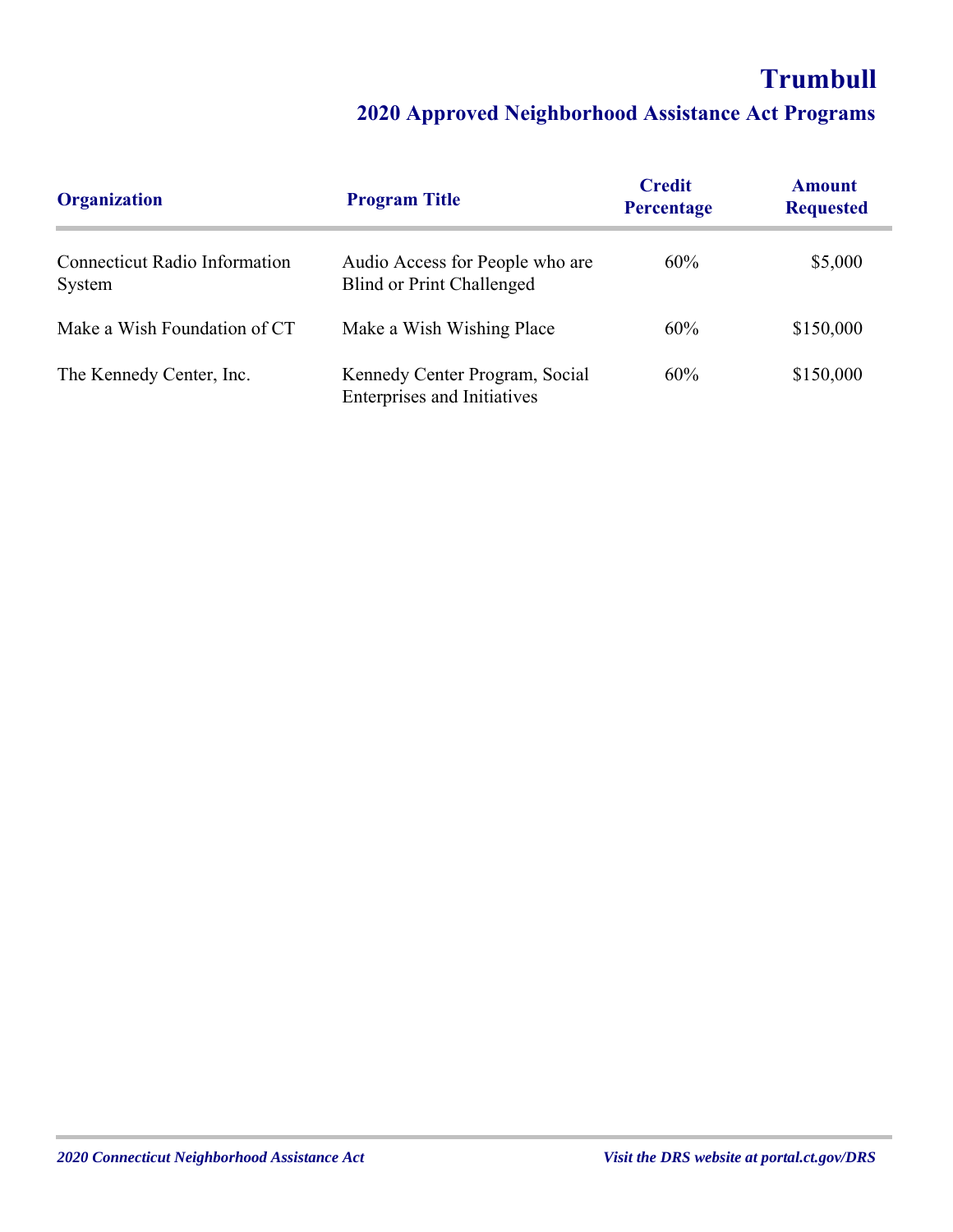**Vernon**

| <b>Organization</b>                                                     | <b>Program Title</b>                                            | <b>Credit</b><br>Percentage | <b>Amount</b><br><b>Requested</b> |
|-------------------------------------------------------------------------|-----------------------------------------------------------------|-----------------------------|-----------------------------------|
| Exchange Club Center for<br>Prevention of Child Abuse of<br>$CT$ , Inc. | Water Conservation Project and<br>Insulation of Hot Water Pipes | 100%                        | \$3,542                           |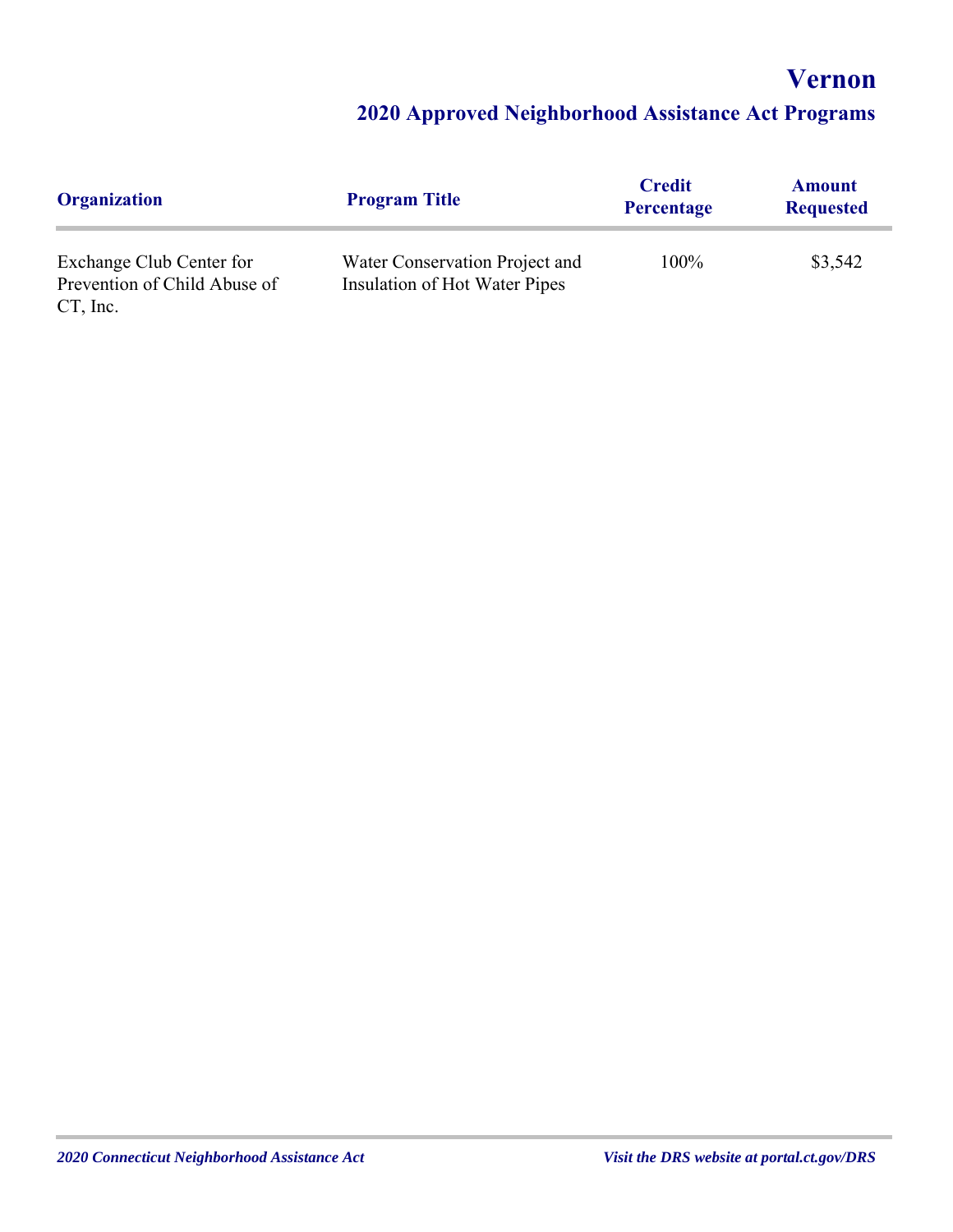# **Wallingford**

| <b>Organization</b>                                  | <b>Program Title</b>                                | <b>Credit</b><br>Percentage | <b>Amount</b><br><b>Requested</b> |
|------------------------------------------------------|-----------------------------------------------------|-----------------------------|-----------------------------------|
| Columbus House Inc.                                  | Wallingford Emergency Shelter                       | 60%                         | \$120,000                         |
| Gaylord Hospital Inc.                                | <b>Patient Programs and Services</b>                | 60%                         | \$150,000                         |
| Gaylord Hospital Inc.                                | <b>Energy Efficiency Upgrades</b>                   | 100%                        | \$150,000                         |
| Habitat for Humanity of Greater<br>New Haven         | New Haven County Habitat Homes                      | 100%                        | \$150,000                         |
| Holy Trinity Roman Catholic<br>Corporation           | <b>Energy Efficient Windows</b>                     | 100%                        | \$150,000                         |
| Wallingford Family YMCA                              | <b>YMCA Healthy Communities</b>                     | 60%                         | \$150,000                         |
| Wallingford Historic<br><b>Preservation Trust</b>    | Johnson Mansion / Silver Museum                     | 100%                        | \$150,000                         |
| <b>Wallingford Public Access</b><br>Association Inc. | Phase 3 WPAA-TV HVAC &<br><b>Heating Management</b> | 100%                        | \$11,200                          |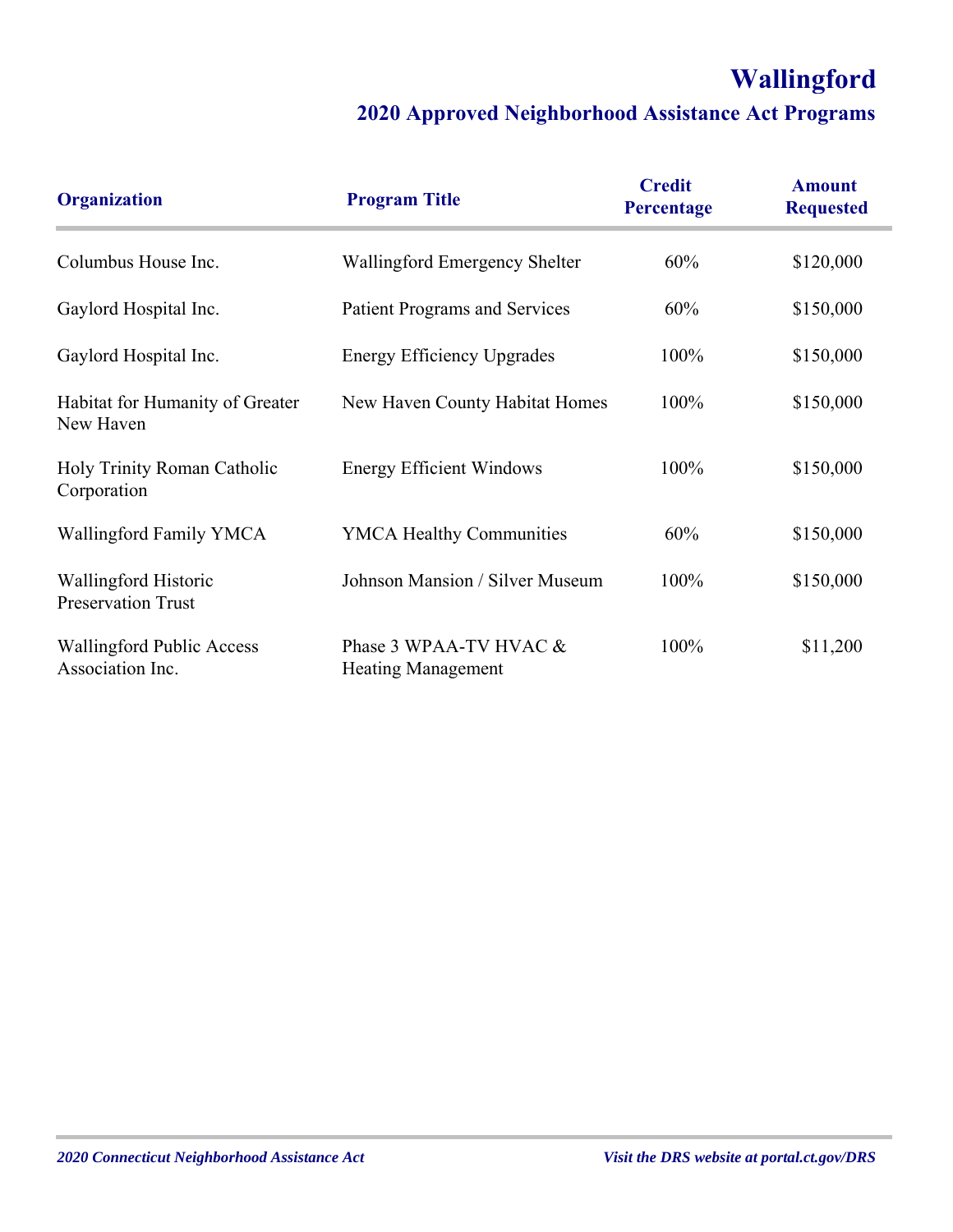# **Waterbury**

| <b>Organization</b>                                   | <b>Program Title</b>                               | <b>Credit</b><br>Percentage | <b>Amount</b><br><b>Requested</b> |
|-------------------------------------------------------|----------------------------------------------------|-----------------------------|-----------------------------------|
| Hispanic Coalition of Greater<br>Waterbury            | <b>Coalition Training Partnerships</b>             | 60%                         | \$150,000                         |
| Literacy Volunteers of Greater<br>Waterbury, Inc.     | <b>Adult Literacy</b>                              | 60%                         | \$25,000                          |
| <b>Mattatuck Historical Society</b>                   | <b>HVAC</b> Upgrades at the Mattatuck<br>Museum    | 100%                        | \$150,000                         |
| New Opportunities, Inc.                               | <b>Education for Employment</b><br>Collaborative   | 60%                         | \$150,000                         |
| Waterbury Young Men's<br><b>Christian Association</b> | YMCA Annex at Rose Hill STEM<br>Learning Classroom | 60%                         | \$10,500                          |
| Waterbury Young Men's<br><b>Christian Association</b> | YMCA HVAC System<br>Replacement                    | 100%                        | \$138,143                         |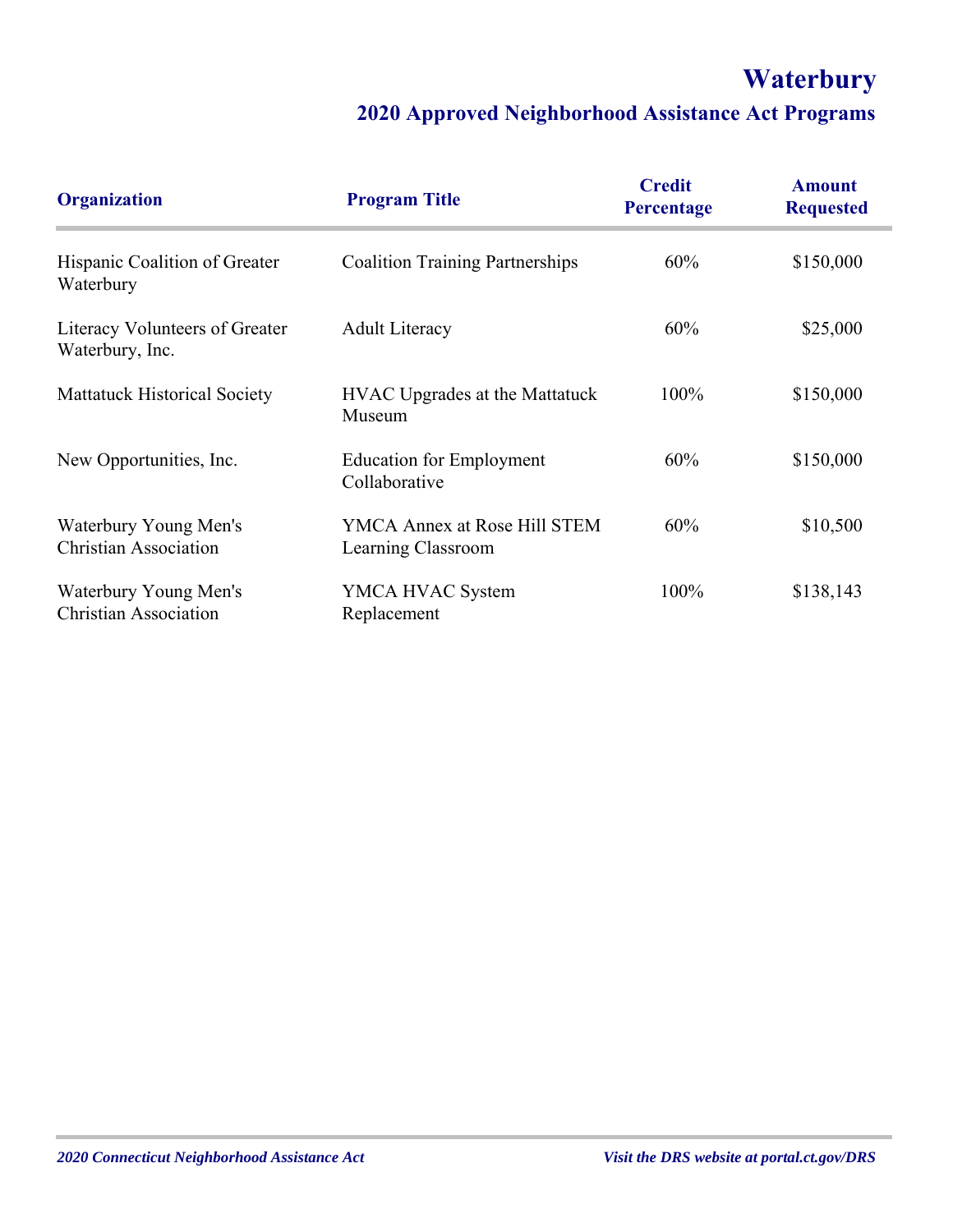# **West Hartford**

| <b>Organization</b>                    | <b>Program Title</b>                                               | <b>Credit</b><br>Percentage | <b>Amount</b><br><b>Requested</b> |
|----------------------------------------|--------------------------------------------------------------------|-----------------------------|-----------------------------------|
| <b>Ballet Theatre Company</b>          | <b>HANOC Creative Dance</b><br>Workshops & Outreach<br>Performance | 60%                         | \$15,000                          |
| Church of St. Timothy/Middle<br>School | Energy Efficiency Upgrade to<br><b>Classroom Heaters</b>           | 100%                        | \$33,600                          |
| Hoffman SummerWood                     | Installation of New HVAC Chiller                                   | 100%                        | \$141,284                         |
| Holy Family Passionist Retreat<br>Ctr  | Window Replacement Project                                         | 100%                        | \$150,000                         |
| Mandell Grtr Htfd Jewish<br>Comm Ctr   | <b>Energy Conservation Program</b>                                 | 100%                        | \$150,000                         |
| Mercy Community Health, Inc.           | Frances Warde Towers Apartment<br>Renovations                      | 60%                         | \$150,000                         |
| Playhouse Theater Group, Inc.          | <b>Energy Efficient Lighting</b>                                   | 100%                        | \$62,803                          |
| The Bridge Family Center               | <b>Family Resource Centers</b>                                     | 60%                         | \$15,000                          |
| The Bridge Family Center               | Freymann House (formerly The<br>Bridge Youth Shelter)              | 60%                         | \$10,000                          |
| The Bridge Family Center               | Replacement of Windows and<br>Doors                                | 100%                        | \$40,425                          |
| The Children's Museum                  | Energy Efficient Cargo Van                                         | 60%                         | \$47,000                          |
| The Emanuel Synagogue                  | Temperature Controls Upgrade                                       | 100%                        | \$92,000                          |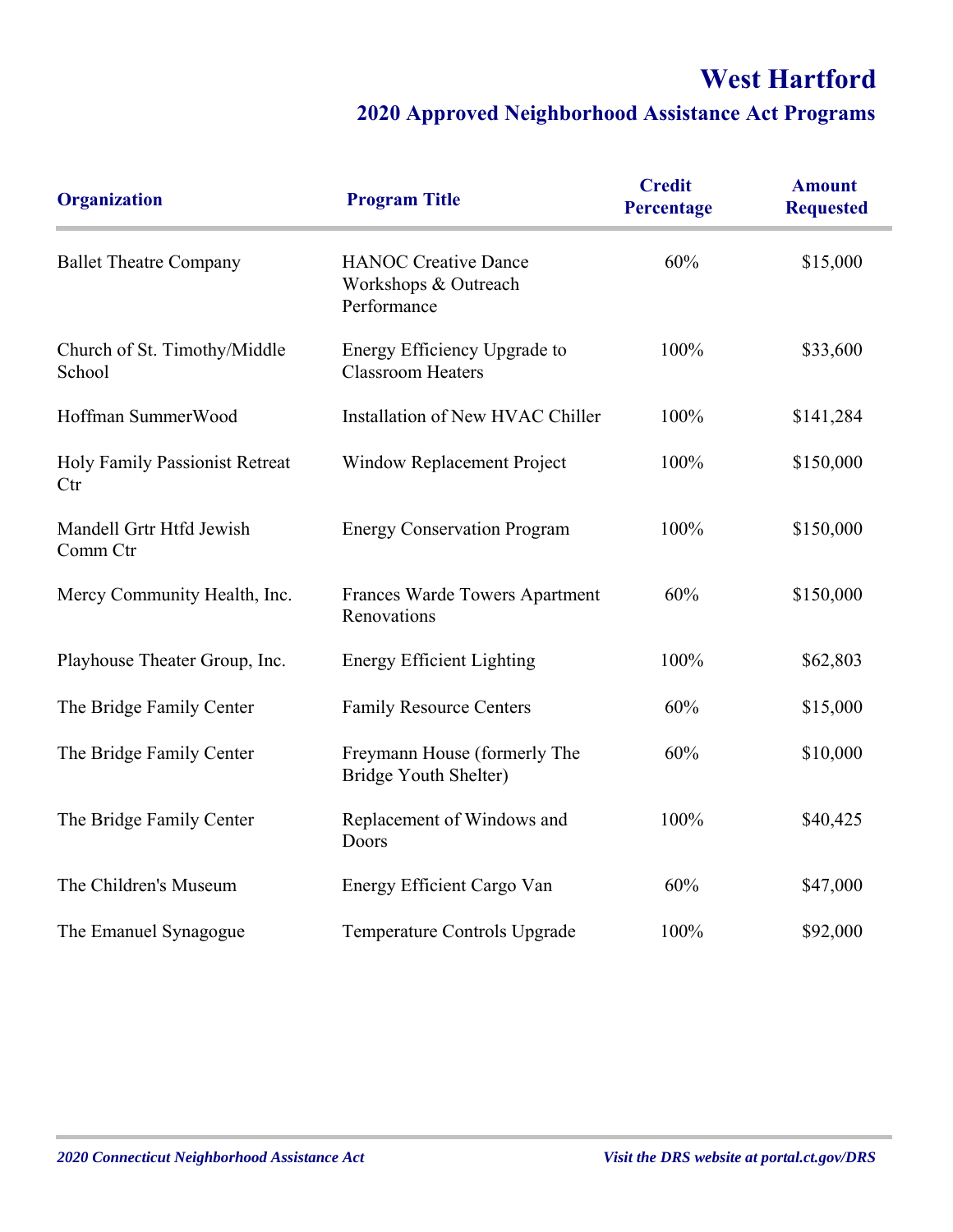### **West Haven**

| <b>Organization</b>                            | <b>Program Title</b>                                                | <b>Credit</b><br>Percentage | <b>Amount</b><br><b>Requested</b> |
|------------------------------------------------|---------------------------------------------------------------------|-----------------------------|-----------------------------------|
| Connecticut Radio Information<br>System        | Audio Accessibility for People who<br>are Blind or Print Challenged | 60%                         | \$5,000                           |
| Ward Heitmann House Museum<br>Foundation, Inc. | <b>Energy Conservation Storm</b><br>Windows                         | 100%                        | \$20,000                          |
| West Haven Child Development<br>Center, Inc.   | <b>Energy Conservation Lighting</b>                                 | 100%                        | \$12,000                          |
| West Haven Community House<br>Association Inc. | Capital Improvement for Energy<br>Efficiency                        | 100%                        | \$110,000                         |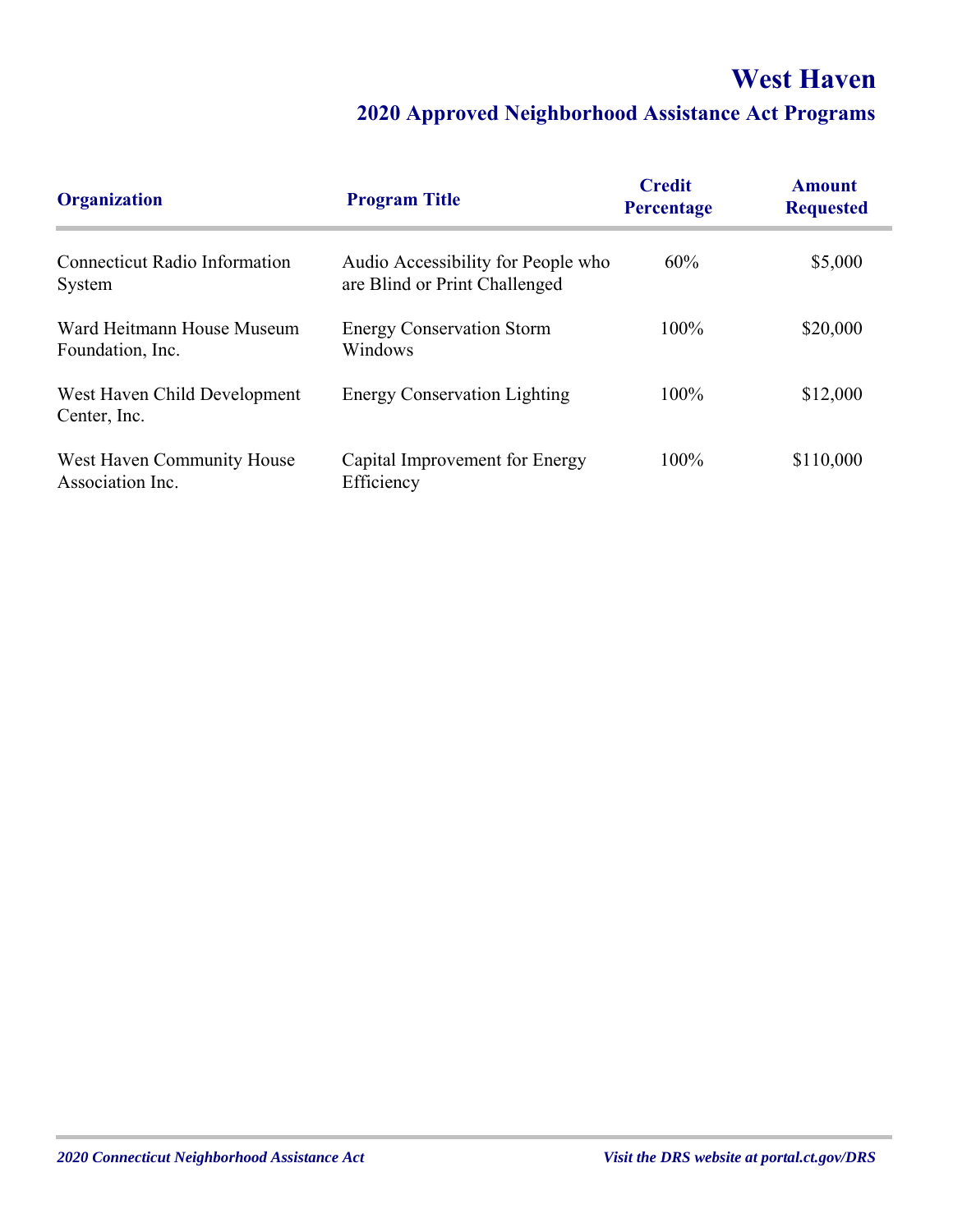### **Westbrook**

| <b>Organization</b> | <b>Program Title</b>                | <b>Credit</b><br><b>Percentage</b> | <b>Amount</b><br><b>Requested</b> |
|---------------------|-------------------------------------|------------------------------------|-----------------------------------|
| Valley Shore YMCA   | <b>Energy Conservation Upgrades</b> | 100%                               | \$150,000                         |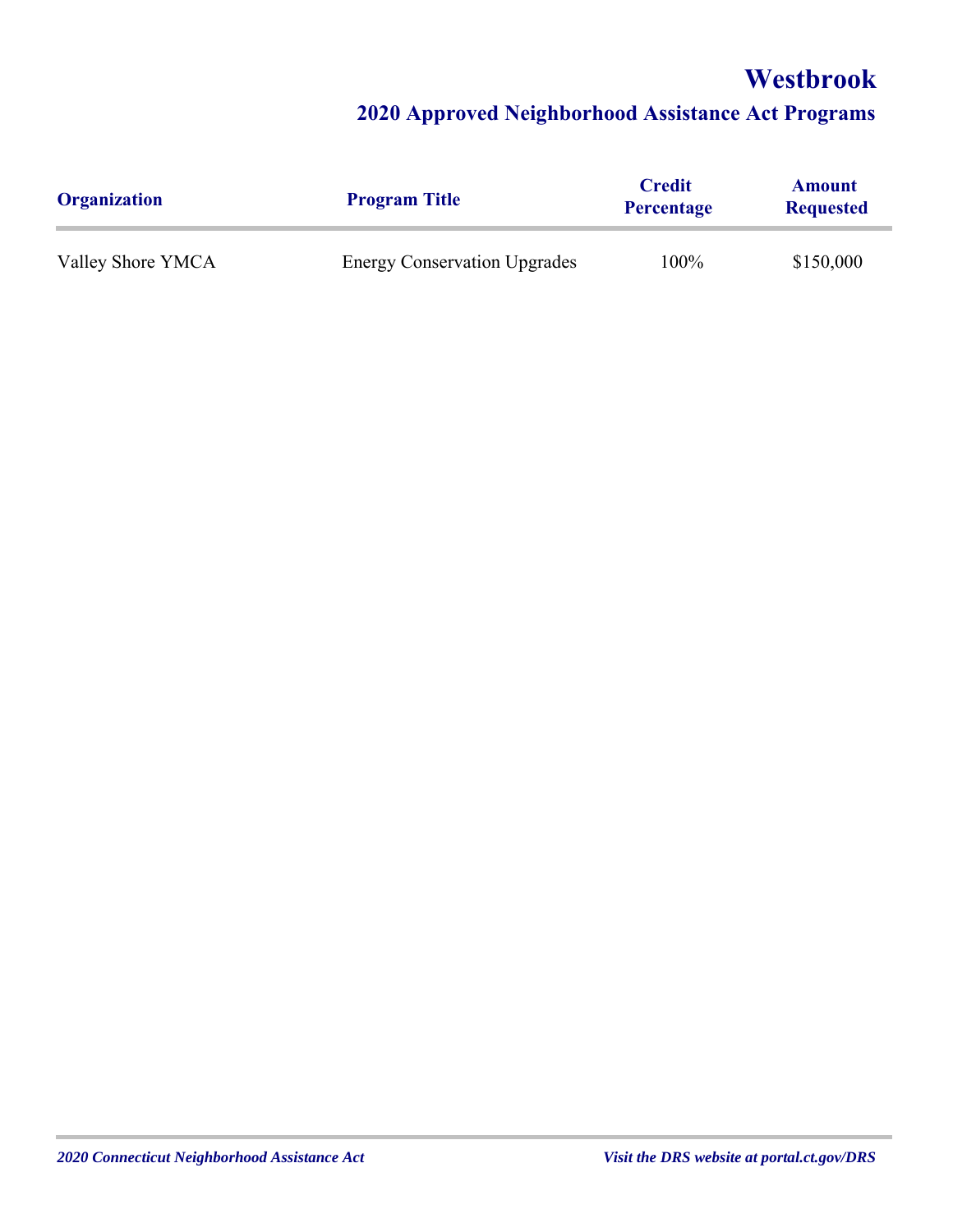# **Westport**

| <b>Organization</b>                            | <b>Program Title</b>                         | <b>Credit</b><br><b>Percentage</b> | <b>Amount</b><br><b>Requested</b> |
|------------------------------------------------|----------------------------------------------|------------------------------------|-----------------------------------|
| 399 VFW-CONN Veterans of<br>Foreign Wars, Inc. | Roof Improvements and Energy<br>Conservation | 100%                               | \$80,000                          |
| <b>Westport Country Playhouse</b>              | Driveway and Parking Lot Area<br>Paving      | 60%                                | \$82,650                          |
| <b>Westport Country Playhouse</b>              | <b>HVAC Hardware Replacement</b>             | 100%                               | \$22,000                          |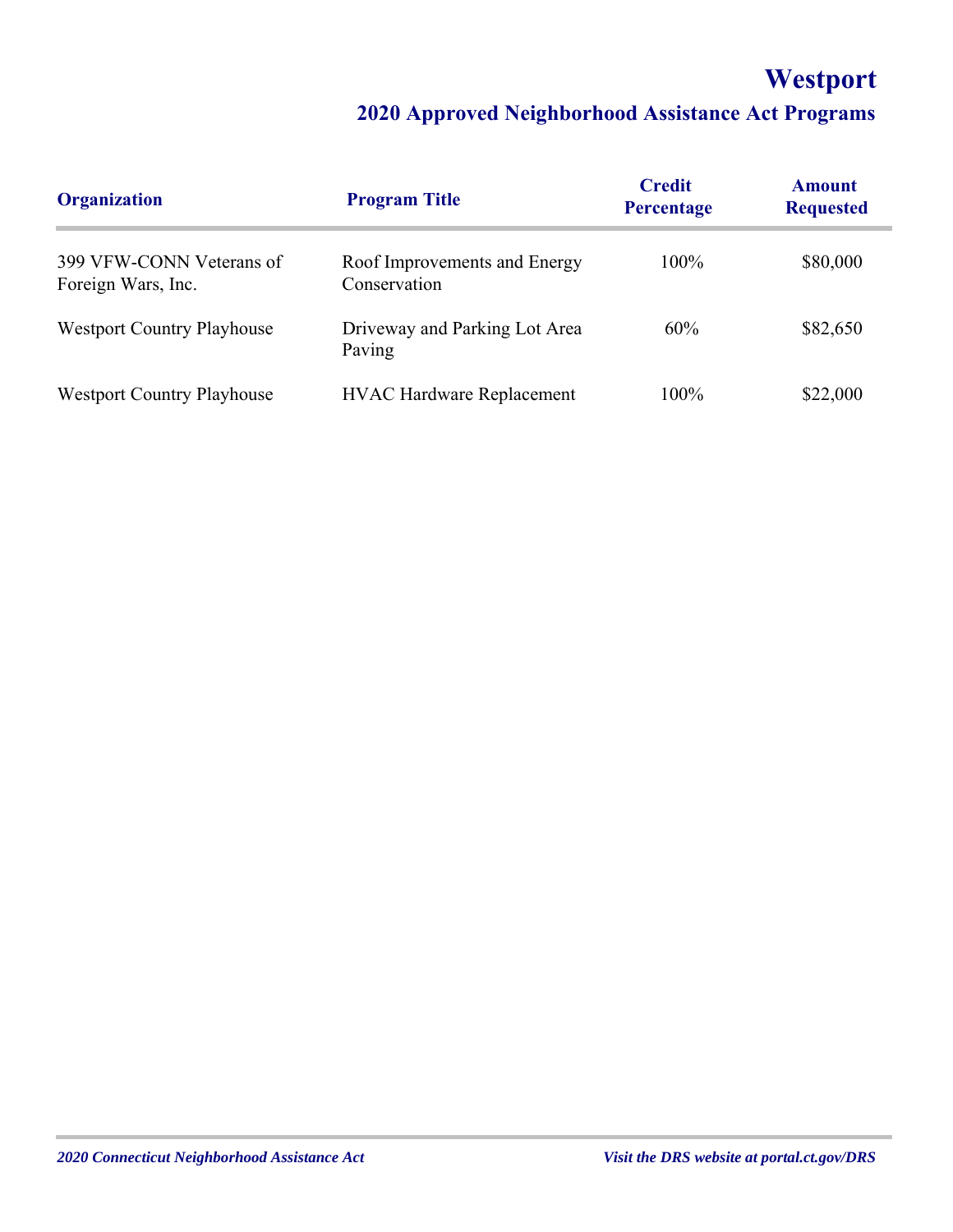## **Wilton**

| <b>Organization</b>                                 | <b>Program Title</b>                                                                  | <b>Credit</b><br>Percentage | <b>Amount</b><br><b>Requested</b> |
|-----------------------------------------------------|---------------------------------------------------------------------------------------|-----------------------------|-----------------------------------|
| A Better Chance of Wilton                           | Cost for Supporting 5 Students at<br>One ABC House for One Academic<br>Year.          | 60%                         | \$90,000                          |
| Apple Blossom School and<br>Family Center           | Child Care Center                                                                     | 60%                         | \$105,770                         |
| Friends of Ambler Farm                              | <b>Ambler Farm Nutrition Program</b>                                                  | 60%                         | \$12,187                          |
| Friends of the Norwalk River<br>Valley Trail (NRVT) | Extension of NRVT in Wilton<br>Beyond Skunk Lane                                      | 60%                         | \$150,000                         |
| Riverbrook Regional YMCA                            | After School Childcare Program                                                        | 60%                         | \$21,054                          |
| Stay at Home Wilton                                 | Home Safety Evaluations and<br><b>Establish Database</b>                              | 60%                         | \$18,879                          |
| Trackside Teen Center                               | <b>Energy Efficency Upgrades</b>                                                      | 100%                        | \$30,930                          |
| Trackside Teen Center                               | Middle School, After School, and<br>Weekend/Evening Programs                          | 60%                         | \$40,000                          |
| Visiting Nurse of Fairfield<br>County               | <b>Community Based Home</b><br>Care/Home Hospice Service to<br>Homebound Older Adults | 60%                         | \$20,000                          |
| Wilton Congregational Church                        | Insulation and Boiler Replacement                                                     | 100%                        | \$98,677                          |
| Wilton Go Green                                     | Zero Waste Faire and Sustainable<br>Living Expo                                       | 60%                         | \$15,000                          |
| Wilton Historical Society                           | Replace Roof of c 1772 Sloan-<br>Raymond-Fitch House                                  | 100%                        | \$20,000                          |
| Wilton Library Association                          | Security Optimization for Brubeck<br>Collection                                       | 60%                         | \$7,146                           |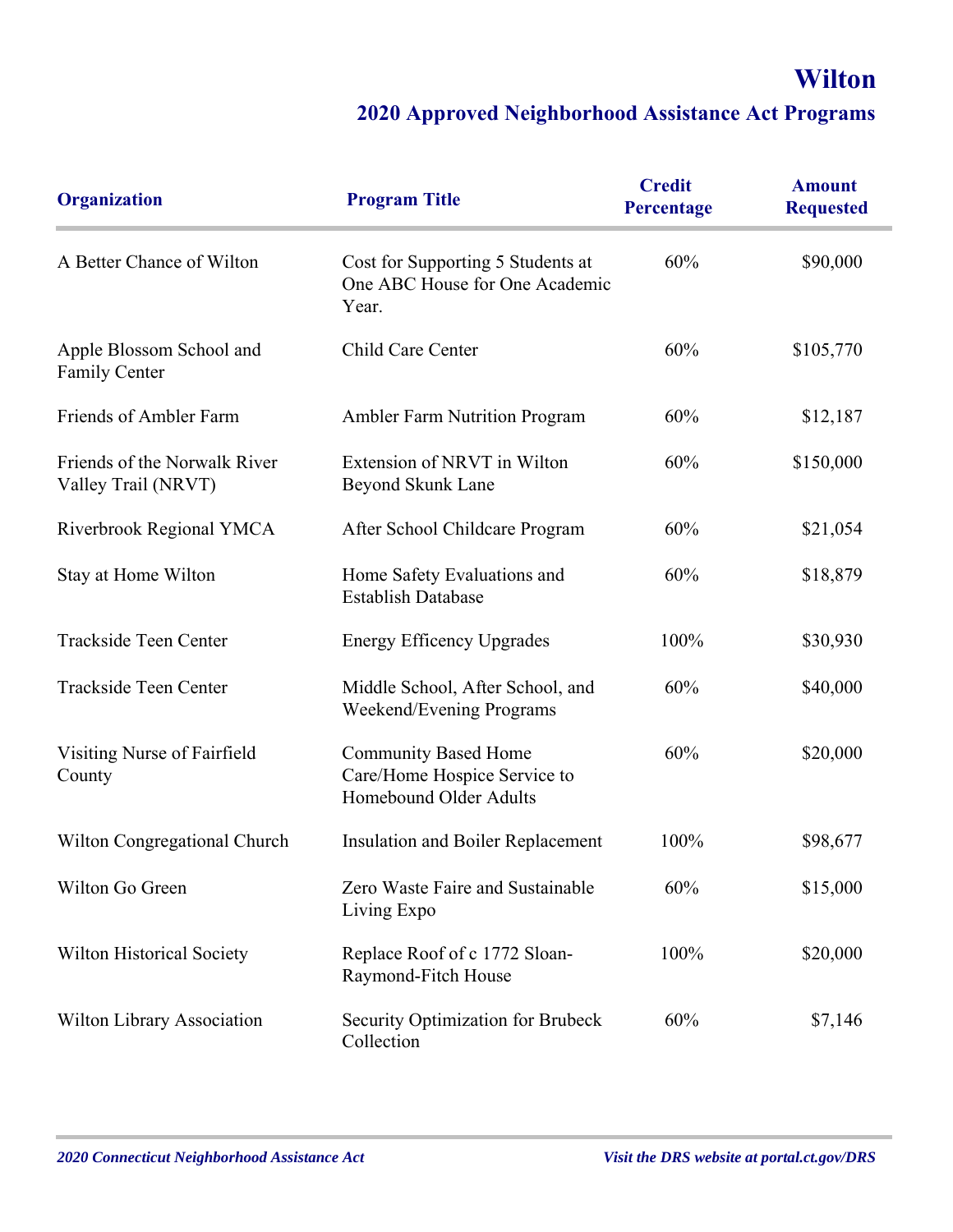# **Wilton**

| <b>Organization</b>           | <b>Program Title</b>                    | <b>Credit</b><br><b>Percentage</b> | <b>Amount</b><br><b>Requested</b> |
|-------------------------------|-----------------------------------------|------------------------------------|-----------------------------------|
| Wilton Youth Council          | Youth to Youth at Middlebrook<br>School | 60%                                | \$6,600                           |
| <b>Woodcock Nature Center</b> | <b>Community Outreach Programs</b>      | 60%                                | \$10,000                          |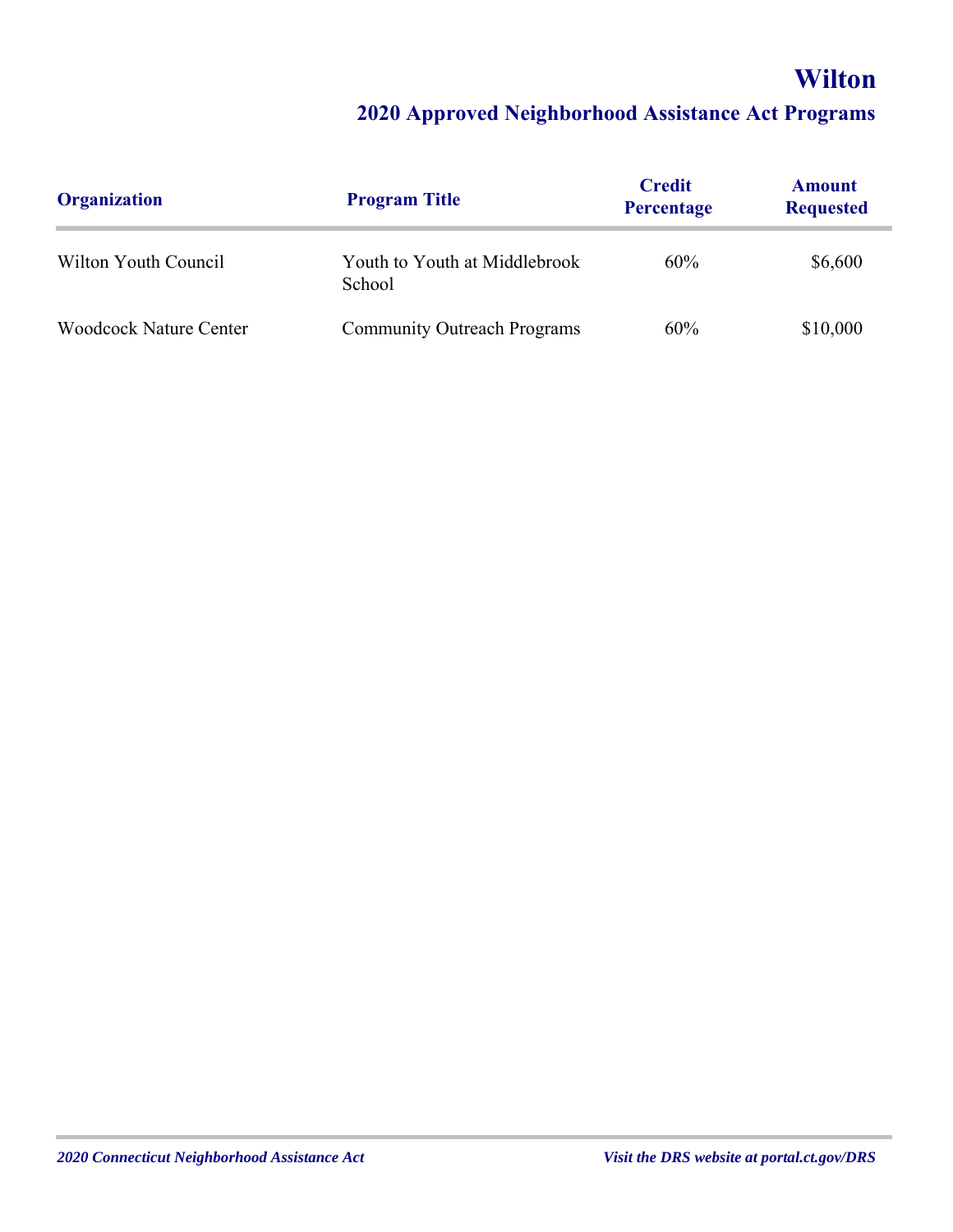### **Winchester**

| <b>Organization</b>    | <b>Program Title</b>                                  | <b>Credit</b><br>Percentage | <b>Amount</b><br><b>Requested</b> |
|------------------------|-------------------------------------------------------|-----------------------------|-----------------------------------|
| American Mural Project | Basement Improvements for 74<br><b>Whiting Street</b> | 100%                        | \$13,328                          |
| American Mural Project | Window Replacement of 90<br><b>Whiting Street</b>     | 100%                        | \$21,500                          |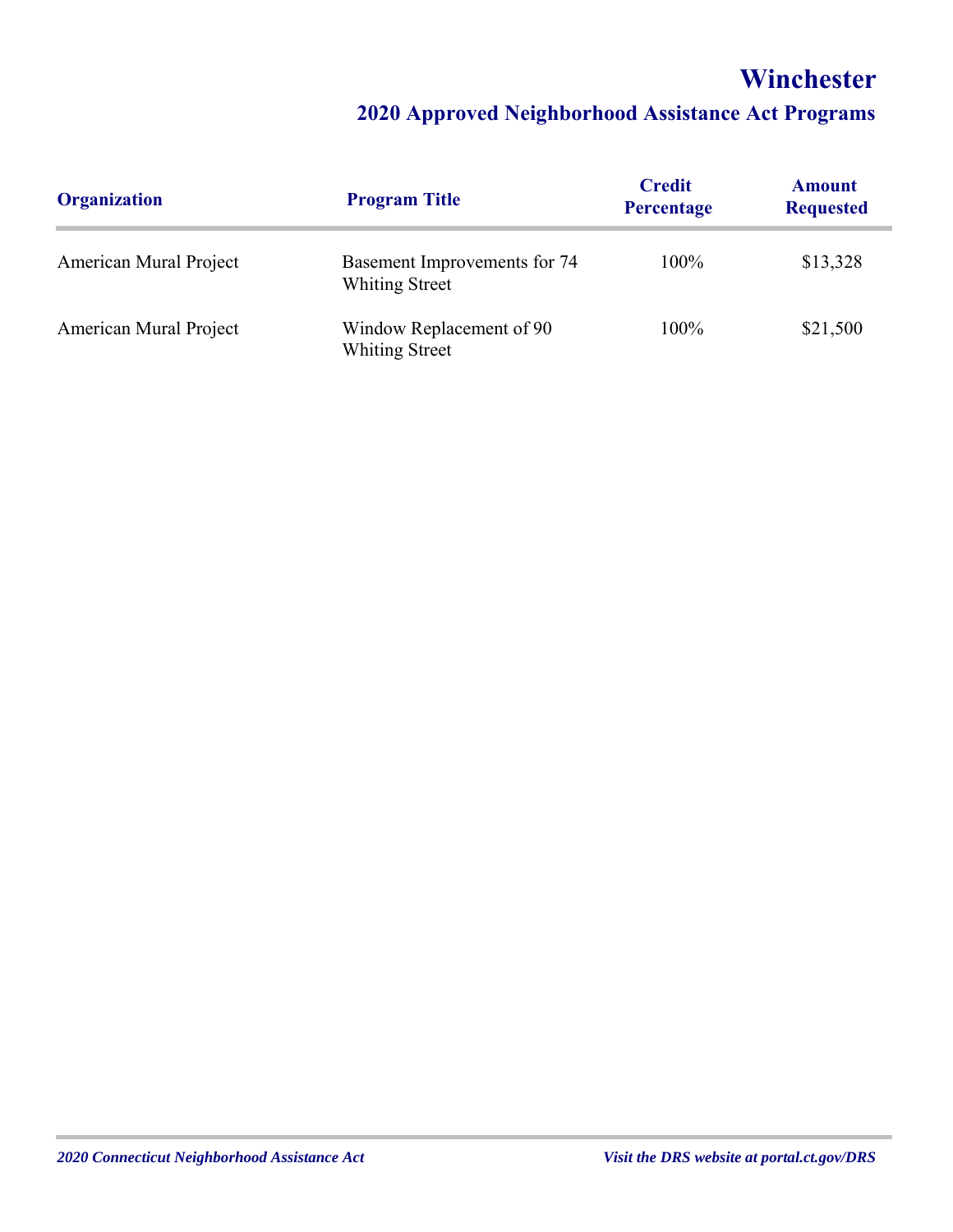## **Windham**

| <b>Organization</b>                      | <b>Program Title</b> | <b>Credit</b><br><b>Percentage</b> | <b>Amount</b><br><b>Requested</b> |
|------------------------------------------|----------------------|------------------------------------|-----------------------------------|
| <b>Access Community Action</b><br>Agency | Access to Employment | 60%                                | \$20,000                          |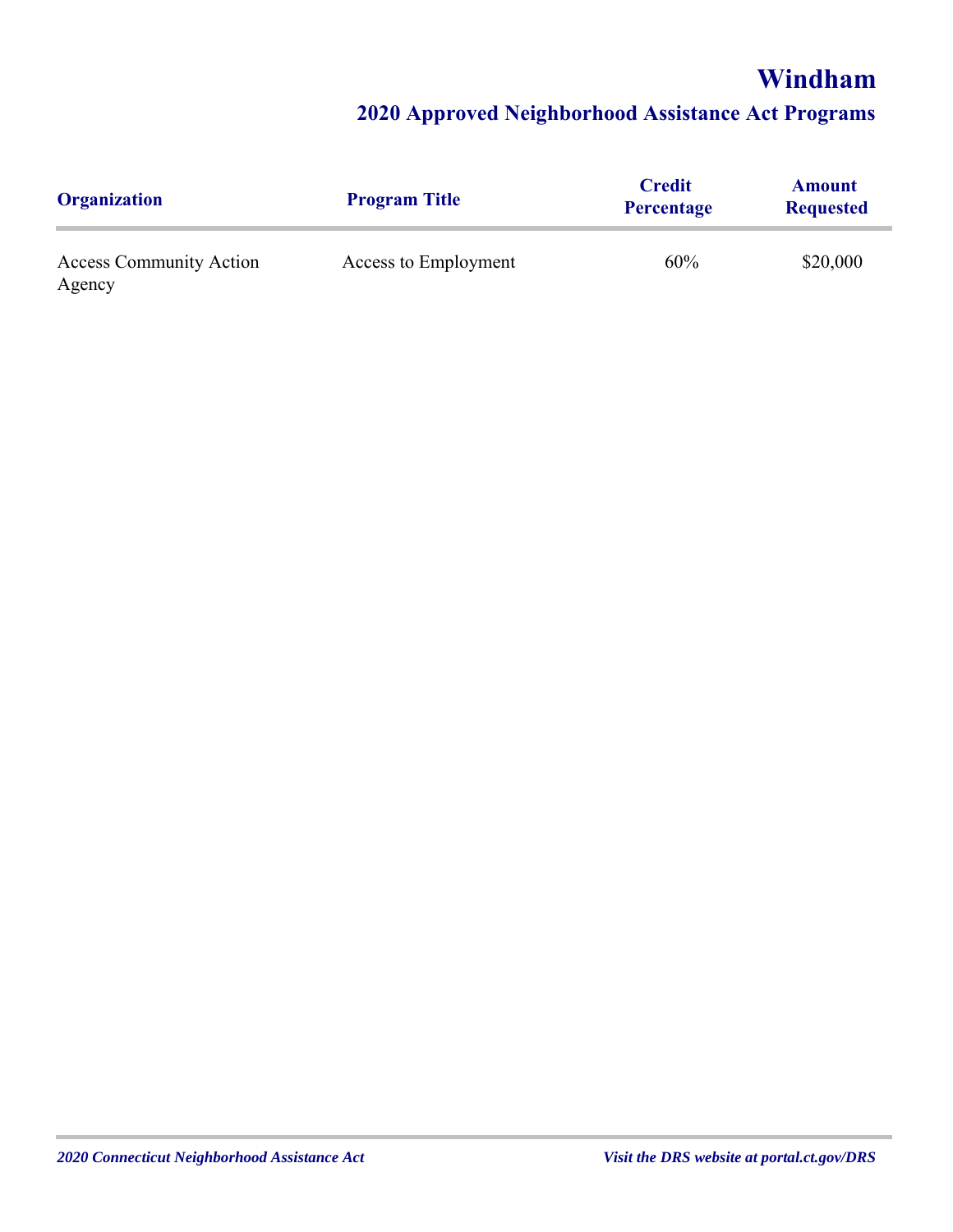# **Windsor**

| <b>Organization</b>                            | <b>Program Title</b>                                                | <b>Credit</b><br><b>Percentage</b> | <b>Amount</b><br><b>Requested</b> |
|------------------------------------------------|---------------------------------------------------------------------|------------------------------------|-----------------------------------|
| <b>Connecticut Radio Information</b><br>System | Audio Accessibility for People who<br>are Blind or Print Challenged | 60%                                | \$5,000                           |
| Windsor Police Cadets, Inc.                    | 2020 Program Sponsorship                                            | 60%                                | \$7,000                           |